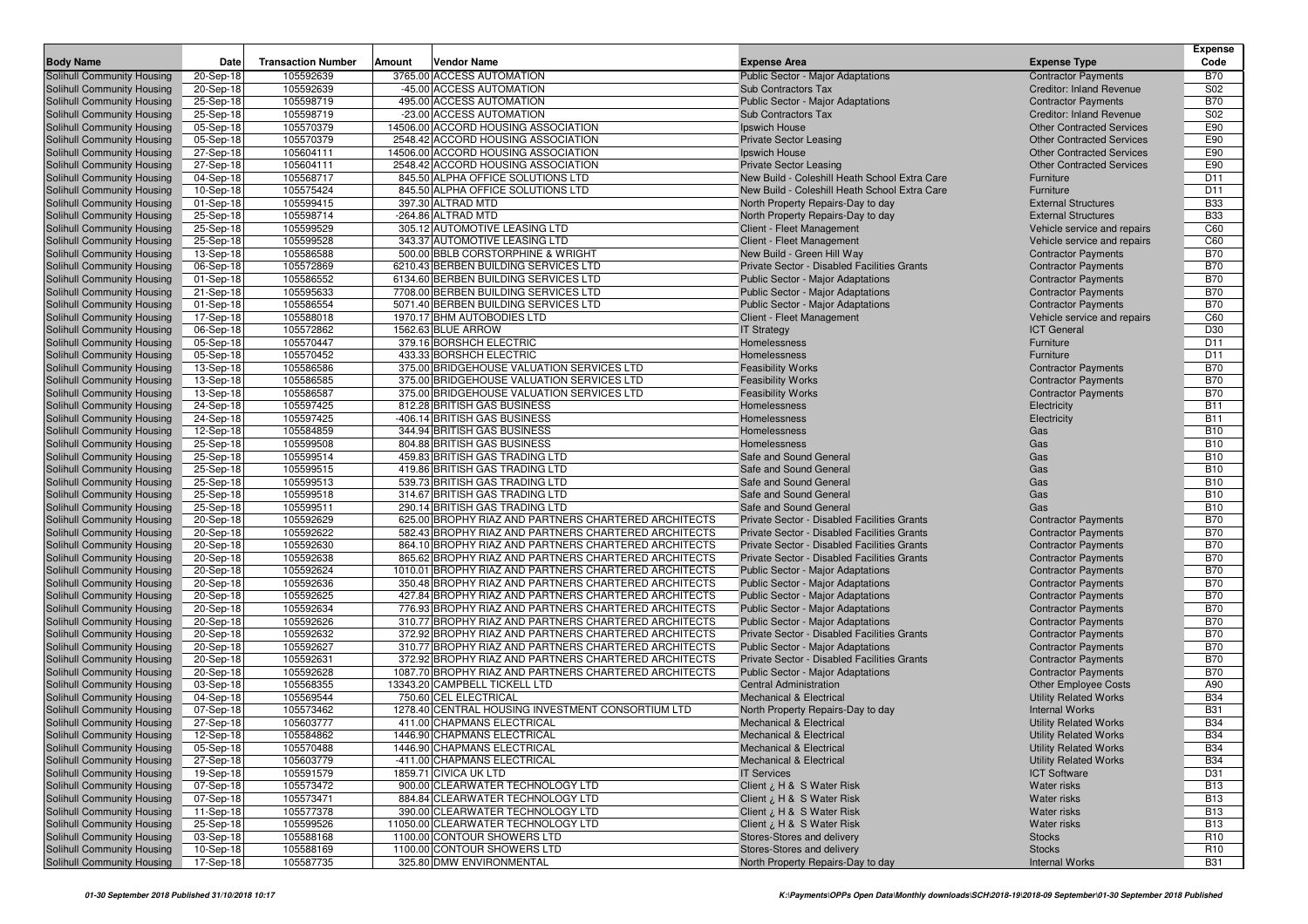| <b>Body Name</b>                                         | Date                   | <b>Transaction Number</b> | Amount | <b>Vendor Name</b>                     | <b>Expense Area</b>                                          | <b>Expense Type</b>          | <b>Expense</b><br>Code   |
|----------------------------------------------------------|------------------------|---------------------------|--------|----------------------------------------|--------------------------------------------------------------|------------------------------|--------------------------|
| Solihull Community Housing                               | 01-Sep-18              | 105588368                 |        | 565.86 DODD GROUP                      | North Property Repairs-Voids                                 | Voids                        | <b>B38</b>               |
| Solihull Community Housing                               | 01-Sep-18              | 105588369                 |        | 857.61 DODD GROUP                      | North Property Repairs-Voids                                 | Voids                        | <b>B38</b>               |
| Solihull Community Housing                               | 01-Sep-18              | 105588370                 |        | 585.55 DODD GROUP                      | North Property Repairs-Voids                                 | Voids                        | <b>B38</b>               |
| Solihull Community Housing                               | 01-Sep-18              | 105588371                 |        | 676.62 DODD GROUP                      | North Property Repairs-Voids                                 | Voids                        | <b>B38</b>               |
| Solihull Community Housing                               | 01-Sep-18              | 105588372                 |        | 297.94 DODD GROUP                      | North Property Repairs-Voids                                 | Voids                        | <b>B38</b>               |
| Solihull Community Housing                               | 01-Sep-18              | 105588373                 |        | 537.98 DODD GROUP                      | North Property Repairs-Voids                                 | Voids                        | <b>B38</b>               |
| Solihull Community Housing                               | 01-Sep-18              | 105588374                 |        | 450.58 DODD GROUP                      | North Property Repairs-Voids                                 | Voids                        | <b>B38</b>               |
| Solihull Community Housing                               | 01-Sep-18              | 105588375                 |        | 488.78 DODD GROUP                      | North Property Repairs-Voids                                 | Voids                        | <b>B38</b>               |
| Solihull Community Housing                               | 01-Sep-18              | 105588376                 |        | 735.82 DODD GROUP                      | North Property Repairs-Voids                                 | Voids                        | <b>B38</b>               |
| Solihull Community Housing                               | 01-Sep-18              | 105588377                 |        | 770.76 DODD GROUP                      | North Property Repairs-Voids                                 | Voids                        | <b>B38</b>               |
| Solihull Community Housing                               | 01-Sep-18              | 105588378                 |        | 593.80 DODD GROUP                      | North Property Repairs-Voids                                 | Voids                        | <b>B38</b>               |
| Solihull Community Housing                               | 01-Sep-18              | 105588379                 |        | 413.12 DODD GROUP                      | North Property Repairs-Voids                                 | Voids                        | <b>B38</b>               |
| Solihull Community Housing                               | 01-Sep-18              | 105588380                 |        | 417.77 DODD GROUP                      | North Property Repairs-Voids                                 | Voids                        | <b>B38</b>               |
| Solihull Community Housing                               | 01-Sep-18              | 105588381                 |        | 463.06 DODD GROUP                      | North Property Repairs-Voids                                 | Voids                        | <b>B38</b>               |
| Solihull Community Housing                               | 01-Sep-18              | 105588382                 |        | 540.63 DODD GROUP                      | North Property Repairs-Voids                                 | Voids                        | <b>B38</b>               |
| Solihull Community Housing                               | 01-Sep-18              | 105588383                 |        | 1025.40 DODD GROUP                     | North Property Repairs-Voids                                 | Voids                        | <b>B38</b>               |
| Solihull Community Housing                               | 01-Sep-18              | 105588384                 |        | 488.40 DODD GROUP                      | North Property Repairs-Voids                                 | Voids                        | <b>B38</b>               |
| Solihull Community Housing                               | 01-Sep-18              | 105588385                 |        | 615.55 DODD GROUP                      | North Property Repairs-Voids                                 | Voids                        | <b>B38</b>               |
| Solihull Community Housing                               | 01-Sep-18              | 105588386                 |        | 404.36 DODD GROUP                      | North Property Repairs-Voids                                 | Voids                        | <b>B38</b>               |
| Solihull Community Housing                               | 01-Sep-18              | 105588387                 |        | 889.20 DODD GROUP                      | North Property Repairs-Voids                                 | Voids                        | <b>B38</b><br><b>B38</b> |
| Solihull Community Housing<br>Solihull Community Housing | 01-Sep-18              | 105588388<br>105588389    |        | 637.13 DODD GROUP<br>629.53 DODD GROUP | North Property Repairs-Voids<br>North Property Repairs-Voids | Voids<br>Voids               | <b>B38</b>               |
| Solihull Community Housing                               | 01-Sep-18              | 105588390                 |        | 658.47 DODD GROUP                      |                                                              | Voids                        | <b>B38</b>               |
| Solihull Community Housing                               | 01-Sep-18<br>01-Sep-18 | 105604278                 |        | 2341.54 DODD GROUP                     | North Property Repairs-Voids<br>North Property Repairs-Voids | Voids                        | <b>B38</b>               |
| Solihull Community Housing                               | 01-Sep-18              | 105572534                 |        | 493.50 DODD GROUP                      | North Property Repairs-Voids                                 | Voids                        | <b>B38</b>               |
| Solihull Community Housing                               | 01-Sep-18              | 105572535                 |        | 292.06 DODD GROUP                      | North Property Repairs-Voids                                 | Voids                        | <b>B38</b>               |
| Solihull Community Housing                               | 01-Sep-18              | 105588391                 |        | 445.74 DODD GROUP                      | North Property Repairs-Voids                                 | Voids                        | <b>B38</b>               |
| Solihull Community Housing                               | 01-Sep-18              | 105588392                 |        | 565.17 DODD GROUP                      | North Property Repairs-Voids                                 | Voids                        | <b>B38</b>               |
| Solihull Community Housing                               | 01-Sep-18              | 105588393                 |        | 726.15 DODD GROUP                      | North Property Repairs-Voids                                 | Voids                        | <b>B38</b>               |
| Solihull Community Housing                               | 01-Sep-18              | 105588394                 |        | 448.81 DODD GROUP                      | North Property Repairs-Voids                                 | Voids                        | <b>B38</b>               |
| Solihull Community Housing                               | 01-Sep-18              | 105588395                 |        | 707.44 DODD GROUP                      | North Property Repairs-Voids                                 | Voids                        | <b>B38</b>               |
| Solihull Community Housing                               | 01-Sep-18              | 105588396                 |        | 665.78 DODD GROUP                      | North Property Repairs-Voids                                 | Voids                        | <b>B38</b>               |
| Solihull Community Housing                               | 01-Sep-18              | 105588397                 |        | 263.38 DODD GROUP                      | North Property Repairs-Voids                                 | Voids                        | <b>B38</b>               |
| Solihull Community Housing                               | 01-Sep-18              | 105588398                 |        | 613.89 DODD GROUP                      | North Property Repairs-Voids                                 | Voids                        | <b>B38</b>               |
| Solihull Community Housing                               | 01-Sep-18              | 105588399                 |        | 536.35 DODD GROUP                      | North Property Repairs-Voids                                 | Voids                        | <b>B38</b>               |
| Solihull Community Housing                               | 01-Sep-18              | 105588400                 |        | 1275.94 DODD GROUP                     | North Property Repairs-Voids                                 | Voids                        | <b>B38</b>               |
| Solihull Community Housing                               | 01-Sep-18              | 105588401                 |        | 454.03 DODD GROUP                      | North Property Repairs-Voids                                 | Voids                        | <b>B38</b>               |
| Solihull Community Housing                               | 01-Sep-18              | 105604279                 |        | 3053.42 DODD GROUP                     | North Property Repairs-Voids                                 | Voids                        | <b>B38</b>               |
| Solihull Community Housing                               | 01-Sep-18              | 105588402                 |        | 784.51 DODD GROUP                      | North Property Repairs-Voids                                 | Voids                        | <b>B38</b>               |
| Solihull Community Housing                               | 01-Sep-18              | 105588403                 |        | 562.36 DODD GROUP                      | North Property Repairs-Voids                                 | Voids                        | <b>B38</b>               |
| Solihull Community Housing                               | 01-Sep-18              | 105588404                 |        | 508.72 DODD GROUP                      | North Property Repairs-Voids                                 | Voids                        | <b>B38</b>               |
| Solihull Community Housing                               | 01-Sep-18              | 105588405                 |        | 787.36 DODD GROUP                      | North Property Repairs-Voids                                 | Voids<br>Voids               | <b>B38</b><br><b>B38</b> |
| Solihull Community Housing<br>Solihull Community Housing | 01-Sep-18              | 105588406<br>105588407    |        | 627.18 DODD GROUP<br>448.37 DODD GROUP | North Property Repairs-Voids<br>North Property Repairs-Voids | Voids                        | <b>B38</b>               |
| Solihull Community Housing                               | 01-Sep-18<br>01-Sep-18 | 105588408                 |        | 444.77 DODD GROUP                      | North Property Repairs-Voids                                 | Voids                        | <b>B38</b>               |
| Solihull Community Housing                               | 01-Sep-18              | 105588409                 |        | 461.40 DODD GROUP                      | North Property Repairs-Voids                                 | Voids                        | <b>B38</b>               |
| Solihull Community Housing                               | 01-Sep-18              | 105588410                 |        | 455.79 DODD GROUP                      | North Property Repairs-Voids                                 | Voids                        | <b>B38</b>               |
| Solihull Community Housing                               | 01-Sep-18              | 105588411                 |        | 607.04 DODD GROUP                      | North Property Repairs-Voids                                 | Voids                        | <b>B38</b>               |
| Solihull Community Housing                               | 01-Sep-18              | 105588412                 |        | 421.84 DODD GROUP                      | North Property Repairs-Voids                                 | Voids                        | <b>B38</b>               |
| Solihull Community Housing                               | 01-Sep-18              | 105588413                 |        | 423.37 DODD GROUP                      | North Property Repairs-Voids                                 | Voids                        | <b>B38</b>               |
| Solihull Community Housing                               | 01-Sep-18              | 105588414                 |        | 423.27 DODD GROUP                      | North Property Repairs-Voids                                 | Voids                        | <b>B38</b>               |
| Solihull Community Housing                               | 01-Sep-18              | 105588415                 |        | 489.31 DODD GROUP                      | North Property Repairs-Voids                                 | Voids                        | <b>B38</b>               |
| Solihull Community Housing                               | 01-Sep-18              | 105588416                 |        | 1371.82 DODD GROUP                     | North Property Repairs-Voids                                 | Voids                        | <b>B38</b>               |
| Solihull Community Housing                               | 01-Sep-18              | 105588417                 |        | 1009.78 DODD GROUP                     | North Property Repairs-Voids                                 | Voids                        | <b>B38</b>               |
| Solihull Community Housing                               | 01-Sep-18              | 105588418                 |        | 1234.76 DODD GROUP                     | North Property Repairs-Voids                                 | Voids                        | <b>B38</b>               |
| Solihull Community Housing                               | 01-Sep-18              | 105588419                 |        | 453.25 DODD GROUP                      | North Property Repairs-Voids                                 | Voids                        | <b>B38</b>               |
| Solihull Community Housing                               | 01-Sep-18              | 105586049                 |        | 250.53 DODD GROUP                      | <b>Mechanical &amp; Electrical</b>                           | <b>Utility Related Works</b> | <b>B34</b>               |
| Solihull Community Housing                               | 01-Sep-18              | 105569554                 |        | 377.36 DODD GROUP                      | <b>Mechanical &amp; Electrical</b>                           | <b>Utility Related Works</b> | <b>B34</b>               |
| Solihull Community Housing                               | 01-Sep-18              | 105569555                 |        | 474.90 DODD GROUP                      | <b>Mechanical &amp; Electrical</b>                           | <b>Utility Related Works</b> | <b>B34</b>               |
| Solihull Community Housing                               | 01-Sep-18              | 105569556                 |        | 458.35 DODD GROUP                      | <b>Mechanical &amp; Electrical</b>                           | <b>Utility Related Works</b> | <b>B34</b>               |
| Solihull Community Housing                               | 01-Sep-18              | 105569557                 |        | 451.52 DODD GROUP                      | <b>Mechanical &amp; Electrical</b>                           | <b>Utility Related Works</b> | <b>B34</b>               |
| Solihull Community Housing                               | 01-Sep-18              | 105569558                 |        | 284.11 DODD GROUP                      | <b>Mechanical &amp; Electrical</b>                           | <b>Utility Related Works</b> | <b>B34</b>               |
| Solihull Community Housing                               | 01-Sep-18              | 105569560                 |        | 493.75 DODD GROUP                      | Mechanical & Electrical                                      | <b>Utility Related Works</b> | <b>B34</b>               |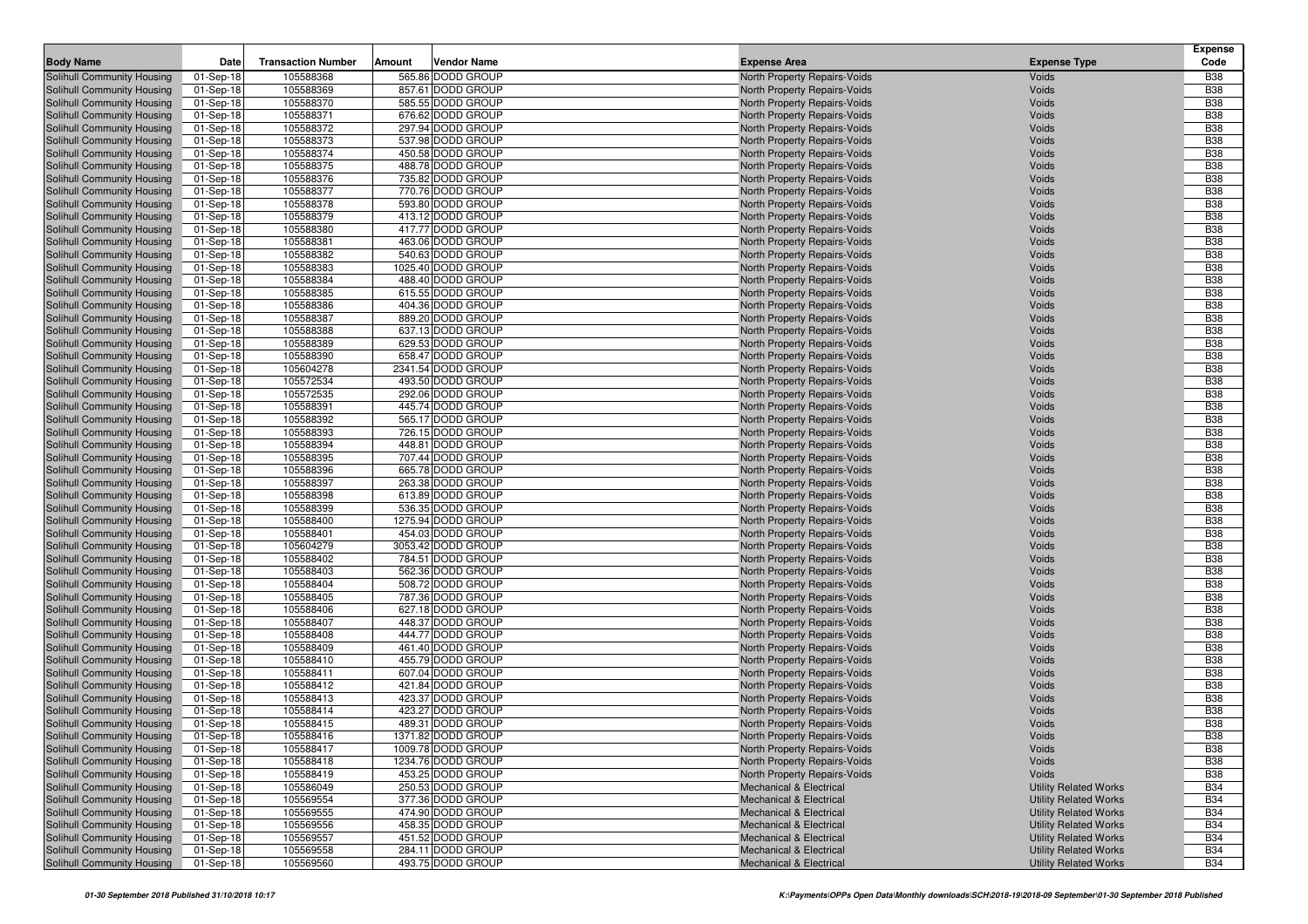|                                                          |                        |                           |        |                                        |                                                               |                                                              | Expense                  |
|----------------------------------------------------------|------------------------|---------------------------|--------|----------------------------------------|---------------------------------------------------------------|--------------------------------------------------------------|--------------------------|
| <b>Body Name</b>                                         | <b>Date</b>            | <b>Transaction Number</b> | Amount | Vendor Name                            | <b>Expense Area</b>                                           | <b>Expense Type</b>                                          | Code                     |
| Solihull Community Housing                               | 01-Sep-18              | 105569562                 |        | 656.71 DODD GROUP                      | <b>Electrical Improvement Works</b>                           | <b>Contractor Payments</b>                                   | <b>B70</b>               |
| Solihull Community Housing                               | 01-Sep-18              | 105569563                 |        | 501.07 DODD GROUP                      | <b>Electrical Improvement Works</b>                           | <b>Contractor Payments</b>                                   | <b>B70</b>               |
| Solihull Community Housing                               | 01-Sep-18              | 105569564                 |        | 533.57 DODD GROUP                      | <b>Electrical Improvement Works</b>                           | <b>Contractor Payments</b>                                   | <b>B70</b>               |
| Solihull Community Housing                               | 01-Sep-18              | 105586050                 |        | 640.12 DODD GROUP                      | <b>Electrical Improvement Works</b>                           | <b>Contractor Payments</b>                                   | <b>B70</b>               |
| Solihull Community Housing                               | 01-Sep-18              | 105569565                 |        | 452.33 DODD GROUP                      | Mechanical & Electrical                                       | <b>Utility Related Works</b>                                 | <b>B34</b>               |
| Solihull Community Housing                               | 01-Sep-18              | 105569566                 |        | 221.66 DODD GROUP                      | <b>Mechanical &amp; Electrical</b>                            | <b>Utility Related Works</b>                                 | <b>B34</b>               |
| Solihull Community Housing                               | 01-Sep-18              | 105569567                 |        | 235.38 DODD GROUP                      | <b>Mechanical &amp; Electrical</b>                            | <b>Utility Related Works</b>                                 | <b>B34</b>               |
| <b>Solihull Community Housing</b>                        | 01-Sep-18              | 105569568                 |        | 403.79 DODD GROUP                      | <b>Mechanical &amp; Electrical</b>                            | <b>Utility Related Works</b>                                 | <b>B34</b>               |
| Solihull Community Housing                               | 01-Sep-18              | 105569569                 |        | 344.48 DODD GROUP                      | <b>Mechanical &amp; Electrical</b>                            | <b>Utility Related Works</b>                                 | <b>B34</b>               |
| Solihull Community Housing                               | 01-Sep-18              | 105569570                 |        | 692.83 DODD GROUP                      | <b>Electrical Improvement Works</b>                           | <b>Contractor Payments</b>                                   | <b>B70</b>               |
| Solihull Community Housing                               | 01-Sep-18              | 105569571                 |        | 658.96 DODD GROUP                      | <b>Electrical Improvement Works</b>                           | <b>Contractor Payments</b>                                   | <b>B70</b>               |
| Solihull Community Housing                               | 01-Sep-18              | 105586051                 |        | 1470.76 DODD GROUP                     | <b>Electrical Improvement Works</b>                           | <b>Contractor Payments</b>                                   | <b>B70</b>               |
| Solihull Community Housing                               | 01-Sep-18              | 105569572                 |        | 775.96 DODD GROUP                      | <b>Electrical Improvement Works</b>                           | <b>Contractor Payments</b>                                   | <b>B70</b>               |
| Solihull Community Housing                               | 01-Sep-18              | 105569573                 |        | 286.72 DODD GROUP                      | <b>Electrical Improvement Works</b>                           | <b>Contractor Payments</b>                                   | <b>B70</b>               |
| Solihull Community Housing                               | 01-Sep-18              | 105569574                 |        | 448.31 DODD GROUP                      | <b>Mechanical &amp; Electrical</b>                            | <b>Utility Related Works</b>                                 | <b>B34</b>               |
| Solihull Community Housing                               | 01-Sep-18              | 105569575                 |        | 312.08 DODD GROUP                      | <b>Mechanical &amp; Electrical</b>                            | <b>Utility Related Works</b>                                 | <b>B34</b>               |
| Solihull Community Housing                               | 01-Sep-18              | 105569577                 |        | 213.36 DODD GROUP<br>276.92 DODD GROUP | Mechanical & Electrical                                       | <b>Utility Related Works</b>                                 | <b>B34</b><br><b>B38</b> |
| Solihull Community Housing                               | 01-Sep-18              | 105572536<br>105577082    |        | 806.36 DODD GROUP                      | North Property Repairs-Voids<br>Kitchens                      | Voids                                                        | <b>B70</b>               |
| Solihull Community Housing<br>Solihull Community Housing | 01-Sep-18              | 105577083                 |        | 821.75 DODD GROUP                      | <b>Public Sector - Major Adaptations</b>                      | <b>Contractor Payments</b><br><b>Contractor Payments</b>     | <b>B70</b>               |
| Solihull Community Housing                               | 01-Sep-18<br>01-Sep-18 | 105577084                 |        | 854.06 DODD GROUP                      | <b>Public Sector - Major Adaptations</b>                      | <b>Contractor Payments</b>                                   | <b>B70</b>               |
| Solihull Community Housing                               | 01-Sep-18              | 105577085                 |        | 650.02 DODD GROUP                      | Kitchens                                                      | <b>Contractor Payments</b>                                   | <b>B70</b>               |
| Solihull Community Housing                               | 01-Sep-18              | 105577086                 |        | 708.30 DODD GROUP                      | <b>Public Sector - Major Adaptations</b>                      | <b>Contractor Payments</b>                                   | <b>B70</b>               |
| Solihull Community Housing                               | 01-Sep-18              | 105577087                 |        | 732.44 DODD GROUP                      | Kitchens                                                      | <b>Contractor Payments</b>                                   | <b>B70</b>               |
| Solihull Community Housing                               | 01-Sep-18              | 105577088                 |        | 727.50 DODD GROUP                      | Kitchens                                                      | <b>Contractor Payments</b>                                   | <b>B70</b>               |
| Solihull Community Housing                               | 01-Sep-18              | 105577089                 |        | 636.09 DODD GROUP                      | <b>Public Sector - Major Adaptations</b>                      | <b>Contractor Payments</b>                                   | <b>B70</b>               |
| Solihull Community Housing                               | 01-Sep-18              | 105577090                 |        | 650.02 DODD GROUP                      | <b>Kitchens</b>                                               | <b>Contractor Payments</b>                                   | <b>B70</b>               |
| Solihull Community Housing                               | 01-Sep-18              | 105577091                 |        | 652.85 DODD GROUP                      | Kitchens                                                      | <b>Contractor Payments</b>                                   | <b>B70</b>               |
| Solihull Community Housing                               | 01-Sep-18              | 105577092                 |        | 699.63 DODD GROUP                      | <b>Public Sector - Major Adaptations</b>                      | <b>Contractor Payments</b>                                   | <b>B70</b>               |
| Solihull Community Housing                               | 01-Sep-18              | 105577093                 |        | 870.78 DODD GROUP                      | <b>Public Sector - Major Adaptations</b>                      | <b>Contractor Payments</b>                                   | <b>B70</b>               |
| Solihull Community Housing                               | 01-Sep-18              | 105577094                 |        | 910.06 DODD GROUP                      | <b>Public Sector - Major Adaptations</b>                      | <b>Contractor Payments</b>                                   | <b>B70</b>               |
| Solihull Community Housing                               | 01-Sep-18              | 105577095                 |        | 724.60 DODD GROUP                      | <b>Public Sector - Major Adaptations</b>                      | <b>Contractor Payments</b>                                   | <b>B70</b>               |
| Solihull Community Housing                               | 01-Sep-18              | 105577096                 |        | 701.51 DODD GROUP                      | Kitchens                                                      | <b>Contractor Payments</b>                                   | <b>B70</b>               |
| Solihull Community Housing                               | 01-Sep-18              | 105577097                 |        | 786.41 DODD GROUP                      | <b>Public Sector - Major Adaptations</b>                      | <b>Contractor Payments</b>                                   | <b>B70</b>               |
| Solihull Community Housing                               | 01-Sep-18              | 105577098                 |        | 904.31 DODD GROUP                      | Private Sector - Disabled Facilities Grants                   | <b>Contractor Payments</b>                                   | <b>B70</b>               |
| Solihull Community Housing                               | 01-Sep-18              | 105586052                 |        | 225.75 DODD GROUP                      | <b>Mechanical &amp; Electrical</b>                            | <b>Utility Related Works</b>                                 | <b>B34</b>               |
| Solihull Community Housing                               | 01-Sep-18              | 105586053                 |        | 275.84 DODD GROUP                      | <b>Mechanical &amp; Electrical</b>                            | <b>Utility Related Works</b>                                 | <b>B34</b>               |
| Solihull Community Housing                               | 01-Sep-18              | 105586054                 |        | 1406.38 DODD GROUP                     | <b>Mechanical &amp; Electrical</b>                            | <b>Utility Related Works</b>                                 | <b>B34</b>               |
| Solihull Community Housing                               | 01-Sep-18              | 105586055                 |        | 225.75 DODD GROUP                      | Mechanical & Electrical                                       | <b>Utility Related Works</b>                                 | <b>B34</b>               |
| Solihull Community Housing                               | 01-Sep-18              | 105586056                 |        | 225.75 DODD GROUP                      | <b>Mechanical &amp; Electrical</b>                            | <b>Utility Related Works</b>                                 | <b>B34</b>               |
| Solihull Community Housing                               | 01-Sep-18              | 105569578                 |        | 225.75 DODD GROUP                      | <b>Mechanical &amp; Electrical</b>                            | <b>Utility Related Works</b>                                 | <b>B34</b>               |
| Solihull Community Housing                               | 01-Sep-18              | 105586057                 |        | 1197.27 DODD GROUP                     | <b>Mechanical &amp; Electrical</b>                            | <b>Utility Related Works</b>                                 | <b>B34</b>               |
| Solihull Community Housing                               | 01-Sep-18              | 105586058                 |        | 225.75 DODD GROUP<br>225.75 DODD GROUP | <b>Mechanical &amp; Electrical</b>                            | <b>Utility Related Works</b>                                 | <b>B34</b><br><b>B34</b> |
| Solihull Community Housing                               | 01-Sep-18              | 105586059<br>105586060    |        | 225.75 DODD GROUP                      | Mechanical & Electrical<br><b>Mechanical &amp; Electrical</b> | <b>Utility Related Works</b>                                 | <b>B34</b>               |
| Solihull Community Housing<br>Solihull Community Housing | 01-Sep-18<br>01-Sep-18 | 105586061                 |        | 225.75 DODD GROUP                      | <b>Mechanical &amp; Electrical</b>                            | <b>Utility Related Works</b><br><b>Utility Related Works</b> | <b>B34</b>               |
| Solihull Community Housing                               | 01-Sep-18              | 105586062                 |        | 225.75 DODD GROUP                      | <b>Mechanical &amp; Electrical</b>                            | <b>Utility Related Works</b>                                 | <b>B34</b>               |
| Solihull Community Housing                               | 01-Sep-18              | 105586063                 |        | 225.75 DODD GROUP                      | <b>Mechanical &amp; Electrical</b>                            | <b>Utility Related Works</b>                                 | <b>B34</b>               |
| Solihull Community Housing                               | 01-Sep-18              | 105569579                 |        | 3331.35 DODD GROUP                     | Gas Warm Air/B'boiler/Storage Heater                          | <b>Contractor Payments</b>                                   | <b>B70</b>               |
| Solihull Community Housing                               | 01-Sep-18              | 105569580                 |        | 1966.98 DODD GROUP                     | Gas Warm Air/B'boiler/Storage Heater                          | <b>Contractor Payments</b>                                   | <b>B70</b>               |
| Solihull Community Housing                               | 01-Sep-18              | 105569581                 |        | 3331.35 DODD GROUP                     | Gas Warm Air/B'boiler/Storage Heater                          | <b>Contractor Payments</b>                                   | <b>B70</b>               |
| Solihull Community Housing                               | 01-Sep-18              | 105569582                 |        | 3331.35 DODD GROUP                     | Gas Warm Air/B'boiler/Storage Heater                          | <b>Contractor Payments</b>                                   | <b>B70</b>               |
| Solihull Community Housing                               | $01-Sep-18$            | 105569583                 |        | 3331.35 DODD GROUP                     | Gas Warm Air/B'boiler/Storage Heater                          | <b>Contractor Payments</b>                                   | <b>B70</b>               |
| Solihull Community Housing                               | 01-Sep-18              | 105569584                 |        | 3331.35 DODD GROUP                     | Gas Warm Air/B'boiler/Storage Heater                          | <b>Contractor Payments</b>                                   | <b>B70</b>               |
| Solihull Community Housing                               | 01-Sep-18              | 105569585                 |        | 1966.98 DODD GROUP                     | Gas Warm Air/B'boiler/Storage Heater                          | <b>Contractor Payments</b>                                   | <b>B70</b>               |
| Solihull Community Housing                               | 01-Sep-18              | 105569586                 |        | 3331.35 DODD GROUP                     | Gas Warm Air/B'boiler/Storage Heater                          | <b>Contractor Payments</b>                                   | <b>B70</b>               |
| Solihull Community Housing                               | 01-Sep-18              | 105569587                 |        | 1966.98 DODD GROUP                     | Gas Warm Air/B'boiler/Storage Heater                          | <b>Contractor Payments</b>                                   | <b>B70</b>               |
| Solihull Community Housing                               | 01-Sep-18              | 105569588                 |        | 1966.98 DODD GROUP                     | Gas Warm Air/B'boiler/Storage Heater                          | <b>Contractor Payments</b>                                   | <b>B70</b>               |
| Solihull Community Housing                               | 01-Sep-18              | 105569589                 |        | 3331.35 DODD GROUP                     | Gas Warm Air/B'boiler/Storage Heater                          | <b>Contractor Payments</b>                                   | <b>B70</b>               |
| Solihull Community Housing                               | 01-Sep-18              | 105569590                 |        | 1966.98 DODD GROUP                     | Gas Warm Air/B'boiler/Storage Heater                          | <b>Contractor Payments</b>                                   | <b>B70</b>               |
| Solihull Community Housing                               | 01-Sep-18              | 105586064                 |        | 550.15 DODD GROUP                      | <b>Electrical Improvement Works</b>                           | <b>Contractor Payments</b>                                   | <b>B70</b>               |
| Solihull Community Housing                               | 01-Sep-18              | 105588420                 |        | 797.76 DODD GROUP                      | North Property Repairs-Voids                                  | Voids                                                        | <b>B38</b>               |
| Solihull Community Housing                               | 01-Sep-18              | 105588421                 |        | 749.05 DODD GROUP                      | North Property Repairs-Voids                                  | Voids                                                        | <b>B38</b>               |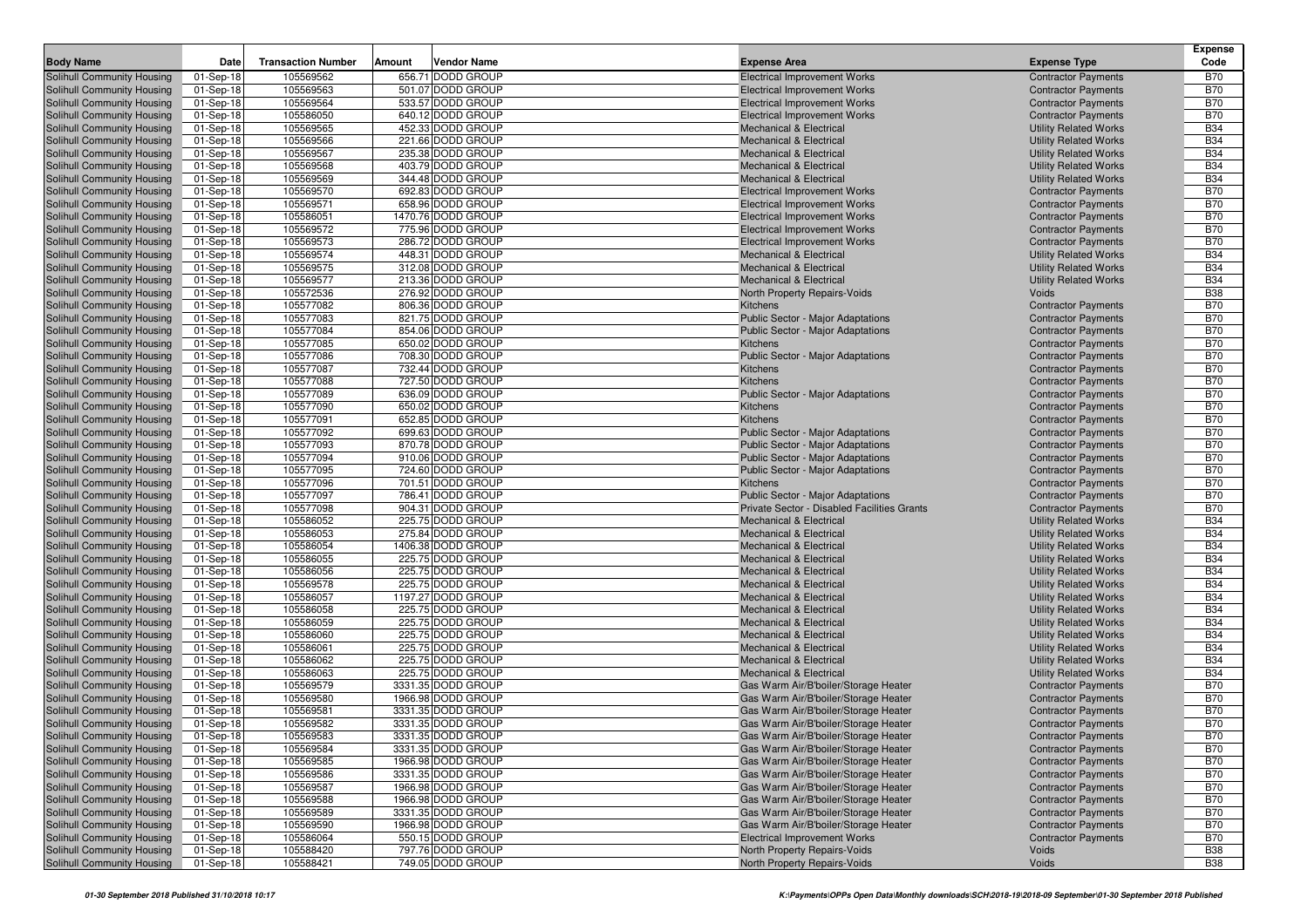|                                                          |                        |                           |        |                                         |                                                                          |                                                              | <b>Expense</b>           |
|----------------------------------------------------------|------------------------|---------------------------|--------|-----------------------------------------|--------------------------------------------------------------------------|--------------------------------------------------------------|--------------------------|
| <b>Body Name</b>                                         | Date                   | <b>Transaction Number</b> | Amount | <b>Vendor Name</b>                      | <b>Expense Area</b>                                                      | <b>Expense Type</b>                                          | Code                     |
| Solihull Community Housing                               | 17-Sep-18              | 105598409                 |        | 865.38 DODD GROUP                       | <b>Mechanical &amp; Electrical</b>                                       | <b>Utility Related Works</b>                                 | <b>B34</b>               |
| Solihull Community Housing                               | 17-Sep-18              | 105598410                 |        | 408.22 DODD GROUP                       | <b>Mechanical &amp; Electrical</b>                                       | <b>Utility Related Works</b>                                 | <b>B34</b>               |
| Solihull Community Housing                               | 17-Sep-18              | 105598411                 |        | 221.66 DODD GROUP                       | <b>Mechanical &amp; Electrical</b>                                       | <b>Utility Related Works</b>                                 | <b>B34</b>               |
| Solihull Community Housing                               | 17-Sep-18              | 105598414                 |        | 221.66 DODD GROUP                       | <b>Mechanical &amp; Electrical</b>                                       | <b>Utility Related Works</b>                                 | <b>B34</b>               |
| Solihull Community Housing                               | 17-Sep-18              | 105604280                 |        | 524.31 DODD GROUP                       | <b>Mechanical &amp; Electrical</b>                                       | <b>Utility Related Works</b>                                 | <b>B34</b>               |
| Solihull Community Housing                               | 17-Sep-18              | 105598415                 |        | 221.66 DODD GROUP                       | Mechanical & Electrical                                                  | <b>Utility Related Works</b>                                 | <b>B34</b>               |
| Solihull Community Housing                               | 17-Sep-18              | 105598416                 |        | 212.94 DODD GROUP                       | <b>Mechanical &amp; Electrical</b>                                       | <b>Utility Related Works</b>                                 | <b>B34</b>               |
| Solihull Community Housing                               | 17-Sep-18              | 105604283                 |        | 489.02 DODD GROUP                       | <b>Mechanical &amp; Electrical</b>                                       | <b>Utility Related Works</b>                                 | <b>B34</b>               |
| Solihull Community Housing                               | 17-Sep-18              | 105604284                 |        | 859.04 DODD GROUP                       | <b>Mechanical &amp; Electrical</b>                                       | <b>Utility Related Works</b>                                 | <b>B34</b>               |
| Solihull Community Housing                               | 17-Sep-18              | 105604285                 |        | 289.94 DODD GROUP                       | <b>Mechanical &amp; Electrical</b>                                       | <b>Utility Related Works</b>                                 | <b>B34</b>               |
| Solihull Community Housing                               | 17-Sep-18              | 105604286                 |        | 443.27 DODD GROUP                       | <b>Mechanical &amp; Electrical</b>                                       | <b>Utility Related Works</b>                                 | <b>B34</b>               |
| Solihull Community Housing                               | 17-Sep-18              | 105604287<br>105604288    |        | 462.97 DODD GROUP<br>450.64 DODD GROUP  | <b>Mechanical &amp; Electrical</b>                                       | <b>Utility Related Works</b>                                 | <b>B34</b><br><b>B34</b> |
| Solihull Community Housing<br>Solihull Community Housing | 17-Sep-18<br>17-Sep-18 | 105604289                 |        | 473.61 DODD GROUP                       | <b>Mechanical &amp; Electrical</b><br><b>Mechanical &amp; Electrical</b> | <b>Utility Related Works</b><br><b>Utility Related Works</b> | <b>B34</b>               |
| Solihull Community Housing                               |                        | 105604290                 |        | 351.31 DODD GROUP                       | <b>Mechanical &amp; Electrical</b>                                       | <b>Utility Related Works</b>                                 | <b>B34</b>               |
| Solihull Community Housing                               | 17-Sep-18<br>17-Sep-18 | 105604291                 |        | 476.92 DODD GROUP                       | <b>Mechanical &amp; Electrical</b>                                       | <b>Utility Related Works</b>                                 | <b>B34</b>               |
| Solihull Community Housing                               | 17-Sep-18              | 105593817                 |        | 488.72 DODD GROUP                       | <b>Electrical Improvement Works</b>                                      | <b>Contractor Payments</b>                                   | <b>B70</b>               |
| Solihull Community Housing                               | 17-Sep-18              | 105604292                 |        | 1145.37 DODD GROUP                      | <b>Mechanical &amp; Electrical</b>                                       | <b>Utility Related Works</b>                                 | <b>B34</b>               |
| Solihull Community Housing                               | 17-Sep-18              | 105604293                 |        | 431.06 DODD GROUP                       | <b>Mechanical &amp; Electrical</b>                                       | <b>Utility Related Works</b>                                 | <b>B34</b>               |
| Solihull Community Housing                               | 17-Sep-18              | 105604294                 |        | 458.33 DODD GROUP                       | <b>Mechanical &amp; Electrical</b>                                       | <b>Utility Related Works</b>                                 | <b>B34</b>               |
| Solihull Community Housing                               | 17-Sep-18              | 105604295                 |        | 262.65 DODD GROUP                       | <b>Mechanical &amp; Electrical</b>                                       | <b>Utility Related Works</b>                                 | <b>B34</b>               |
| Solihull Community Housing                               | 17-Sep-18              | 105604296                 |        | 303.57 DODD GROUP                       | <b>Mechanical &amp; Electrical</b>                                       | <b>Utility Related Works</b>                                 | <b>B34</b>               |
| Solihull Community Housing                               | 17-Sep-18              | 105604298                 |        | 593.42 DODD GROUP                       | <b>Electrical Improvement Works</b>                                      | <b>Contractor Payments</b>                                   | <b>B70</b>               |
| Solihull Community Housing                               | 17-Sep-18              | 105604300                 |        | 318.68 DODD GROUP                       | <b>Mechanical &amp; Electrical</b>                                       | <b>Utility Related Works</b>                                 | <b>B34</b>               |
| <b>Solihull Community Housing</b>                        | 17-Sep-18              | 105604301                 |        | 521.74 DODD GROUP                       | <b>Mechanical &amp; Electrical</b>                                       | <b>Utility Related Works</b>                                 | <b>B34</b>               |
| Solihull Community Housing                               | 17-Sep-18              | 105604302                 |        | 532.79 DODD GROUP                       | <b>Mechanical &amp; Electrical</b>                                       | <b>Utility Related Works</b>                                 | <b>B34</b>               |
| Solihull Community Housing                               | 17-Sep-18              | 105604303                 |        | 729.76 DODD GROUP                       | <b>Mechanical &amp; Electrical</b>                                       | <b>Utility Related Works</b>                                 | <b>B34</b>               |
| Solihull Community Housing                               | 17-Sep-18              | 105604304                 |        | 303.57 DODD GROUP                       | <b>Mechanical &amp; Electrical</b>                                       | <b>Utility Related Works</b>                                 | <b>B34</b>               |
| Solihull Community Housing                               | 17-Sep-18              | 105598419                 |        | 277.51 DODD GROUP                       | <b>Mechanical &amp; Electrical</b>                                       | <b>Utility Related Works</b>                                 | <b>B34</b>               |
| Solihull Community Housing                               | 17-Sep-18              | 105598421                 |        | 258.84 DODD GROUP                       | <b>Mechanical &amp; Electrical</b>                                       | <b>Utility Related Works</b>                                 | <b>B34</b>               |
| Solihull Community Housing                               | 17-Sep-18              | 105598423                 |        | 228.47 DODD GROUP                       | <b>Mechanical &amp; Electrical</b>                                       | <b>Utility Related Works</b>                                 | <b>B34</b>               |
| Solihull Community Housing                               | 17-Sep-18              | 105598424                 |        | 322.37 DODD GROUP                       | <b>Mechanical &amp; Electrical</b>                                       | <b>Utility Related Works</b>                                 | <b>B34</b>               |
| Solihull Community Housing                               | 17-Sep-18              | 105598425                 |        | 226.61 DODD GROUP                       | <b>Mechanical &amp; Electrical</b>                                       | <b>Utility Related Works</b>                                 | <b>B34</b>               |
| Solihull Community Housing                               | 17-Sep-18              | 105598426                 |        | 300.14 DODD GROUP                       | North Property Repairs-Voids                                             | Voids                                                        | <b>B38</b>               |
| Solihull Community Housing                               | 17-Sep-18              | 105604306                 |        | 544.34 DODD GROUP                       | North Property Repairs-Voids                                             | Voids                                                        | <b>B38</b>               |
| Solihull Community Housing                               | 17-Sep-18              | 105598427                 |        | 3331.35 DODD GROUP                      | Gas Warm Air/B'boiler/Storage Heater                                     | <b>Contractor Payments</b>                                   | <b>B70</b>               |
| Solihull Community Housing                               | 17-Sep-18              | 105604307                 |        | 597.02 DODD GROUP                       | North Property Repairs-Voids                                             | Voids                                                        | <b>B38</b>               |
| Solihull Community Housing                               | 17-Sep-18              | 105598428                 |        | 3331.35 DODD GROUP                      | Gas Warm Air/B'boiler/Storage Heater                                     | <b>Contractor Payments</b>                                   | <b>B70</b>               |
| Solihull Community Housing                               | 17-Sep-18              | 105598429                 |        | 3331.35 DODD GROUP                      | Gas Warm Air/B'boiler/Storage Heater                                     | <b>Contractor Payments</b>                                   | <b>B70</b>               |
| Solihull Community Housing                               | 17-Sep-18              | 105598430                 |        | 3331.35 DODD GROUP                      | Gas Warm Air/B'boiler/Storage Heater                                     | <b>Contractor Payments</b>                                   | <b>B70</b>               |
| Solihull Community Housing                               | 17-Sep-18              | 105604308                 |        | 512.66 DODD GROUP                       | North Property Repairs-Voids                                             | Voids                                                        | <b>B38</b>               |
| Solihull Community Housing                               | 17-Sep-18              | 105598431<br>105593852    |        | 3331.35 DODD GROUP<br>359.53 DODD GROUP | Gas Warm Air/B'boiler/Storage Heater                                     | <b>Contractor Payments</b><br>Voids                          | <b>B70</b><br><b>B38</b> |
| Solihull Community Housing<br>Solihull Community Housing | 17-Sep-18<br>17-Sep-18 | 105604309                 |        | 2669.00 DODD GROUP                      | North Property Repairs-Voids<br>North Property Repairs-Voids             | Voids                                                        | <b>B38</b>               |
| Solihull Community Housing                               | 17-Sep-18              | 105598432                 |        | 3331.35 DODD GROUP                      | Gas Warm Air/B'boiler/Storage Heater                                     | <b>Contractor Payments</b>                                   | <b>B70</b>               |
| Solihull Community Housing                               | 17-Sep-18              | 105604310                 |        | 228.32 DODD GROUP                       | North Property Repairs-Voids                                             | Voids                                                        | <b>B38</b>               |
| Solihull Community Housing                               | 17-Sep-18              | 105604311                 |        | 723.60 DODD GROUP                       | North Property Repairs-Voids                                             | Voids                                                        | <b>B38</b>               |
| Solihull Community Housing                               | 17-Sep-18              | 105598433                 |        | 3331.35 DODD GROUP                      | Gas Warm Air/B'boiler/Storage Heater                                     | <b>Contractor Payments</b>                                   | <b>B70</b>               |
| Solihull Community Housing                               | 17-Sep-18              | 105604312                 |        | 988.27 DODD GROUP                       | North Property Repairs-Voids                                             | Voids                                                        | <b>B38</b>               |
| <b>Solihull Community Housing</b>                        | 17-Sep-18              | 105593853                 |        | 287.85 DODD GROUP                       | North Property Repairs-Voids                                             | Voids                                                        | <b>B38</b>               |
| Solihull Community Housing                               | 17-Sep-18              | 105604313                 |        | 3101.19 DODD GROUP                      | North Property Repairs-Voids                                             | Voids                                                        | <b>B38</b>               |
| Solihull Community Housing                               | 17-Sep-18              | 105604314                 |        | 545.65 DODD GROUP                       | North Property Repairs-Voids                                             | Voids                                                        | <b>B38</b>               |
| Solihull Community Housing                               | 17-Sep-18              | 105604315                 |        | 467.03 DODD GROUP                       | North Property Repairs-Voids                                             | Voids                                                        | <b>B38</b>               |
| Solihull Community Housing                               | 17-Sep-18              | 105604316                 |        | 916.89 DODD GROUP                       | North Property Repairs-Voids                                             | Voids                                                        | <b>B38</b>               |
| Solihull Community Housing                               | 17-Sep-18              | 105604317                 |        | 567.16 DODD GROUP                       | North Property Repairs-Voids                                             | Voids                                                        | <b>B38</b>               |
| Solihull Community Housing                               | 17-Sep-18              | 105593859                 |        | 324.01 DODD GROUP                       | North Property Repairs-Voids                                             | Voids                                                        | <b>B38</b>               |
| Solihull Community Housing                               | 17-Sep-18              | 105593861                 |        | 650.57 DODD GROUP                       | North Property Repairs-Voids                                             | Voids                                                        | <b>B38</b>               |
| Solihull Community Housing                               | 17-Sep-18              | 105593862                 |        | 290.28 DODD GROUP                       | North Property Repairs-Voids                                             | Voids                                                        | <b>B38</b>               |
| Solihull Community Housing                               | 17-Sep-18              | 105604318                 |        | 560.28 DODD GROUP                       | North Property Repairs-Voids                                             | Voids                                                        | <b>B38</b>               |
| Solihull Community Housing                               | 17-Sep-18              | 105604319                 |        | 495.43 DODD GROUP                       | North Property Repairs-Voids                                             | Voids                                                        | <b>B38</b>               |
| Solihull Community Housing                               | 17-Sep-18              | 105604320                 |        | 747.79 DODD GROUP                       | North Property Repairs-Voids                                             | Voids                                                        | <b>B38</b>               |
| Solihull Community Housing                               | 17-Sep-18              | 105604321                 |        | 870.21 DODD GROUP                       | North Property Repairs-Voids                                             | Voids                                                        | <b>B38</b>               |
| Solihull Community Housing                               | 17-Sep-18              | 105604322                 |        | 906.55 DODD GROUP                       | North Property Repairs-Voids                                             | Voids                                                        | <b>B38</b>               |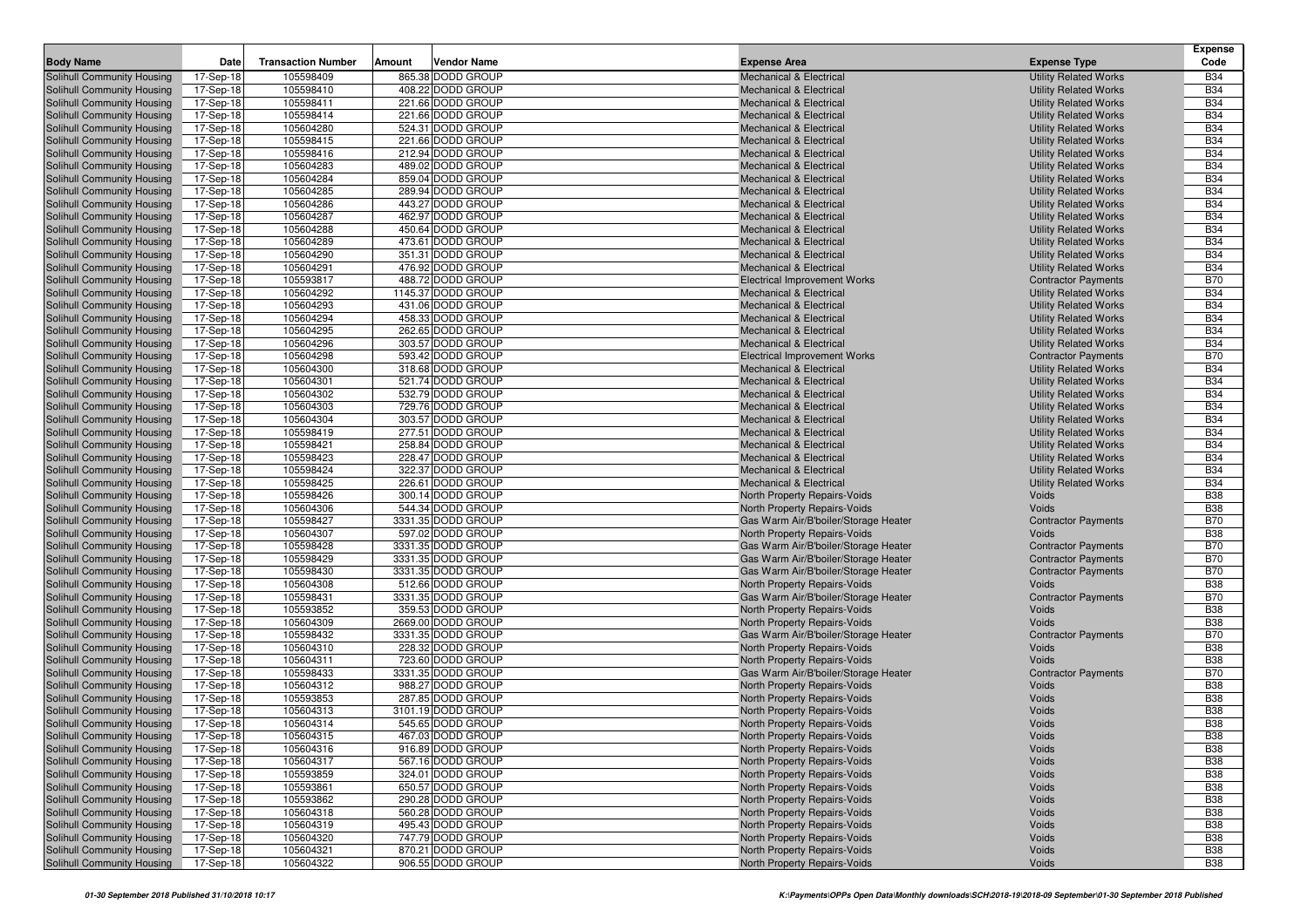| <b>Body Name</b><br><b>Transaction Number</b><br><b>Vendor Name</b><br>Date<br>Amount<br><b>Expense Area</b><br><b>Expense Type</b><br>607.99 DODD GROUP<br>105604323<br>North Property Repairs-Voids<br>Voids<br>Solihull Community Housing<br>17-Sep-18<br>17-Sep-18<br>105593866<br>276.54 DODD GROUP<br>Solihull Community Housing<br>North Property Repairs-Voids<br>Voids<br>105604324<br>548.86 DODD GROUP<br>Solihull Community Housing<br>17-Sep-18<br>North Property Repairs-Voids<br>Voids<br>17-Sep-18<br>105604325<br>795.26 DODD GROUP<br>Solihull Community Housing<br>North Property Repairs-Voids<br>Voids<br>105604326<br>919.51 DODD GROUP<br>Solihull Community Housing<br>17-Sep-18<br>North Property Repairs-Voids<br>Voids<br>105604327<br>516.97 DODD GROUP<br>Solihull Community Housing<br>17-Sep-18<br><b>North Property Repairs-Voids</b><br>Voids<br>105604328<br>1094.21 DODD GROUP<br>Solihull Community Housing<br>17-Sep-18<br><b>North Property Repairs-Voids</b><br>Voids<br>Solihull Community Housing<br>105604329<br>553.27 DODD GROUP<br>17-Sep-18<br>North Property Repairs-Voids<br>Voids<br>105604330<br>571.03 DODD GROUP<br>Solihull Community Housing<br>17-Sep-18<br><b>Electrical Improvement Works</b><br><b>Contractor Payments</b><br>105593872<br>567.39 DODD GROUP<br>Solihull Community Housing<br>17-Sep-18<br>Kitchens<br><b>Contractor Payments</b><br>105593874<br>376.14 DODD GROUP<br><b>Contractor Payments</b><br>Solihull Community Housing<br>17-Sep-18<br>Private Sector - Disabled Facilities Grants<br>738.02 DODD GROUP<br>105604331<br><b>Utility Related Works</b><br>Solihull Community Housing<br>17-Sep-18<br><b>Mechanical &amp; Electrical</b><br>105604333<br>605.76 DODD GROUP<br><b>Utility Related Works</b><br>Solihull Community Housing<br>17-Sep-18<br><b>Mechanical &amp; Electrical</b><br>105604334<br>8169.58 DODD GROUP<br>Solihull Community Housing<br>17-Sep-18<br><b>Electrical Improvement Works</b><br><b>Contractor Payments</b><br>105604335<br>426.59 DODD GROUP<br><b>Utility Related Works</b><br>Solihull Community Housing<br>17-Sep-18<br><b>Mechanical &amp; Electrical</b><br>500.26 DODD GROUP<br>105604337<br><b>Utility Related Works</b><br>Solihull Community Housing<br>17-Sep-18<br><b>Mechanical &amp; Electrical</b><br>105604338<br>889.41 DODD GROUP<br>Solihull Community Housing<br>17-Sep-18<br><b>Mechanical &amp; Electrical</b><br><b>Utility Related Works</b> | <b>Expense</b><br>Code   |
|-----------------------------------------------------------------------------------------------------------------------------------------------------------------------------------------------------------------------------------------------------------------------------------------------------------------------------------------------------------------------------------------------------------------------------------------------------------------------------------------------------------------------------------------------------------------------------------------------------------------------------------------------------------------------------------------------------------------------------------------------------------------------------------------------------------------------------------------------------------------------------------------------------------------------------------------------------------------------------------------------------------------------------------------------------------------------------------------------------------------------------------------------------------------------------------------------------------------------------------------------------------------------------------------------------------------------------------------------------------------------------------------------------------------------------------------------------------------------------------------------------------------------------------------------------------------------------------------------------------------------------------------------------------------------------------------------------------------------------------------------------------------------------------------------------------------------------------------------------------------------------------------------------------------------------------------------------------------------------------------------------------------------------------------------------------------------------------------------------------------------------------------------------------------------------------------------------------------------------------------------------------------------------------------------------------------------------------------------------------------------------------------------------------------------------------------------------------------------------------------|--------------------------|
|                                                                                                                                                                                                                                                                                                                                                                                                                                                                                                                                                                                                                                                                                                                                                                                                                                                                                                                                                                                                                                                                                                                                                                                                                                                                                                                                                                                                                                                                                                                                                                                                                                                                                                                                                                                                                                                                                                                                                                                                                                                                                                                                                                                                                                                                                                                                                                                                                                                                                         | <b>B38</b>               |
|                                                                                                                                                                                                                                                                                                                                                                                                                                                                                                                                                                                                                                                                                                                                                                                                                                                                                                                                                                                                                                                                                                                                                                                                                                                                                                                                                                                                                                                                                                                                                                                                                                                                                                                                                                                                                                                                                                                                                                                                                                                                                                                                                                                                                                                                                                                                                                                                                                                                                         | <b>B38</b>               |
|                                                                                                                                                                                                                                                                                                                                                                                                                                                                                                                                                                                                                                                                                                                                                                                                                                                                                                                                                                                                                                                                                                                                                                                                                                                                                                                                                                                                                                                                                                                                                                                                                                                                                                                                                                                                                                                                                                                                                                                                                                                                                                                                                                                                                                                                                                                                                                                                                                                                                         | <b>B38</b>               |
|                                                                                                                                                                                                                                                                                                                                                                                                                                                                                                                                                                                                                                                                                                                                                                                                                                                                                                                                                                                                                                                                                                                                                                                                                                                                                                                                                                                                                                                                                                                                                                                                                                                                                                                                                                                                                                                                                                                                                                                                                                                                                                                                                                                                                                                                                                                                                                                                                                                                                         | <b>B38</b>               |
|                                                                                                                                                                                                                                                                                                                                                                                                                                                                                                                                                                                                                                                                                                                                                                                                                                                                                                                                                                                                                                                                                                                                                                                                                                                                                                                                                                                                                                                                                                                                                                                                                                                                                                                                                                                                                                                                                                                                                                                                                                                                                                                                                                                                                                                                                                                                                                                                                                                                                         | <b>B38</b>               |
|                                                                                                                                                                                                                                                                                                                                                                                                                                                                                                                                                                                                                                                                                                                                                                                                                                                                                                                                                                                                                                                                                                                                                                                                                                                                                                                                                                                                                                                                                                                                                                                                                                                                                                                                                                                                                                                                                                                                                                                                                                                                                                                                                                                                                                                                                                                                                                                                                                                                                         | <b>B38</b>               |
|                                                                                                                                                                                                                                                                                                                                                                                                                                                                                                                                                                                                                                                                                                                                                                                                                                                                                                                                                                                                                                                                                                                                                                                                                                                                                                                                                                                                                                                                                                                                                                                                                                                                                                                                                                                                                                                                                                                                                                                                                                                                                                                                                                                                                                                                                                                                                                                                                                                                                         | <b>B38</b>               |
|                                                                                                                                                                                                                                                                                                                                                                                                                                                                                                                                                                                                                                                                                                                                                                                                                                                                                                                                                                                                                                                                                                                                                                                                                                                                                                                                                                                                                                                                                                                                                                                                                                                                                                                                                                                                                                                                                                                                                                                                                                                                                                                                                                                                                                                                                                                                                                                                                                                                                         | <b>B38</b>               |
|                                                                                                                                                                                                                                                                                                                                                                                                                                                                                                                                                                                                                                                                                                                                                                                                                                                                                                                                                                                                                                                                                                                                                                                                                                                                                                                                                                                                                                                                                                                                                                                                                                                                                                                                                                                                                                                                                                                                                                                                                                                                                                                                                                                                                                                                                                                                                                                                                                                                                         | <b>B70</b>               |
|                                                                                                                                                                                                                                                                                                                                                                                                                                                                                                                                                                                                                                                                                                                                                                                                                                                                                                                                                                                                                                                                                                                                                                                                                                                                                                                                                                                                                                                                                                                                                                                                                                                                                                                                                                                                                                                                                                                                                                                                                                                                                                                                                                                                                                                                                                                                                                                                                                                                                         | <b>B70</b>               |
|                                                                                                                                                                                                                                                                                                                                                                                                                                                                                                                                                                                                                                                                                                                                                                                                                                                                                                                                                                                                                                                                                                                                                                                                                                                                                                                                                                                                                                                                                                                                                                                                                                                                                                                                                                                                                                                                                                                                                                                                                                                                                                                                                                                                                                                                                                                                                                                                                                                                                         | <b>B70</b>               |
|                                                                                                                                                                                                                                                                                                                                                                                                                                                                                                                                                                                                                                                                                                                                                                                                                                                                                                                                                                                                                                                                                                                                                                                                                                                                                                                                                                                                                                                                                                                                                                                                                                                                                                                                                                                                                                                                                                                                                                                                                                                                                                                                                                                                                                                                                                                                                                                                                                                                                         | <b>B34</b>               |
|                                                                                                                                                                                                                                                                                                                                                                                                                                                                                                                                                                                                                                                                                                                                                                                                                                                                                                                                                                                                                                                                                                                                                                                                                                                                                                                                                                                                                                                                                                                                                                                                                                                                                                                                                                                                                                                                                                                                                                                                                                                                                                                                                                                                                                                                                                                                                                                                                                                                                         | <b>B34</b>               |
|                                                                                                                                                                                                                                                                                                                                                                                                                                                                                                                                                                                                                                                                                                                                                                                                                                                                                                                                                                                                                                                                                                                                                                                                                                                                                                                                                                                                                                                                                                                                                                                                                                                                                                                                                                                                                                                                                                                                                                                                                                                                                                                                                                                                                                                                                                                                                                                                                                                                                         | <b>B70</b>               |
|                                                                                                                                                                                                                                                                                                                                                                                                                                                                                                                                                                                                                                                                                                                                                                                                                                                                                                                                                                                                                                                                                                                                                                                                                                                                                                                                                                                                                                                                                                                                                                                                                                                                                                                                                                                                                                                                                                                                                                                                                                                                                                                                                                                                                                                                                                                                                                                                                                                                                         | <b>B34</b>               |
|                                                                                                                                                                                                                                                                                                                                                                                                                                                                                                                                                                                                                                                                                                                                                                                                                                                                                                                                                                                                                                                                                                                                                                                                                                                                                                                                                                                                                                                                                                                                                                                                                                                                                                                                                                                                                                                                                                                                                                                                                                                                                                                                                                                                                                                                                                                                                                                                                                                                                         | <b>B34</b>               |
|                                                                                                                                                                                                                                                                                                                                                                                                                                                                                                                                                                                                                                                                                                                                                                                                                                                                                                                                                                                                                                                                                                                                                                                                                                                                                                                                                                                                                                                                                                                                                                                                                                                                                                                                                                                                                                                                                                                                                                                                                                                                                                                                                                                                                                                                                                                                                                                                                                                                                         | <b>B34</b>               |
| 105604339<br>270.37 DODD GROUP<br><b>Utility Related Works</b><br>Solihull Community Housing<br>17-Sep-18<br><b>Mechanical &amp; Electrical</b>                                                                                                                                                                                                                                                                                                                                                                                                                                                                                                                                                                                                                                                                                                                                                                                                                                                                                                                                                                                                                                                                                                                                                                                                                                                                                                                                                                                                                                                                                                                                                                                                                                                                                                                                                                                                                                                                                                                                                                                                                                                                                                                                                                                                                                                                                                                                         | <b>B34</b>               |
| 105604340<br>274.89 DODD GROUP<br>Solihull Community Housing<br>17-Sep-18<br><b>Mechanical &amp; Electrical</b><br><b>Utility Related Works</b>                                                                                                                                                                                                                                                                                                                                                                                                                                                                                                                                                                                                                                                                                                                                                                                                                                                                                                                                                                                                                                                                                                                                                                                                                                                                                                                                                                                                                                                                                                                                                                                                                                                                                                                                                                                                                                                                                                                                                                                                                                                                                                                                                                                                                                                                                                                                         | <b>B34</b>               |
| 105604341<br>289.94 DODD GROUP<br><b>Utility Related Works</b><br>Solihull Community Housing<br>17-Sep-18<br><b>Mechanical &amp; Electrical</b>                                                                                                                                                                                                                                                                                                                                                                                                                                                                                                                                                                                                                                                                                                                                                                                                                                                                                                                                                                                                                                                                                                                                                                                                                                                                                                                                                                                                                                                                                                                                                                                                                                                                                                                                                                                                                                                                                                                                                                                                                                                                                                                                                                                                                                                                                                                                         | <b>B34</b>               |
| 105604342<br>303.92 DODD GROUP<br><b>Utility Related Works</b><br>Solihull Community Housing<br>17-Sep-18<br><b>Mechanical &amp; Electrical</b>                                                                                                                                                                                                                                                                                                                                                                                                                                                                                                                                                                                                                                                                                                                                                                                                                                                                                                                                                                                                                                                                                                                                                                                                                                                                                                                                                                                                                                                                                                                                                                                                                                                                                                                                                                                                                                                                                                                                                                                                                                                                                                                                                                                                                                                                                                                                         | <b>B34</b>               |
| 105604343<br>624.17 DODD GROUP<br>Solihull Community Housing<br>17-Sep-18<br><b>Mechanical &amp; Electrical</b><br><b>Utility Related Works</b>                                                                                                                                                                                                                                                                                                                                                                                                                                                                                                                                                                                                                                                                                                                                                                                                                                                                                                                                                                                                                                                                                                                                                                                                                                                                                                                                                                                                                                                                                                                                                                                                                                                                                                                                                                                                                                                                                                                                                                                                                                                                                                                                                                                                                                                                                                                                         | <b>B34</b>               |
| 105604344<br>471.98 DODD GROUP<br>Solihull Community Housing<br>17-Sep-18<br><b>Mechanical &amp; Electrical</b><br><b>Utility Related Works</b>                                                                                                                                                                                                                                                                                                                                                                                                                                                                                                                                                                                                                                                                                                                                                                                                                                                                                                                                                                                                                                                                                                                                                                                                                                                                                                                                                                                                                                                                                                                                                                                                                                                                                                                                                                                                                                                                                                                                                                                                                                                                                                                                                                                                                                                                                                                                         | <b>B34</b>               |
| Solihull Community Housing<br>105604345<br>303.57 DODD GROUP<br><b>Utility Related Works</b><br>17-Sep-18<br><b>Mechanical &amp; Electrical</b>                                                                                                                                                                                                                                                                                                                                                                                                                                                                                                                                                                                                                                                                                                                                                                                                                                                                                                                                                                                                                                                                                                                                                                                                                                                                                                                                                                                                                                                                                                                                                                                                                                                                                                                                                                                                                                                                                                                                                                                                                                                                                                                                                                                                                                                                                                                                         | <b>B34</b>               |
| 105604346<br>218.81 DODD GROUP<br>Solihull Community Housing<br>17-Sep-18<br><b>Mechanical &amp; Electrical</b><br><b>Utility Related Works</b>                                                                                                                                                                                                                                                                                                                                                                                                                                                                                                                                                                                                                                                                                                                                                                                                                                                                                                                                                                                                                                                                                                                                                                                                                                                                                                                                                                                                                                                                                                                                                                                                                                                                                                                                                                                                                                                                                                                                                                                                                                                                                                                                                                                                                                                                                                                                         | <b>B34</b>               |
| 105604347<br>212.36 DODD GROUP<br>Solihull Community Housing<br>17-Sep-18<br><b>Mechanical &amp; Electrical</b><br><b>Utility Related Works</b><br>105604348<br>229.20 DODD GROUP<br><b>Mechanical &amp; Electrical</b>                                                                                                                                                                                                                                                                                                                                                                                                                                                                                                                                                                                                                                                                                                                                                                                                                                                                                                                                                                                                                                                                                                                                                                                                                                                                                                                                                                                                                                                                                                                                                                                                                                                                                                                                                                                                                                                                                                                                                                                                                                                                                                                                                                                                                                                                 | <b>B34</b><br><b>B34</b> |
| 17-Sep-18<br>Solihull Community Housing<br><b>Utility Related Works</b><br>105604349<br>543.26 DODD GROUP<br>Solihull Community Housing<br>17-Sep-18<br><b>Mechanical &amp; Electrical</b><br><b>Utility Related Works</b>                                                                                                                                                                                                                                                                                                                                                                                                                                                                                                                                                                                                                                                                                                                                                                                                                                                                                                                                                                                                                                                                                                                                                                                                                                                                                                                                                                                                                                                                                                                                                                                                                                                                                                                                                                                                                                                                                                                                                                                                                                                                                                                                                                                                                                                              | <b>B34</b>               |
| 105604350<br>456.47 DODD GROUP<br><b>Utility Related Works</b><br>Solihull Community Housing<br>17-Sep-18<br><b>Mechanical &amp; Electrical</b>                                                                                                                                                                                                                                                                                                                                                                                                                                                                                                                                                                                                                                                                                                                                                                                                                                                                                                                                                                                                                                                                                                                                                                                                                                                                                                                                                                                                                                                                                                                                                                                                                                                                                                                                                                                                                                                                                                                                                                                                                                                                                                                                                                                                                                                                                                                                         | <b>B34</b>               |
| 105604351<br>326.68 DODD GROUP<br><b>Utility Related Works</b><br>Solihull Community Housing<br>17-Sep-18<br><b>Mechanical &amp; Electrical</b>                                                                                                                                                                                                                                                                                                                                                                                                                                                                                                                                                                                                                                                                                                                                                                                                                                                                                                                                                                                                                                                                                                                                                                                                                                                                                                                                                                                                                                                                                                                                                                                                                                                                                                                                                                                                                                                                                                                                                                                                                                                                                                                                                                                                                                                                                                                                         | <b>B34</b>               |
| 105604352<br>274.56 DODD GROUP<br>Solihull Community Housing<br>17-Sep-18<br><b>Mechanical &amp; Electrical</b><br><b>Utility Related Works</b>                                                                                                                                                                                                                                                                                                                                                                                                                                                                                                                                                                                                                                                                                                                                                                                                                                                                                                                                                                                                                                                                                                                                                                                                                                                                                                                                                                                                                                                                                                                                                                                                                                                                                                                                                                                                                                                                                                                                                                                                                                                                                                                                                                                                                                                                                                                                         | <b>B34</b>               |
| 17-Sep-18<br>105604354<br>283.12 DODD GROUP<br><b>Utility Related Works</b><br>Solihull Community Housing<br><b>Mechanical &amp; Electrical</b>                                                                                                                                                                                                                                                                                                                                                                                                                                                                                                                                                                                                                                                                                                                                                                                                                                                                                                                                                                                                                                                                                                                                                                                                                                                                                                                                                                                                                                                                                                                                                                                                                                                                                                                                                                                                                                                                                                                                                                                                                                                                                                                                                                                                                                                                                                                                         | <b>B34</b>               |
| Solihull Community Housing<br>105604355<br>288.99 DODD GROUP<br><b>Utility Related Works</b><br>17-Sep-18<br><b>Mechanical &amp; Electrical</b>                                                                                                                                                                                                                                                                                                                                                                                                                                                                                                                                                                                                                                                                                                                                                                                                                                                                                                                                                                                                                                                                                                                                                                                                                                                                                                                                                                                                                                                                                                                                                                                                                                                                                                                                                                                                                                                                                                                                                                                                                                                                                                                                                                                                                                                                                                                                         | <b>B34</b>               |
| 105604356<br>366.33 DODD GROUP<br>Solihull Community Housing<br>17-Sep-18<br><b>Mechanical &amp; Electrical</b><br><b>Utility Related Works</b>                                                                                                                                                                                                                                                                                                                                                                                                                                                                                                                                                                                                                                                                                                                                                                                                                                                                                                                                                                                                                                                                                                                                                                                                                                                                                                                                                                                                                                                                                                                                                                                                                                                                                                                                                                                                                                                                                                                                                                                                                                                                                                                                                                                                                                                                                                                                         | <b>B34</b>               |
| 105604357<br>799.98 DODD GROUP<br>Solihull Community Housing<br>17-Sep-18<br><b>Mechanical &amp; Electrical</b><br><b>Utility Related Works</b>                                                                                                                                                                                                                                                                                                                                                                                                                                                                                                                                                                                                                                                                                                                                                                                                                                                                                                                                                                                                                                                                                                                                                                                                                                                                                                                                                                                                                                                                                                                                                                                                                                                                                                                                                                                                                                                                                                                                                                                                                                                                                                                                                                                                                                                                                                                                         | <b>B34</b>               |
| 105604358<br>444.71 DODD GROUP<br>Solihull Community Housing<br>17-Sep-18<br><b>Mechanical &amp; Electrical</b><br><b>Utility Related Works</b>                                                                                                                                                                                                                                                                                                                                                                                                                                                                                                                                                                                                                                                                                                                                                                                                                                                                                                                                                                                                                                                                                                                                                                                                                                                                                                                                                                                                                                                                                                                                                                                                                                                                                                                                                                                                                                                                                                                                                                                                                                                                                                                                                                                                                                                                                                                                         | <b>B34</b>               |
| 105598434<br>243.57 DODD GROUP<br>Solihull Community Housing<br>17-Sep-18<br><b>Private Sector - Minor Works</b><br><b>Contractor Payments</b>                                                                                                                                                                                                                                                                                                                                                                                                                                                                                                                                                                                                                                                                                                                                                                                                                                                                                                                                                                                                                                                                                                                                                                                                                                                                                                                                                                                                                                                                                                                                                                                                                                                                                                                                                                                                                                                                                                                                                                                                                                                                                                                                                                                                                                                                                                                                          | <b>B70</b>               |
| 17-Sep-18<br>105604360<br>362.54 DODD GROUP<br><b>Utility Related Works</b><br>Solihull Community Housing<br><b>Mechanical &amp; Electrical</b>                                                                                                                                                                                                                                                                                                                                                                                                                                                                                                                                                                                                                                                                                                                                                                                                                                                                                                                                                                                                                                                                                                                                                                                                                                                                                                                                                                                                                                                                                                                                                                                                                                                                                                                                                                                                                                                                                                                                                                                                                                                                                                                                                                                                                                                                                                                                         | <b>B34</b>               |
| 458.35 DODD GROUP<br>Solihull Community Housing<br>17-Sep-18<br>105604362<br><b>Mechanical &amp; Electrical</b><br><b>Utility Related Works</b>                                                                                                                                                                                                                                                                                                                                                                                                                                                                                                                                                                                                                                                                                                                                                                                                                                                                                                                                                                                                                                                                                                                                                                                                                                                                                                                                                                                                                                                                                                                                                                                                                                                                                                                                                                                                                                                                                                                                                                                                                                                                                                                                                                                                                                                                                                                                         | <b>B34</b>               |
| 105604363<br>444.70 DODD GROUP<br><b>Utility Related Works</b><br>Solihull Community Housing<br>17-Sep-18<br><b>Mechanical &amp; Electrical</b>                                                                                                                                                                                                                                                                                                                                                                                                                                                                                                                                                                                                                                                                                                                                                                                                                                                                                                                                                                                                                                                                                                                                                                                                                                                                                                                                                                                                                                                                                                                                                                                                                                                                                                                                                                                                                                                                                                                                                                                                                                                                                                                                                                                                                                                                                                                                         | <b>B34</b>               |
| 105604364<br>310.39 DODD GROUP<br><b>Utility Related Works</b><br>Solihull Community Housing<br>17-Sep-18<br><b>Mechanical &amp; Electrical</b>                                                                                                                                                                                                                                                                                                                                                                                                                                                                                                                                                                                                                                                                                                                                                                                                                                                                                                                                                                                                                                                                                                                                                                                                                                                                                                                                                                                                                                                                                                                                                                                                                                                                                                                                                                                                                                                                                                                                                                                                                                                                                                                                                                                                                                                                                                                                         | <b>B34</b>               |
| 105604365<br>619.61 DODD GROUP<br>Solihull Community Housing<br>18-Sep-18<br>North Property Repairs-Voids<br>Voids                                                                                                                                                                                                                                                                                                                                                                                                                                                                                                                                                                                                                                                                                                                                                                                                                                                                                                                                                                                                                                                                                                                                                                                                                                                                                                                                                                                                                                                                                                                                                                                                                                                                                                                                                                                                                                                                                                                                                                                                                                                                                                                                                                                                                                                                                                                                                                      | <b>B38</b>               |
| 105604366<br>1191.42 DODD GROUP<br>Solihull Community Housing<br>18-Sep-18<br>North Property Repairs-Voids<br>Voids                                                                                                                                                                                                                                                                                                                                                                                                                                                                                                                                                                                                                                                                                                                                                                                                                                                                                                                                                                                                                                                                                                                                                                                                                                                                                                                                                                                                                                                                                                                                                                                                                                                                                                                                                                                                                                                                                                                                                                                                                                                                                                                                                                                                                                                                                                                                                                     | <b>B38</b>               |
| 105604367<br>631.89 DODD GROUP<br>Solihull Community Housing<br>18-Sep-18<br>North Property Repairs-Voids<br>Voids                                                                                                                                                                                                                                                                                                                                                                                                                                                                                                                                                                                                                                                                                                                                                                                                                                                                                                                                                                                                                                                                                                                                                                                                                                                                                                                                                                                                                                                                                                                                                                                                                                                                                                                                                                                                                                                                                                                                                                                                                                                                                                                                                                                                                                                                                                                                                                      | <b>B38</b>               |
| 105594677<br>292.53 DODD GROUP<br>Solihull Community Housing<br>18-Sep-18<br>North Property Repairs-Voids<br>Voids                                                                                                                                                                                                                                                                                                                                                                                                                                                                                                                                                                                                                                                                                                                                                                                                                                                                                                                                                                                                                                                                                                                                                                                                                                                                                                                                                                                                                                                                                                                                                                                                                                                                                                                                                                                                                                                                                                                                                                                                                                                                                                                                                                                                                                                                                                                                                                      | <b>B38</b>               |
| 105604368<br>1036.48 DODD GROUP<br>Solihull Community Housing<br>18-Sep-18<br>North Property Repairs-Voids<br>Voids                                                                                                                                                                                                                                                                                                                                                                                                                                                                                                                                                                                                                                                                                                                                                                                                                                                                                                                                                                                                                                                                                                                                                                                                                                                                                                                                                                                                                                                                                                                                                                                                                                                                                                                                                                                                                                                                                                                                                                                                                                                                                                                                                                                                                                                                                                                                                                     | <b>B38</b>               |
| 495.66 DODD GROUP<br>Solihull Community Housing<br>18-Sep-18<br>105604369<br>North Property Repairs-Voids<br>Voids                                                                                                                                                                                                                                                                                                                                                                                                                                                                                                                                                                                                                                                                                                                                                                                                                                                                                                                                                                                                                                                                                                                                                                                                                                                                                                                                                                                                                                                                                                                                                                                                                                                                                                                                                                                                                                                                                                                                                                                                                                                                                                                                                                                                                                                                                                                                                                      | <b>B38</b>               |
| 105604370<br>561.44 DODD GROUP<br>Solihull Community Housing<br>18-Sep-18<br><b>Electrical Improvement Works</b><br><b>Contractor Payments</b>                                                                                                                                                                                                                                                                                                                                                                                                                                                                                                                                                                                                                                                                                                                                                                                                                                                                                                                                                                                                                                                                                                                                                                                                                                                                                                                                                                                                                                                                                                                                                                                                                                                                                                                                                                                                                                                                                                                                                                                                                                                                                                                                                                                                                                                                                                                                          | <b>B70</b>               |
| Solihull Community Housing<br>105604371<br>585.16 DODD GROUP<br>18-Sep-18<br><b>Electrical Improvement Works</b><br><b>Contractor Payments</b>                                                                                                                                                                                                                                                                                                                                                                                                                                                                                                                                                                                                                                                                                                                                                                                                                                                                                                                                                                                                                                                                                                                                                                                                                                                                                                                                                                                                                                                                                                                                                                                                                                                                                                                                                                                                                                                                                                                                                                                                                                                                                                                                                                                                                                                                                                                                          | <b>B70</b>               |
| 247.57 DODD GROUP<br>Solihull Community Housing<br>18-Sep-18<br>105604372<br><b>Electrical Improvement Works</b><br><b>Contractor Payments</b>                                                                                                                                                                                                                                                                                                                                                                                                                                                                                                                                                                                                                                                                                                                                                                                                                                                                                                                                                                                                                                                                                                                                                                                                                                                                                                                                                                                                                                                                                                                                                                                                                                                                                                                                                                                                                                                                                                                                                                                                                                                                                                                                                                                                                                                                                                                                          | <b>B70</b>               |
| 105604373<br>478.50 DODD GROUP<br>Solihull Community Housing<br>18-Sep-18<br>North Property Repairs-Voids<br>Voids                                                                                                                                                                                                                                                                                                                                                                                                                                                                                                                                                                                                                                                                                                                                                                                                                                                                                                                                                                                                                                                                                                                                                                                                                                                                                                                                                                                                                                                                                                                                                                                                                                                                                                                                                                                                                                                                                                                                                                                                                                                                                                                                                                                                                                                                                                                                                                      | <b>B38</b>               |
| Solihull Community Housing<br>18-Sep-18<br>105594680<br>406.26 DODD GROUP<br><b>Contractor Payments</b><br><b>Electrical Improvement Works</b><br>Solihull Community Housing<br>18-Sep-18<br>588.88 DODD GROUP                                                                                                                                                                                                                                                                                                                                                                                                                                                                                                                                                                                                                                                                                                                                                                                                                                                                                                                                                                                                                                                                                                                                                                                                                                                                                                                                                                                                                                                                                                                                                                                                                                                                                                                                                                                                                                                                                                                                                                                                                                                                                                                                                                                                                                                                          | <b>B70</b><br><b>B70</b> |
| 105604374<br><b>Electrical Improvement Works</b><br><b>Contractor Payments</b><br>Solihull Community Housing<br>105594681<br>495.43 DODD GROUP<br><b>Electrical Improvement Works</b>                                                                                                                                                                                                                                                                                                                                                                                                                                                                                                                                                                                                                                                                                                                                                                                                                                                                                                                                                                                                                                                                                                                                                                                                                                                                                                                                                                                                                                                                                                                                                                                                                                                                                                                                                                                                                                                                                                                                                                                                                                                                                                                                                                                                                                                                                                   | <b>B70</b>               |
| <b>Contractor Payments</b><br>18-Sep-18<br>491.95 DODD GROUP<br>Solihull Community Housing<br>105594682<br><b>Electrical Improvement Works</b><br><b>Contractor Payments</b><br>18-Sep-18                                                                                                                                                                                                                                                                                                                                                                                                                                                                                                                                                                                                                                                                                                                                                                                                                                                                                                                                                                                                                                                                                                                                                                                                                                                                                                                                                                                                                                                                                                                                                                                                                                                                                                                                                                                                                                                                                                                                                                                                                                                                                                                                                                                                                                                                                               | <b>B70</b>               |
| Solihull Community Housing<br>105604375<br>597.02 DODD GROUP<br>North Property Repairs-Voids<br>18-Sep-18<br>Voids                                                                                                                                                                                                                                                                                                                                                                                                                                                                                                                                                                                                                                                                                                                                                                                                                                                                                                                                                                                                                                                                                                                                                                                                                                                                                                                                                                                                                                                                                                                                                                                                                                                                                                                                                                                                                                                                                                                                                                                                                                                                                                                                                                                                                                                                                                                                                                      | <b>B38</b>               |
| Solihull Community Housing<br>18-Sep-18<br>105594683<br>447.15 DODD GROUP<br><b>Contractor Payments</b><br><b>Electrical Improvement Works</b>                                                                                                                                                                                                                                                                                                                                                                                                                                                                                                                                                                                                                                                                                                                                                                                                                                                                                                                                                                                                                                                                                                                                                                                                                                                                                                                                                                                                                                                                                                                                                                                                                                                                                                                                                                                                                                                                                                                                                                                                                                                                                                                                                                                                                                                                                                                                          | <b>B70</b>               |
| Solihull Community Housing<br>105594684<br>449.21 DODD GROUP<br><b>Electrical Improvement Works</b><br><b>Contractor Payments</b><br>18-Sep-18                                                                                                                                                                                                                                                                                                                                                                                                                                                                                                                                                                                                                                                                                                                                                                                                                                                                                                                                                                                                                                                                                                                                                                                                                                                                                                                                                                                                                                                                                                                                                                                                                                                                                                                                                                                                                                                                                                                                                                                                                                                                                                                                                                                                                                                                                                                                          | <b>B70</b>               |
| 968.81 DODD GROUP<br>Solihull Community Housing<br>18-Sep-18<br>105604376<br>North Property Repairs-Voids<br>Voids                                                                                                                                                                                                                                                                                                                                                                                                                                                                                                                                                                                                                                                                                                                                                                                                                                                                                                                                                                                                                                                                                                                                                                                                                                                                                                                                                                                                                                                                                                                                                                                                                                                                                                                                                                                                                                                                                                                                                                                                                                                                                                                                                                                                                                                                                                                                                                      | <b>B38</b>               |
| Solihull Community Housing<br>105594687<br>409.24 DODD GROUP<br><b>Contractor Payments</b><br>18-Sep-18<br><b>Electrical Improvement Works</b>                                                                                                                                                                                                                                                                                                                                                                                                                                                                                                                                                                                                                                                                                                                                                                                                                                                                                                                                                                                                                                                                                                                                                                                                                                                                                                                                                                                                                                                                                                                                                                                                                                                                                                                                                                                                                                                                                                                                                                                                                                                                                                                                                                                                                                                                                                                                          | <b>B70</b>               |
| Solihull Community Housing<br>18-Sep-18<br>105594688<br>432.01 DODD GROUP<br><b>Electrical Improvement Works</b><br><b>Contractor Payments</b>                                                                                                                                                                                                                                                                                                                                                                                                                                                                                                                                                                                                                                                                                                                                                                                                                                                                                                                                                                                                                                                                                                                                                                                                                                                                                                                                                                                                                                                                                                                                                                                                                                                                                                                                                                                                                                                                                                                                                                                                                                                                                                                                                                                                                                                                                                                                          | <b>B70</b>               |
| 607.66 DODD GROUP<br>Solihull Community Housing<br>105604377<br><b>Electrical Improvement Works</b><br><b>Contractor Payments</b><br>18-Sep-18                                                                                                                                                                                                                                                                                                                                                                                                                                                                                                                                                                                                                                                                                                                                                                                                                                                                                                                                                                                                                                                                                                                                                                                                                                                                                                                                                                                                                                                                                                                                                                                                                                                                                                                                                                                                                                                                                                                                                                                                                                                                                                                                                                                                                                                                                                                                          | <b>B70</b>               |
| 500.35 DODD GROUP<br>Solihull Community Housing<br>18-Sep-18<br>105604378<br><b>Electrical Improvement Works</b><br><b>Contractor Payments</b>                                                                                                                                                                                                                                                                                                                                                                                                                                                                                                                                                                                                                                                                                                                                                                                                                                                                                                                                                                                                                                                                                                                                                                                                                                                                                                                                                                                                                                                                                                                                                                                                                                                                                                                                                                                                                                                                                                                                                                                                                                                                                                                                                                                                                                                                                                                                          | <b>B70</b>               |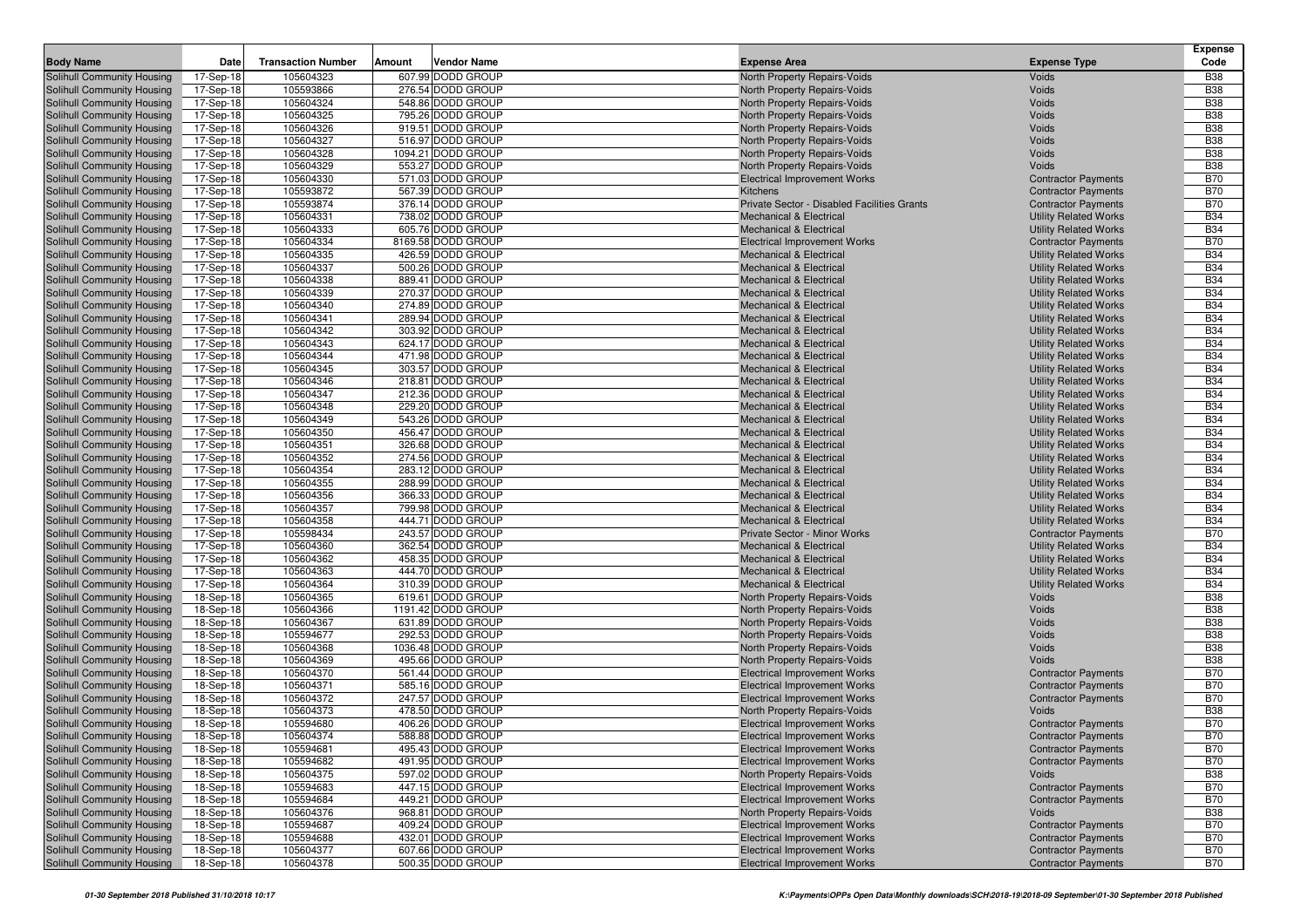|                                                          |                        |                           |        |                                        |                                                                            |                                                            | <b>Expense</b>           |
|----------------------------------------------------------|------------------------|---------------------------|--------|----------------------------------------|----------------------------------------------------------------------------|------------------------------------------------------------|--------------------------|
| <b>Body Name</b>                                         | Date                   | <b>Transaction Number</b> | Amount | Vendor Name                            | <b>Expense Area</b>                                                        | <b>Expense Type</b>                                        | Code                     |
| Solihull Community Housing                               | 18-Sep-18              | 105604379                 |        | 531.20 DODD GROUP                      | <b>Electrical Improvement Works</b>                                        | <b>Contractor Payments</b>                                 | <b>B70</b>               |
| Solihull Community Housing                               | 18-Sep-18              | 105604380                 |        | 539.71 DODD GROUP                      | <b>Electrical Improvement Works</b>                                        | <b>Contractor Payments</b>                                 | <b>B70</b>               |
| Solihull Community Housing                               | 18-Sep-18              | 105594699                 |        | 425.82 DODD GROUP                      | <b>Electrical Improvement Works</b>                                        | <b>Contractor Payments</b>                                 | <b>B70</b>               |
| Solihull Community Housing                               | 18-Sep-18              | 105598435                 |        | 221.66 DODD GROUP                      | <b>Mechanical &amp; Electrical</b>                                         | <b>Utility Related Works</b>                               | <b>B34</b>               |
| Solihull Community Housing                               | 18-Sep-18              | 105594708                 |        | 310.15 DODD GROUP                      | <b>Mechanical &amp; Electrical</b>                                         | <b>Utility Related Works</b>                               | <b>B34</b>               |
| Solihull Community Housing                               | 18-Sep-18              | 105604381                 |        | 500.14 DODD GROUP                      | <b>Electrical Improvement Works</b>                                        | <b>Contractor Payments</b>                                 | <b>B70</b>               |
| Solihull Community Housing                               | 18-Sep-18              | 105594712                 |        | 453.82 DODD GROUP                      | <b>Electrical Improvement Works</b>                                        | <b>Contractor Payments</b>                                 | <b>B70</b>               |
| Solihull Community Housing                               | 18-Sep-18              | 105594716                 |        | 459.45 DODD GROUP                      | <b>Electrical Improvement Works</b>                                        | <b>Contractor Payments</b>                                 | <b>B70</b>               |
| Solihull Community Housing                               | 18-Sep-18              | 105604382                 |        | 628.34 DODD GROUP                      | <b>Electrical Improvement Works</b>                                        | <b>Contractor Payments</b>                                 | <b>B70</b>               |
| Solihull Community Housing<br>Solihull Community Housing | 18-Sep-18              | 105604383                 |        | 557.75 DODD GROUP                      | <b>Electrical Improvement Works</b>                                        | <b>Contractor Payments</b>                                 | <b>B70</b>               |
| Solihull Community Housing                               | 18-Sep-18              | 105594719                 |        | 404.27 DODD GROUP<br>468.58 DODD GROUP | <b>Electrical Improvement Works</b>                                        | <b>Contractor Payments</b>                                 | <b>B70</b><br><b>B70</b> |
| Solihull Community Housing                               | 18-Sep-18<br>18-Sep-18 | 105594720<br>105598436    |        | 261.72 DODD GROUP                      | <b>Electrical Improvement Works</b><br><b>Mechanical &amp; Electrical</b>  | <b>Contractor Payments</b><br><b>Utility Related Works</b> | <b>B34</b>               |
| Solihull Community Housing                               | 18-Sep-18              | 105594721                 |        | 473.41 DODD GROUP                      | <b>Electrical Improvement Works</b>                                        | <b>Contractor Payments</b>                                 | <b>B70</b>               |
| Solihull Community Housing                               | 18-Sep-18              | 105598437                 |        | 221.66 DODD GROUP                      | <b>Mechanical &amp; Electrical</b>                                         | <b>Utility Related Works</b>                               | <b>B34</b>               |
| Solihull Community Housing                               | 18-Sep-18              | 105594726                 |        | 218.26 DODD GROUP                      | <b>Mechanical &amp; Electrical</b>                                         | <b>Utility Related Works</b>                               | <b>B34</b>               |
| Solihull Community Housing                               | 18-Sep-18              | 105604384                 |        | 592.79 DODD GROUP                      | <b>Electrical Improvement Works</b>                                        | <b>Contractor Payments</b>                                 | <b>B70</b>               |
| Solihull Community Housing                               | 18-Sep-18              | 105604385                 |        | 567.43 DODD GROUP                      | <b>Electrical Improvement Works</b>                                        | <b>Contractor Payments</b>                                 | <b>B70</b>               |
| Solihull Community Housing                               | 18-Sep-18              | 105598438                 |        | 284.81 DODD GROUP                      | <b>Mechanical &amp; Electrical</b>                                         | <b>Utility Related Works</b>                               | <b>B34</b>               |
| Solihull Community Housing                               | 18-Sep-18              | 105604386                 |        | 837.37 DODD GROUP                      | <b>Electrical Improvement Works</b>                                        | <b>Contractor Payments</b>                                 | <b>B70</b>               |
| Solihull Community Housing                               | 18-Sep-18              | 105594735                 |        | 251.34 DODD GROUP                      | <b>Electrical Improvement Works</b>                                        | <b>Contractor Payments</b>                                 | <b>B70</b>               |
| Solihull Community Housing                               | 18-Sep-18              | 105604387                 |        | 847.07 DODD GROUP                      | <b>Electrical Improvement Works</b>                                        | <b>Contractor Payments</b>                                 | <b>B70</b>               |
| Solihull Community Housing                               | 18-Sep-18              | 105604388                 |        | 530.30 DODD GROUP                      | <b>Electrical Improvement Works</b>                                        | <b>Contractor Payments</b>                                 | <b>B70</b>               |
| Solihull Community Housing                               | 18-Sep-18              | 105604389                 |        | 337.96 DODD GROUP                      | <b>Electrical Improvement Works</b>                                        | <b>Contractor Payments</b>                                 | <b>B70</b>               |
| <b>Solihull Community Housing</b>                        | 18-Sep-18              | 105604390                 |        | 518.50 DODD GROUP                      | <b>Mechanical &amp; Electrical</b>                                         | <b>Utility Related Works</b>                               | <b>B34</b>               |
| Solihull Community Housing                               | 18-Sep-18              | 105604391                 |        | 531.17 DODD GROUP                      | <b>Electrical Improvement Works</b>                                        | <b>Contractor Payments</b>                                 | <b>B70</b>               |
| Solihull Community Housing                               | 18-Sep-18              | 105598439                 |        | 291.20 DODD GROUP                      | <b>Mechanical &amp; Electrical</b>                                         | <b>Utility Related Works</b>                               | <b>B34</b>               |
| Solihull Community Housing                               | 18-Sep-18              | 105594099                 |        | 286.90 DODD GROUP                      | <b>Mechanical &amp; Electrical</b>                                         | <b>Utility Related Works</b>                               | <b>B34</b>               |
| Solihull Community Housing                               | 18-Sep-18              | 105604392                 |        | 668.39 DODD GROUP                      | <b>Electrical Improvement Works</b>                                        | <b>Contractor Payments</b>                                 | <b>B70</b>               |
| Solihull Community Housing                               | 18-Sep-18              | 105594101                 |        | 418.60 DODD GROUP                      | <b>Electrical Improvement Works</b>                                        | <b>Contractor Payments</b>                                 | <b>B70</b>               |
| Solihull Community Housing                               | 18-Sep-18              | 105594103                 |        | 432.79 DODD GROUP                      | <b>Electrical Improvement Works</b>                                        | <b>Contractor Payments</b>                                 | <b>B70</b>               |
| Solihull Community Housing                               | 18-Sep-18              | 105594105                 |        | 479.12 DODD GROUP                      | <b>Electrical Improvement Works</b>                                        | <b>Contractor Payments</b>                                 | <b>B70</b>               |
| Solihull Community Housing                               | 18-Sep-18              | 105604393                 |        | 1033.92 DODD GROUP                     | <b>Electrical Improvement Works</b>                                        | <b>Contractor Payments</b>                                 | <b>B70</b>               |
| Solihull Community Housing                               | 18-Sep-18              | 105598440                 |        | 221.66 DODD GROUP                      | <b>Mechanical &amp; Electrical</b>                                         | <b>Utility Related Works</b>                               | <b>B34</b>               |
| Solihull Community Housing                               | 18-Sep-18              | 105594107                 |        | 449.50 DODD GROUP                      | <b>Electrical Improvement Works</b>                                        | <b>Contractor Payments</b>                                 | <b>B70</b>               |
| Solihull Community Housing                               | 18-Sep-18              | 105604394<br>105604395    |        | 733.84 DODD GROUP<br>674.33 DODD GROUP | <b>Electrical Improvement Works</b>                                        | <b>Contractor Payments</b>                                 | <b>B70</b><br><b>B70</b> |
| Solihull Community Housing<br>Solihull Community Housing | 18-Sep-18<br>18-Sep-18 | 105604396                 |        | 503.74 DODD GROUP                      | <b>Electrical Improvement Works</b><br><b>Electrical Improvement Works</b> | <b>Contractor Payments</b><br><b>Contractor Payments</b>   | <b>B70</b>               |
| Solihull Community Housing                               | 18-Sep-18              | 105604397                 |        | 632.96 DODD GROUP                      | <b>Electrical Improvement Works</b>                                        | <b>Contractor Payments</b>                                 | <b>B70</b>               |
| Solihull Community Housing                               | 18-Sep-18              | 105604398                 |        | 766.17 DODD GROUP                      | <b>Electrical Improvement Works</b>                                        | <b>Contractor Payments</b>                                 | <b>B70</b>               |
| Solihull Community Housing                               | 18-Sep-18              | 105594108                 |        | 468.52 DODD GROUP                      | <b>Electrical Improvement Works</b>                                        | <b>Contractor Payments</b>                                 | <b>B70</b>               |
| Solihull Community Housing                               | 18-Sep-18              | 105594109                 |        | 409.98 DODD GROUP                      | <b>Electrical Improvement Works</b>                                        | <b>Contractor Payments</b>                                 | <b>B70</b>               |
| Solihull Community Housing                               | 18-Sep-18              | 105594110                 |        | 472.30 DODD GROUP                      | <b>Electrical Improvement Works</b>                                        | <b>Contractor Payments</b>                                 | <b>B70</b>               |
| Solihull Community Housing                               | 18-Sep-18              | 105604399                 |        | 884.73 DODD GROUP                      | <b>Electrical Improvement Works</b>                                        | <b>Contractor Payments</b>                                 | <b>B70</b>               |
| Solihull Community Housing                               | 18-Sep-18              | 105594112                 |        | 426.77 DODD GROUP                      | <b>Electrical Improvement Works</b>                                        | <b>Contractor Payments</b>                                 | <b>B70</b>               |
| Solihull Community Housing                               | 18-Sep-18              | 105604400                 |        | 653.70 DODD GROUP                      | <b>Electrical Improvement Works</b>                                        | <b>Contractor Payments</b>                                 | <b>B70</b>               |
| Solihull Community Housing                               | 18-Sep-18              | 105604401                 |        | 586.86 DODD GROUP                      | <b>Electrical Improvement Works</b>                                        | <b>Contractor Payments</b>                                 | <b>B70</b>               |
| Solihull Community Housing                               | 18-Sep-18              | 105594113                 |        | 454.95 DODD GROUP                      | <b>Electrical Improvement Works</b>                                        | <b>Contractor Payments</b>                                 | <b>B70</b>               |
| Solihull Community Housing                               | 18-Sep-18              | 105594115                 |        | 453.47 DODD GROUP                      | <b>Electrical Improvement Works</b>                                        | <b>Contractor Payments</b>                                 | <b>B70</b>               |
| <b>Solihull Community Housing</b>                        | 18-Sep-18              | 105594116                 |        | 437.47 DODD GROUP                      | <b>Electrical Improvement Works</b>                                        | <b>Contractor Payments</b>                                 | <b>B70</b>               |
| Solihull Community Housing                               | 18-Sep-18              | 105604402                 |        | 549.99 DODD GROUP                      | <b>Electrical Improvement Works</b>                                        | <b>Contractor Payments</b>                                 | <b>B70</b>               |
| Solihull Community Housing                               | 18-Sep-18              | 105604403                 |        | 612.90 DODD GROUP                      | <b>Electrical Improvement Works</b>                                        | <b>Contractor Payments</b>                                 | <b>B70</b>               |
| Solihull Community Housing                               | 18-Sep-18              | 105594117                 |        | 317.19 DODD GROUP                      | <b>Electrical Improvement Works</b>                                        | <b>Contractor Payments</b>                                 | <b>B70</b>               |
| Solihull Community Housing                               | 18-Sep-18              | 105594118                 |        | 414.78 DODD GROUP                      | <b>Electrical Improvement Works</b>                                        | <b>Contractor Payments</b>                                 | <b>B70</b>               |
| Solihull Community Housing                               | 18-Sep-18              | 105594119                 |        | 422.54 DODD GROUP                      | <b>Electrical Improvement Works</b>                                        | <b>Contractor Payments</b>                                 | <b>B70</b>               |
| Solihull Community Housing                               | 18-Sep-18              | 105604404                 |        | 628.53 DODD GROUP                      | <b>Electrical Improvement Works</b>                                        | <b>Contractor Payments</b>                                 | <b>B70</b>               |
| Solihull Community Housing                               | 18-Sep-18              | 105604405                 |        | 554.89 DODD GROUP                      | <b>Electrical Improvement Works</b>                                        | <b>Contractor Payments</b>                                 | <b>B70</b>               |
| Solihull Community Housing                               | 18-Sep-18              | 105594120                 |        | 427.95 DODD GROUP                      | <b>Electrical Improvement Works</b>                                        | <b>Contractor Payments</b>                                 | <b>B70</b>               |
| Solihull Community Housing<br>Solihull Community Housing | 18-Sep-18              | 105604406                 |        | 726.15 DODD GROUP                      | <b>Electrical Improvement Works</b>                                        | <b>Contractor Payments</b>                                 | <b>B70</b>               |
| Solihull Community Housing                               | 18-Sep-18              | 105604407<br>105604408    |        | 591.53 DODD GROUP<br>592.23 DODD GROUP | <b>Electrical Improvement Works</b><br><b>Electrical Improvement Works</b> | <b>Contractor Payments</b><br><b>Contractor Payments</b>   | <b>B70</b><br><b>B70</b> |
| Solihull Community Housing                               | 18-Sep-18<br>18-Sep-18 | 105604409                 |        | 1092.30 DODD GROUP                     | North Property Repairs-Voids                                               | Voids                                                      | <b>B38</b>               |
| Solihull Community Housing                               | 18-Sep-18              | 105604411                 |        | 536.22 DODD GROUP                      | North Property Repairs-Voids                                               | Voids                                                      | <b>B38</b>               |
|                                                          |                        |                           |        |                                        |                                                                            |                                                            |                          |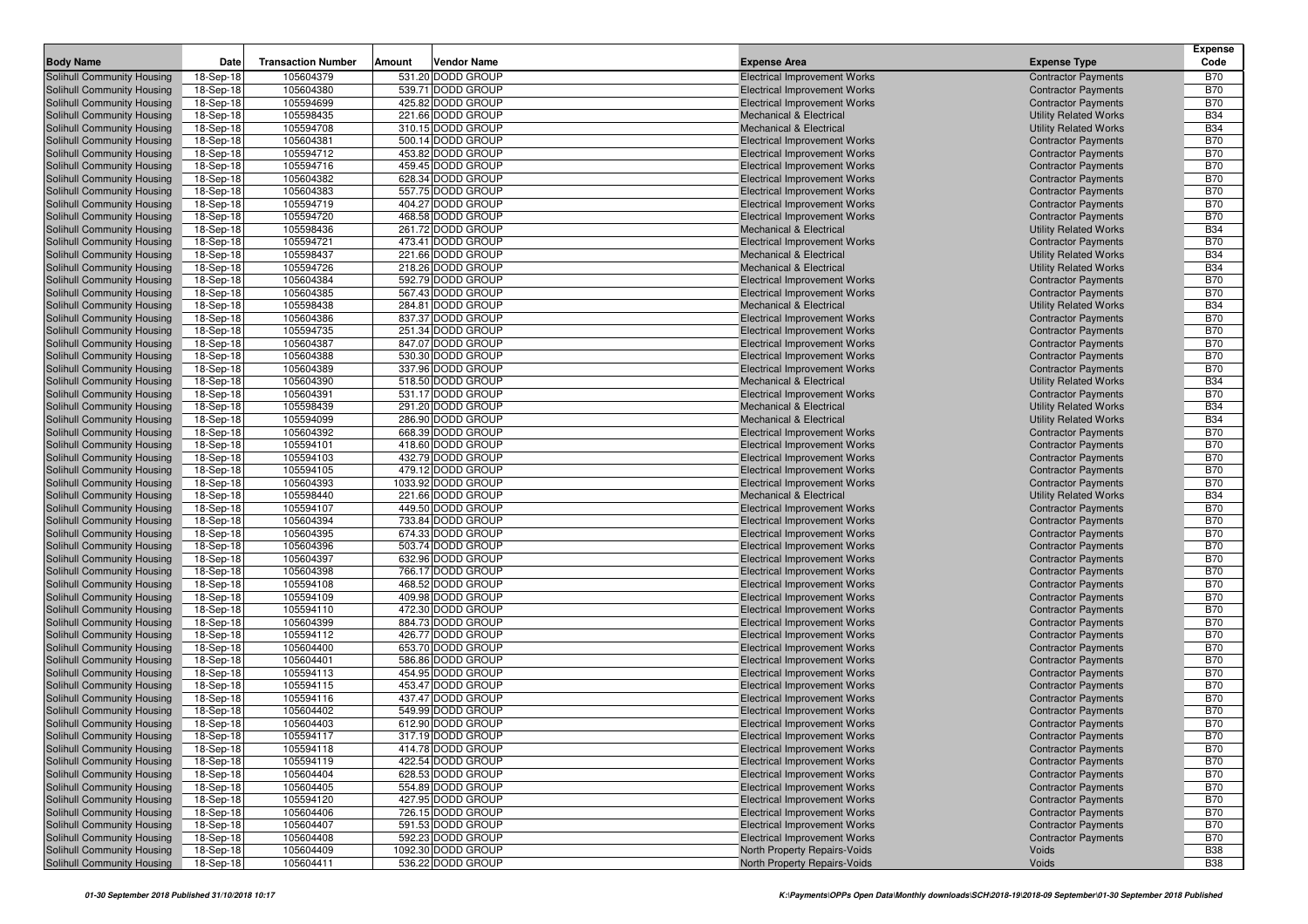|                            |           |                           |        |                                          |                                       |                            | <b>Expense</b>  |
|----------------------------|-----------|---------------------------|--------|------------------------------------------|---------------------------------------|----------------------------|-----------------|
| <b>Body Name</b>           | Date      | <b>Transaction Number</b> | Amount | <b>Vendor Name</b>                       | <b>Expense Area</b>                   | <b>Expense Type</b>        | Code            |
| Solihull Community Housing | 18-Sep-18 | 105594121                 |        | 267.18 DODD GROUP                        | North Property Repairs-Voids          | Voids                      | <b>B38</b>      |
| Solihull Community Housing | 18-Sep-18 | 105604412                 |        | 913.26 DODD GROUP                        | North Property Repairs-Voids          | Voids                      | <b>B38</b>      |
| Solihull Community Housing | 18-Sep-18 | 105594123                 |        | 394.52 DODD GROUP                        | North Property Repairs-Voids          | Voids                      | <b>B38</b>      |
| Solihull Community Housing | 18-Sep-18 | 105604413                 |        | 426.59 DODD GROUP                        | North Property Repairs-Voids          | Voids                      | <b>B38</b>      |
| Solihull Community Housing | 18-Sep-18 | 105604414                 |        | 1063.70 DODD GROUP                       | North Property Repairs-Voids          | Voids                      | <b>B38</b>      |
| Solihull Community Housing | 18-Sep-18 | 105604415                 |        | 1019.53 DODD GROUP                       | North Property Repairs-Voids          | Voids                      | <b>B38</b>      |
| Solihull Community Housing | 18-Sep-18 | 105604416                 |        | 578.54 DODD GROUP                        | North Property Repairs-Voids          | Voids                      | <b>B38</b>      |
| Solihull Community Housing | 18-Sep-18 | 105604417                 |        | 495.43 DODD GROUP                        | North Property Repairs-Voids          | Voids                      | <b>B38</b>      |
| Solihull Community Housing | 18-Sep-18 | 105604418                 |        | 1324.91 DODD GROUP                       | North Property Repairs-Voids          | Voids                      | <b>B38</b>      |
| Solihull Community Housing | 18-Sep-18 | 105604419                 |        | 455.74 DODD GROUP                        | North Property Repairs-Voids          | Voids                      | <b>B38</b>      |
| Solihull Community Housing | 18-Sep-18 | 105594127                 |        | 265.69 DODD GROUP                        | North Property Repairs-Voids          | Voids                      | <b>B38</b>      |
| Solihull Community Housing | 18-Sep-18 | 105604420                 |        | 983.34 DODD GROUP                        | North Property Repairs-Voids          | Voids                      | <b>B38</b>      |
| Solihull Community Housing | 18-Sep-18 | 105604421                 |        | 576.11 DODD GROUP                        | North Property Repairs-Voids          | Voids                      | <b>B38</b>      |
| Solihull Community Housing | 18-Sep-18 | 105604422                 |        | 507.22 DODD GROUP                        | North Property Repairs-Voids          | Voids                      | <b>B38</b>      |
| Solihull Community Housing | 18-Sep-18 | 105594128                 |        | 394.07 DODD GROUP                        | North Property Repairs-Voids          | Voids                      | <b>B38</b>      |
| Solihull Community Housing | 18-Sep-18 | 105604423                 |        | 763.43 DODD GROUP                        | North Property Repairs-Voids          | Voids                      | <b>B38</b>      |
| Solihull Community Housing | 18-Sep-18 | 105604424                 |        | 1313.88 DODD GROUP                       | North Property Repairs-Voids          | Voids                      | <b>B38</b>      |
| Solihull Community Housing | 18-Sep-18 | 105604425                 |        | 450.96 DODD GROUP                        | North Property Repairs-Voids          | Voids                      | <b>B38</b>      |
| Solihull Community Housing | 18-Sep-18 | 105594139                 |        | 336.64 DODD GROUP                        | North Property Repairs-Voids          | Voids                      | <b>B38</b>      |
| Solihull Community Housing | 18-Sep-18 | 105604426                 |        | 910.56 DODD GROUP                        | North Property Repairs-Voids          | Voids                      | <b>B38</b>      |
| Solihull Community Housing | 18-Sep-18 | 105604427                 |        | 405.82 DODD GROUP                        | North Property Repairs-Voids          | Voids                      | <b>B38</b>      |
| Solihull Community Housing | 18-Sep-18 | 105594141                 |        | 302.43 DODD GROUP                        | North Property Repairs-Voids          | Voids                      | <b>B38</b>      |
| Solihull Community Housing | 18-Sep-18 | 105594144                 |        | 330.39 DODD GROUP                        | North Property Repairs-Voids          | Voids                      | <b>B38</b>      |
| Solihull Community Housing | 18-Sep-18 | 105594148                 |        | 294.17 DODD GROUP                        | North Property Repairs-Voids          | Voids                      | <b>B38</b>      |
| Solihull Community Housing | 18-Sep-18 | 105594149                 |        | 326.54 DODD GROUP                        | North Property Repairs-Voids          | Voids                      | <b>B38</b>      |
| Solihull Community Housing | 17-Sep-18 | 105588108                 |        | -246.00 DOORFIT PRODUCTS LTD             | Stores-Stores and delivery            | <b>Stocks</b>              | R <sub>10</sub> |
| Solihull Community Housing | 17-Sep-18 | 105588107                 |        | 246.00 DOORFIT PRODUCTS LTD              | Stores-Stores and delivery            | <b>Stocks</b>              | R <sub>10</sub> |
| Solihull Community Housing | 01-Sep-18 | 105587020                 |        | 180.00 DOORFIT PRODUCTS LTD              | Stores-Stores and delivery            | <b>Stocks</b>              | R <sub>10</sub> |
| Solihull Community Housing | 01-Sep-18 | 105587020                 |        | 66.00 DOORFIT PRODUCTS LTD               | Stores-Stores and delivery            | <b>Stocks</b>              | R <sub>10</sub> |
| Solihull Community Housing | 01-Sep-18 | 105587022                 |        | 363.00 DOORFIT PRODUCTS LTD              | Stores-Stores and delivery            | <b>Stocks</b>              | R <sub>10</sub> |
| Solihull Community Housing | 01-Sep-18 | 105587024                 |        | 363.00 DOORFIT PRODUCTS LTD              | Stores-Stores and delivery            | <b>Stocks</b>              | R <sub>10</sub> |
| Solihull Community Housing | 01-Sep-18 | 105587026                 |        | 135.00 DOORFIT PRODUCTS LTD              | Stores-Stores and delivery            | <b>Stocks</b>              | R <sub>10</sub> |
| Solihull Community Housing | 01-Sep-18 | 105587026                 |        | 50.00 DOORFIT PRODUCTS LTD               | Stores-Stores and delivery            | <b>Stocks</b>              | R <sub>10</sub> |
| Solihull Community Housing | 01-Sep-18 | 105587026                 |        | 85.40 DOORFIT PRODUCTS LTD               | Stores-Stores and delivery            | <b>Stocks</b>              | R <sub>10</sub> |
| Solihull Community Housing | 01-Sep-18 | 105587026                 |        | 94.80 DOORFIT PRODUCTS LTD               | Stores-Stores and delivery            | <b>Stocks</b>              | R <sub>10</sub> |
| Solihull Community Housing | 01-Sep-18 | 105587028                 |        | 302.00 DOORFIT PRODUCTS LTD              | Stores-Stores and delivery            | <b>Stocks</b>              | R <sub>10</sub> |
| Solihull Community Housing | 27-Sep-18 | 105604110                 |        | 635.40 DR GAIL YOUNG                     | Housing Aid & Homelessness            | <b>Tenant Medicals</b>     | D63             |
| Solihull Community Housing | 01-Sep-18 | 105588511                 |        | 274.07 DRAINTECH SERVICES (MIDLANDS) LTD | North Property Repairs-Day to day     | <b>Other Works</b>         | <b>B32</b>      |
| Solihull Community Housing | 01-Sep-18 | 105588520                 |        | 250.35 DRAINTECH SERVICES (MIDLANDS) LTD | North Property Repairs-Day to day     | <b>Other Works</b>         | <b>B32</b>      |
| Solihull Community Housing | 01-Sep-18 | 105588525                 |        | 813.30 DRAINTECH SERVICES (MIDLANDS) LTD | North Property Repairs-Day to day     | <b>Other Works</b>         | <b>B32</b>      |
| Solihull Community Housing | 01-Sep-18 | 105588533                 |        | 324.14 DRAINTECH SERVICES (MIDLANDS) LTD | <b>MST</b> -Structural Works          | <b>Contractor Payments</b> | <b>B70</b>      |
| Solihull Community Housing | 01-Sep-18 | 105588546                 |        | 255.20 DRAINTECH SERVICES (MIDLANDS) LTD | North Property Repairs-Day to day     | <b>Other Works</b>         | <b>B32</b>      |
| Solihull Community Housing | 01-Sep-18 | 105588548                 |        | 249.40 DRAINTECH SERVICES (MIDLANDS) LTD | North Property Repairs-Day to day     | <b>Other Works</b>         | <b>B32</b>      |
| Solihull Community Housing | 01-Sep-18 | 105588549                 |        | 249.40 DRAINTECH SERVICES (MIDLANDS) LTD | North Property Repairs-Day to day     | <b>Other Works</b>         | <b>B32</b>      |
| Solihull Community Housing | 01-Sep-18 | 105588550                 |        | 249.40 DRAINTECH SERVICES (MIDLANDS) LTD | North Property Repairs-Day to day     | <b>Other Works</b>         | <b>B32</b>      |
| Solihull Community Housing | 01-Sep-18 | 105588551                 |        | 249.40 DRAINTECH SERVICES (MIDLANDS) LTD | North Property Repairs-Day to day     | <b>Other Works</b>         | <b>B32</b>      |
| Solihull Community Housing | 01-Sep-18 | 105588553                 |        | 439.55 DRAINTECH SERVICES (MIDLANDS) LTD | North Property Repairs-Day to day     | <b>Other Works</b>         | <b>B32</b>      |
| Solihull Community Housing | 01-Sep-18 | 105586555                 |        | 28313.65 DSR DEMOLITION LTD              | Garage Strategy Implementation        | <b>Contractor Payments</b> | <b>B70</b>      |
| Solihull Community Housing | 01-Sep-18 | 105586556                 |        | 42611.35 DSR DEMOLITION LTD              | Garage Strategy Implementation        | <b>Contractor Payments</b> | <b>B70</b>      |
| Solihull Community Housing | 17-Sep-18 | 105599416                 |        | 20069.79 DSR DEMOLITION LTD              | Garage Strategy Implementation        | <b>Contractor Payments</b> | <b>B70</b>      |
| Solihull Community Housing | 13-Sep-18 | 105586178                 |        | 3134.29 DULUX DECORATOR CENTRES          | North Property Repairs-Voids          | <b>Internal Works</b>      | <b>B31</b>      |
| Solihull Community Housing | 13-Sep-18 | 105586178                 |        | 505.86 DULUX DECORATOR CENTRES           | Gas Warm Air/B'boiler/Storage Heater  | <b>Contractor Payments</b> | <b>B70</b>      |
| Solihull Community Housing | 13-Sep-18 | 105586178                 |        | -2258.08 DULUX DECORATOR CENTRES         | North Property Repairs-Voids          | <b>Internal Works</b>      | <b>B31</b>      |
| Solihull Community Housing | 13-Sep-18 | 105586175                 |        | 810.69 DULUX DECORATOR CENTRES           | North Property Repairs-Voids          | <b>Internal Works</b>      | <b>B31</b>      |
| Solihull Community Housing | 13-Sep-18 | 105586175                 |        | 810.69 DULUX DECORATOR CENTRES           | Gas Warm Air/B'boiler/Storage Heater  | <b>Contractor Payments</b> | <b>B70</b>      |
| Solihull Community Housing | 13-Sep-18 | 105586175                 |        | -810.69 DULUX DECORATOR CENTRES          | Gas Warm Air/B'boiler/Storage Heater  | <b>Contractor Payments</b> | <b>B70</b>      |
| Solihull Community Housing | 05-Sep-18 | 105570426                 |        | 694.31 EDEN BROWN RECRUITMENT LTD        | Housing Aid & Homelessness            | <b>Agency Staff</b>        | A60             |
| Solihull Community Housing | 05-Sep-18 | 105570434                 |        | 796.95 EDEN BROWN RECRUITMENT LTD        | Housing Aid & Homelessness            | <b>Agency Staff</b>        | A60             |
| Solihull Community Housing | 05-Sep-18 | 105570458                 |        | 893.55 EDEN BROWN RECRUITMENT LTD        | <b>Housing Aid &amp; Homelessness</b> | <b>Agency Staff</b>        | A60             |
| Solihull Community Housing | 05-Sep-18 | 105570459                 |        | 670.16 EDEN BROWN RECRUITMENT LTD        | Housing Aid & Homelessness            | <b>Agency Staff</b>        | A60             |
| Solihull Community Housing | 10-Sep-18 | 105576010                 |        | 827.14 EDEN BROWN RECRUITMENT LTD        | Housing Aid & Homelessness            | <b>Agency Staff</b>        | A60             |
| Solihull Community Housing | 20-Sep-18 | 105594979                 |        | 893.55 EDEN BROWN RECRUITMENT LTD        | <b>Housing Aid &amp; Homelessness</b> | <b>Agency Staff</b>        | A60             |
| Solihull Community Housing | 20-Sep-18 | 105594982                 |        | 893.55 EDEN BROWN RECRUITMENT LTD        | <b>Housing Aid &amp; Homelessness</b> | <b>Agency Staff</b>        | A60             |
|                            |           |                           |        |                                          |                                       |                            |                 |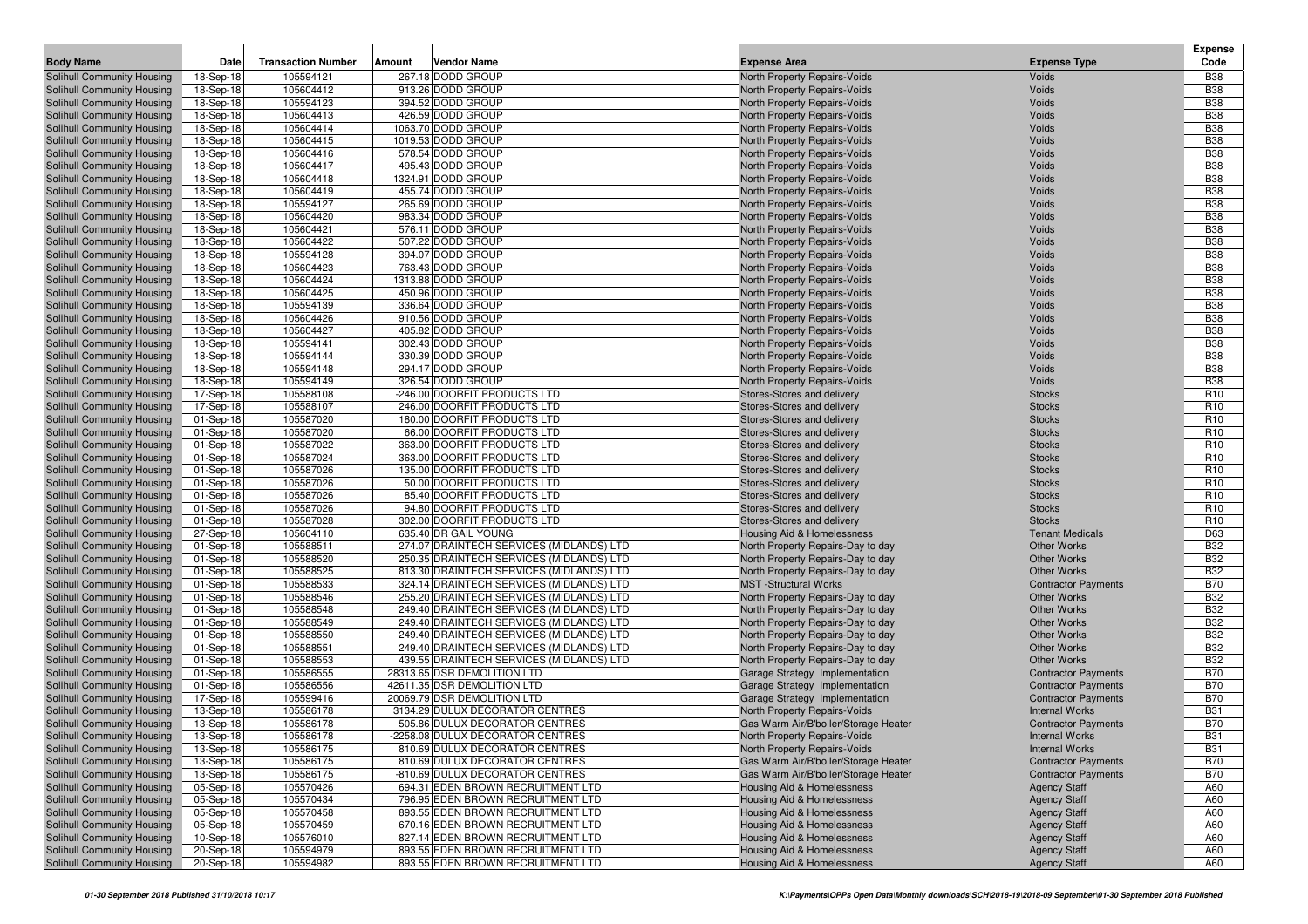|                                                          |                        |                           |        |                                                                      |                                                     |                                                                | <b>Expense</b>         |
|----------------------------------------------------------|------------------------|---------------------------|--------|----------------------------------------------------------------------|-----------------------------------------------------|----------------------------------------------------------------|------------------------|
| <b>Body Name</b>                                         | Date                   | <b>Transaction Number</b> | Amount | Vendor Name                                                          | <b>Expense Area</b>                                 | <b>Expense Type</b>                                            | Code                   |
| Solihull Community Housing                               | 27-Sep-18              | 105604440                 |        | 893.55 EDEN BROWN RECRUITMENT LTD                                    | <b>Housing Aid &amp; Homelessness</b>               | <b>Agency Staff</b>                                            | A60                    |
| Solihull Community Housing                               | 21-Sep-18              | 105595454                 |        | 36000.00 EDEN BUILD LTD BUILDING CONTRACTORS                         | Private Sector - Disabled Facilities Grants         | <b>Contractor Payments</b>                                     | <b>B70</b>             |
| Solihull Community Housing                               | 21-Sep-18              | 105595454                 |        | 16916.40 EDEN BUILD LTD BUILDING CONTRACTORS                         | Private Sector - Disabled Facilities Grants         | <b>Contractor Payments</b>                                     | <b>B70</b>             |
| Solihull Community Housing                               | 21-Sep-18              | 105595456                 |        | 11638.00 EDEN BUILD LTD BUILDING CONTRACTORS                         | Private Sector - Disabled Facilities Grants         | <b>Contractor Payments</b>                                     | <b>B70</b>             |
| Solihull Community Housing                               | 21-Sep-18              | 105595456                 |        | 4081.00 EDEN BUILD LTD BUILDING CONTRACTORS                          | Private Sector - Disabled Facilities Grants         | <b>Contractor Payments</b>                                     | <b>B70</b>             |
| Solihull Community Housing                               | 03-Sep-18              | 105568572                 |        | 3.55 EDENRED                                                         | <b>Central Administration</b>                       | Other Fees & Charges                                           | D <sub>59</sub>        |
| Solihull Community Housing                               | 03-Sep-18              | 105568572                 |        | 888.00 EDENRED                                                       | <b>Balance Sheet</b>                                | <b>High Street Vouchers</b>                                    | R <sub>51</sub>        |
| Solihull Community Housing                               | 13-Sep-18              | 105586067                 |        | 294.02 ELDERCARE                                                     | Safe and Sound Operational                          | <b>Equipment Rental/Lease</b>                                  | D <sub>18</sub>        |
| Solihull Community Housing                               | 13-Sep-18              | 105586068                 |        | 945.50 ELDERCARE                                                     | Safe and Sound Operational                          | Other Supplier/Services Costs                                  | D90                    |
| Solihull Community Housing                               | 13-Sep-18<br>13-Sep-18 | 105586066                 |        | 4976.06 ELDERCARE                                                    | Safe and Sound Operational<br><b>Biomass System</b> | Other Supplier/Services Costs                                  | D90<br>D <sub>59</sub> |
| Solihull Community Housing<br>Solihull Community Housing | 13-Sep-18              | 105586173<br>105586173    |        | 7693.00 ENCRAFT LTD<br>8200.00 ENCRAFT LTD                           | <b>Biomass System</b>                               | Other Fees & Charges<br>Other Fees & Charges                   | D <sub>59</sub>        |
| Solihull Community Housing                               | 17-Sep-18              | 105587877                 |        | 11338.11 ENVIRONMENTAL CONTRACTS LTD                                 | Stores-Stores and delivery                          | <b>Waste Disposal</b>                                          | E20                    |
| Solihull Community Housing                               | 18-Sep-18              | 105588352                 |        | 456.00 EUROPEAN METAL RECYCLING LTD                                  | Stores-Stores and delivery                          | <b>Waste Disposal</b>                                          | E20                    |
| Solihull Community Housing                               | 19-Sep-18              | 105591626                 |        | 465.50 EUROPEAN METAL RECYCLING LTD                                  | Stores-Stores and delivery                          | <b>Waste Disposal</b>                                          | E20                    |
| Solihull Community Housing                               | 18-Sep-18              | 105588350                 |        | 475.00 EUROPEAN METAL RECYCLING LTD                                  | Stores-Stores and delivery                          | <b>Waste Disposal</b>                                          | E20                    |
| Solihull Community Housing                               | 12-Sep-18              | 105584803                 |        | 487.00 FAMILY CARE TRUST (SOLIHULL)                                  | North Property Repairs-Voids                        | Voids                                                          | <b>B38</b>             |
| Solihull Community Housing                               | 12-Sep-18              | 105584803                 |        | 1334.00 FAMILY CARE TRUST (SOLIHULL)                                 | North Property Repairs-Voids                        | Voids                                                          | <b>B38</b>             |
| Solihull Community Housing                               | 12-Sep-18              | 105584805                 |        | 270.00 FAMILY CARE TRUST (SOLIHULL)                                  | <b>Private Sector Leasing</b>                       | <b>Other Works</b>                                             | <b>B32</b>             |
| Solihull Community Housing                               | 25-Sep-18              | 105599540                 |        | 700.00 FAMILY CARE TRUST (SOLIHULL)                                  | Anti Graffiti Team                                  | Other Income                                                   | 190                    |
| Solihull Community Housing                               | 05-Sep-18              | 105571667                 |        | 499.12 FAST TRACK MANAGEMENT SERVICES LTD                            | North Property Repairs-Day to day                   | <b>Agency Staff</b>                                            | A60                    |
| Solihull Community Housing                               | 12-Sep-18              | 105585904                 |        | 629.00 FAST TRACK MANAGEMENT SERVICES LTD                            | North Property Repairs-Day to day                   | <b>Agency Staff</b>                                            | A60                    |
| Solihull Community Housing                               | 19-Sep-18              | 105591564                 |        | 629.00 FAST TRACK MANAGEMENT SERVICES LTD                            | North Property Repairs-Day to day                   | <b>Agency Staff</b>                                            | A60                    |
| Solihull Community Housing                               | 26-Sep-18              | 105603547                 |        | 629.00 FAST TRACK MANAGEMENT SERVICES LTD                            | North Property Repairs-Day to day                   | <b>Agency Staff</b>                                            | A60                    |
| Solihull Community Housing                               | 07-Sep-18              | 105573463                 |        | 231.50 FIRST SELF ACCESS STORAGE LTD                                 | <b>Area Caretakers</b>                              | <b>Materials</b>                                               | D <sub>13</sub>        |
| Solihull Community Housing                               | 14-Sep-18              | 105587256                 |        | 231.50 FIRST SELF ACCESS STORAGE LTD                                 | <b>Area Caretakers</b>                              | <b>Materials</b>                                               | D <sub>13</sub>        |
| Solihull Community Housing                               | 01-Sep-18              | 105572574                 |        | 258.99 FLOOR RESTORATIONS LTD                                        | Private Sector - Disabled Facilities Grants         | <b>Contractor Payments</b>                                     | <b>B70</b>             |
| Solihull Community Housing                               | 07-Sep-18              | 105573470                 |        | 230.00 GRANGE REMOVAL CO LTD                                         | <b>Housing Aid &amp; Homelessness</b>               | <b>Other Supplier/Services Costs</b>                           | D90                    |
| Solihull Community Housing                               | 18-Sep-18              | 105588347                 |        | 294.00 GRANGE REMOVAL CO LTD                                         | Housing Aid & Homelessness                          | Other Supplier/Services Costs                                  | D90                    |
| Solihull Community Housing                               | 25-Sep-18              | 105598394                 |        | 246.00 GRANGE REMOVAL CO LTD                                         | Housing Aid & Homelessness                          | Other Supplier/Services Costs                                  | D90                    |
| Solihull Community Housing                               | 01-Sep-18              | 105572599                 |        | 4246.00 HANDICARE ACCESSIBILITY LTD                                  | Private Sector - Disabled Facilities Grants         | <b>Contractor Payments</b>                                     | <b>B70</b>             |
| Solihull Community Housing                               | 01-Sep-18              | 105572600                 |        | 2675.00 HANDICARE ACCESSIBILITY LTD                                  | Private Sector - Disabled Facilities Grants         | <b>Contractor Payments</b>                                     | <b>B70</b>             |
| Solihull Community Housing                               | 05-Sep-18              | 105570393                 |        | 192990.00 HM REVENUE & CUSTOMS                                       | <b>VAT</b>                                          | <b>Creditor: Government</b>                                    | S04                    |
| Solihull Community Housing                               | 17-Sep-18              | 105588094                 |        | 355.00 HMCTS                                                         | Income Collection Team                              | <b>Court Fees</b>                                              | D <sub>54</sub>        |
| Solihull Community Housing                               | 17-Sep-18              | 105588089                 |        | 355.00 HMCTS                                                         | <b>Income Collection Team</b>                       | <b>Court Fees</b>                                              | D <sub>54</sub>        |
| Solihull Community Housing                               | 03-Sep-18              | 105568356                 |        | 1095.00 HQN LTD                                                      | <b>Central Administration</b>                       | Emp'ee Professional Subs                                       | A94                    |
| Solihull Community Housing                               | 14-Sep-18              | 105587255                 |        | 599.00 HQN LTD                                                       | North Property Repairs-Day to day                   | Training                                                       | A80                    |
| Solihull Community Housing                               | 01-Sep-18              | 105572602                 |        | 2900.00 HUNTLEY REFRIGERATION LTD                                    | <b>Endeavour House</b>                              | <b>General Building Costs</b>                                  | <b>B30</b>             |
| Solihull Community Housing                               | 01-Sep-18              | 105572603                 |        | 2998.00 HUNTLEY REFRIGERATION LTD                                    | <b>Endeavour House</b>                              | <b>General Building Costs</b>                                  | <b>B30</b>             |
| Solihull Community Housing                               | 01-Sep-18              | 105569611                 |        | 253.20 HUNTLEY REFRIGERATION LTD                                     | <b>Frontline Offices</b>                            | <b>General Building Costs</b>                                  | <b>B30</b>             |
| Solihull Community Housing                               | 01-Sep-18              | 105586528                 |        | 1899.00 HUNTLEY REFRIGERATION LTD                                    | Business Support - MST Back Office Support          | <b>Other Premises Costs</b>                                    | <b>B90</b>             |
| Solihull Community Housing<br>Solihull Community Housing | 01-Sep-18<br>13-Sep-18 | 105586528<br>105588561    |        | -90.00 HUNTLEY REFRIGERATION LTD<br>286.91 HUNTLEY REFRIGERATION LTD | <b>Sub Contractors Tax</b><br><b>CCTV</b>           | <b>Creditor: Inland Revenue</b><br><b>Other Premises Costs</b> | S02<br><b>B90</b>      |
| Solihull Community Housing                               | 10-Sep-18              | 105575775                 |        | 688.00 INLAND REVENUE ONLY                                           | Sub Contractors Tax                                 | <b>Creditor: Inland Revenue</b>                                | S02                    |
| Solihull Community Housing                               | 20-Sep-18              | 105593527                 |        | 1752.29 INLAND REVENUE ONLY                                          | <b>Endeavour House</b>                              | <b>Catering Provisions</b>                                     | D75                    |
| Solihull Community Housing                               | 13-Sep-18              | 105587048                 |        | 96573.17 J HARPER & SONS (LEOMINSTER) LTD                            | New Build - Green Hill Way                          | <b>Contractor Payments</b>                                     | <b>B70</b>             |
| Solihull Community Housing                               | 13-Sep-18              | 105587051                 |        | 92950.24 J HARPER & SONS (LEOMINSTER) LTD                            | New Build - Cambridge Drive                         | <b>Contractor Payments</b>                                     | <b>B70</b>             |
| Solihull Community Housing                               | 12-Sep-18              | 105584856                 |        | 564.00 JAMES ANDREWS RECRUITMENT SOLUTIONS LTD                       | Housing Aid & Homelessness                          | <b>Agency Staff</b>                                            | A60                    |
| Solihull Community Housing                               | 18-Sep-18              | 105589833                 |        | 616.88 JAMES ANDREWS RECRUITMENT SOLUTIONS LTD                       | Housing Aid & Homelessness                          | <b>Agency Staff</b>                                            | A60                    |
| Solihull Community Housing                               | 25-Sep-18              | 105599533                 |        | 611.00 JAMES ANDREWS RECRUITMENT SOLUTIONS LTD                       | Housing Aid & Homelessness                          | <b>Agency Staff</b>                                            | A60                    |
| Solihull Community Housing                               | 04-Sep-18              | 105569538                 |        | 598616.91 JESSUP BROTHERS LTD                                        | New Build - Coleshill Heath School Extra Care       | <b>Contractor Payments</b>                                     | <b>B70</b>             |
| Solihull Community Housing                               | 01-Sep-18              | 105588137                 |        | 361.38 JEWSON LTD                                                    | Stores-Stores and delivery                          | <b>Stocks</b>                                                  | R <sub>10</sub>        |
| <b>Solihull Community Housing</b>                        | 01-Sep-18              | 105570265                 |        | 211.90 JEWSON LTD                                                    | Stores-Stores and delivery                          | <b>Stocks</b>                                                  | R <sub>10</sub>        |
| Solihull Community Housing                               | 01-Sep-18              | 105570265                 |        | 244.28 JEWSON LTD                                                    | Stores-Stores and delivery                          | <b>Stocks</b>                                                  | R <sub>10</sub>        |
| Solihull Community Housing                               | 01-Sep-18              | 105570265                 |        | 93.90 JEWSON LTD                                                     | Stores-Stores and delivery                          | <b>Stocks</b>                                                  | R <sub>10</sub>        |
| Solihull Community Housing                               | 01-Sep-18              | 105570265                 |        | 161.28 JEWSON LTD                                                    | Stores-Stores and delivery                          | <b>Stocks</b>                                                  | R <sub>10</sub>        |
| Solihull Community Housing                               | 01-Sep-18              | 105570265                 |        | 104.00 JEWSON LTD                                                    | Stores-Stores and delivery                          | <b>Stocks</b>                                                  | R <sub>10</sub>        |
| Solihull Community Housing                               | 01-Sep-18              | 105570265                 |        | 75.00 JEWSON LTD                                                     | Stores-Stores and delivery                          | <b>Stocks</b>                                                  | R <sub>10</sub>        |
| Solihull Community Housing                               | 01-Sep-18              | 105570265                 |        | 59.20 JEWSON LTD                                                     | Stores-Stores and delivery                          | <b>Stocks</b>                                                  | R <sub>10</sub>        |
| Solihull Community Housing                               | 01-Sep-18              | 105570265                 |        | 58.50 JEWSON LTD                                                     | Stores-Stores and delivery                          | <b>Stocks</b>                                                  | R <sub>10</sub>        |
| Solihull Community Housing                               | 01-Sep-18              | 105570268                 |        | 3.30 JEWSON LTD                                                      | Stores-Stores and delivery                          | <b>Stocks</b>                                                  | R <sub>10</sub>        |
| Solihull Community Housing                               | 01-Sep-18              | 105570268                 |        | 18.20 JEWSON LTD                                                     | Stores-Stores and delivery                          | <b>Stocks</b>                                                  | R <sub>10</sub>        |
| Solihull Community Housing                               | 01-Sep-18              | 105570268                 |        | 3.10 JEWSON LTD                                                      | Stores-Stores and delivery                          | <b>Stocks</b>                                                  | R <sub>10</sub>        |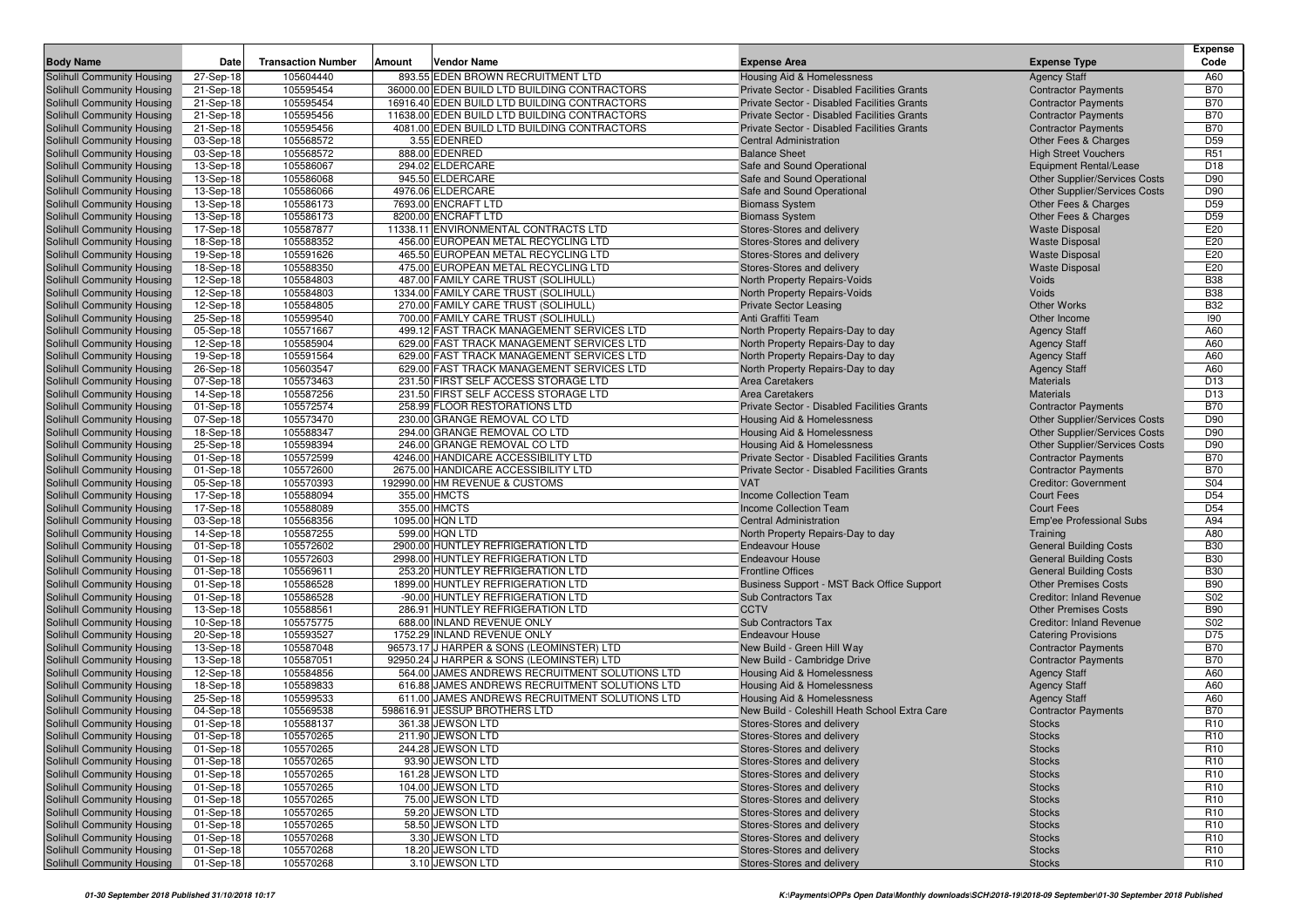| <b>Body Name</b>                                         | Date                   | <b>Transaction Number</b> | Amount | <b>Vendor Name</b>                    | <b>Expense Area</b>                                      | <b>Expense Type</b>            | <b>Expense</b><br>Code             |
|----------------------------------------------------------|------------------------|---------------------------|--------|---------------------------------------|----------------------------------------------------------|--------------------------------|------------------------------------|
| Solihull Community Housing                               | 01-Sep-18              | 105570268                 |        | 11.80 JEWSON LTD                      | Stores-Stores and delivery                               | <b>Stocks</b>                  | R <sub>10</sub>                    |
| Solihull Community Housing                               | 01-Sep-18              | 105570268                 |        | 10.50 JEWSON LTD                      | Stores-Stores and delivery                               | <b>Stocks</b>                  | R <sub>10</sub>                    |
| Solihull Community Housing                               | 01-Sep-18              | 105570268                 |        | 228.60 JEWSON LTD                     | Stores-Stores and delivery                               | <b>Stocks</b>                  | R <sub>10</sub>                    |
| Solihull Community Housing                               | 01-Sep-18              | 105570268                 |        | 16.25 JEWSON LTD                      | Stores-Stores and delivery                               | <b>Stocks</b>                  | R <sub>10</sub>                    |
| Solihull Community Housing                               | 01-Sep-18              | 105570268                 |        | 60.00 JEWSON LTD                      | Stores-Stores and delivery                               | <b>Stocks</b>                  | R <sub>10</sub>                    |
| Solihull Community Housing                               | 01-Sep-18              | 105570268                 |        | 17.00 JEWSON LTD                      | Stores-Stores and delivery                               | <b>Stocks</b>                  | R <sub>10</sub>                    |
| Solihull Community Housing                               | 01-Sep-18              | 105570268                 |        | 35.00 JEWSON LTD                      | Stores-Stores and delivery                               | <b>Stocks</b>                  | R <sub>10</sub>                    |
| Solihull Community Housing                               | 01-Sep-18              | 105570268                 |        | 13.34 JEWSON LTD                      | Stores-Stores and delivery                               | <b>Stocks</b>                  | R <sub>10</sub>                    |
| Solihull Community Housing                               | 01-Sep-18              | 105570268                 |        | 109.20 JEWSON LTD                     | Stores-Stores and delivery                               | <b>Stocks</b>                  | R <sub>10</sub>                    |
| Solihull Community Housing                               | 01-Sep-18              | 105570268                 |        | 18.24 JEWSON LTD                      | Stores-Stores and delivery                               | <b>Stocks</b>                  | R <sub>10</sub>                    |
| Solihull Community Housing                               | 01-Sep-18              | 105570268                 |        | 69.60 JEWSON LTD                      | Stores-Stores and delivery                               | <b>Stocks</b>                  | R <sub>10</sub>                    |
| Solihull Community Housing                               | 01-Sep-18              | 105588138                 |        | 5.55 JEWSON LTD                       | Stores-Stores and delivery                               | <b>Stocks</b>                  | R <sub>10</sub>                    |
| Solihull Community Housing                               | 01-Sep-18              | 105588138                 |        | 6.50 JEWSON LTD                       | Stores-Stores and delivery                               | <b>Stocks</b>                  | R <sub>10</sub>                    |
| Solihull Community Housing                               | 01-Sep-18              | 105588138                 |        | 32.40 JEWSON LTD                      | Stores-Stores and delivery                               | <b>Stocks</b>                  | R <sub>10</sub>                    |
| Solihull Community Housing                               | 01-Sep-18              | 105588138                 |        | 51.10 JEWSON LTD                      | Stores-Stores and delivery                               | <b>Stocks</b>                  | R <sub>10</sub>                    |
| Solihull Community Housing                               | 01-Sep-18              | 105588138                 |        | 53.15 JEWSON LTD                      | Stores-Stores and delivery                               | <b>Stocks</b>                  | R <sub>10</sub>                    |
| Solihull Community Housing                               | 01-Sep-18              | 105588138<br>105588138    |        | 215.68 JEWSON LTD<br>65.00 JEWSON LTD | Stores-Stores and delivery                               | <b>Stocks</b>                  | R <sub>10</sub><br>R <sub>10</sub> |
| Solihull Community Housing<br>Solihull Community Housing | 01-Sep-18              | 105588138                 |        | 60.90 JEWSON LTD                      | Stores-Stores and delivery<br>Stores-Stores and delivery | <b>Stocks</b><br><b>Stocks</b> | R <sub>10</sub>                    |
| Solihull Community Housing                               | 01-Sep-18<br>01-Sep-18 | 105588138                 |        | 37.56 JEWSON LTD                      | Stores-Stores and delivery                               | <b>Stocks</b>                  | R <sub>10</sub>                    |
| Solihull Community Housing                               | 01-Sep-18              | 105588138                 |        | 53.00 JEWSON LTD                      | Stores-Stores and delivery                               | <b>Stocks</b>                  | R <sub>10</sub>                    |
| Solihull Community Housing                               | 01-Sep-18              | 105588138                 |        | 192.60 JEWSON LTD                     | Stores-Stores and delivery                               | <b>Stocks</b>                  | R <sub>10</sub>                    |
| Solihull Community Housing                               | 01-Sep-18              | 105588138                 |        | 106.50 JEWSON LTD                     | Stores-Stores and delivery                               | <b>Stocks</b>                  | R <sub>10</sub>                    |
| Solihull Community Housing                               | 01-Sep-18              | 105588138                 |        | 256.80 JEWSON LTD                     | Stores-Stores and delivery                               | <b>Stocks</b>                  | R <sub>10</sub>                    |
| Solihull Community Housing                               | 01-Sep-18              | 105588139                 |        | 400.00 JEWSON LTD                     | Stores-Stores and delivery                               | <b>Stocks</b>                  | R <sub>10</sub>                    |
| Solihull Community Housing                               | 01-Sep-18              | 105588139                 |        | 268.95 JEWSON LTD                     | Stores-Stores and delivery                               | <b>Stocks</b>                  | R <sub>10</sub>                    |
| Solihull Community Housing                               | 01-Sep-18              | 105588139                 |        | 89.65 JEWSON LTD                      | Stores-Stores and delivery                               | <b>Stocks</b>                  | R <sub>10</sub>                    |
| Solihull Community Housing                               | 01-Sep-18              | 105588140                 |        | 340.20 JEWSON LTD                     | Stores-Stores and delivery                               | <b>Stocks</b>                  | R <sub>10</sub>                    |
| Solihull Community Housing                               | 01-Sep-18              | 105588145                 |        | 145.71 JEWSON LTD                     | Stores-Stores and delivery                               | <b>Stocks</b>                  | R <sub>10</sub>                    |
| Solihull Community Housing                               | 01-Sep-18              | 105588145                 |        | 231.30 JEWSON LTD                     | Stores-Stores and delivery                               | <b>Stocks</b>                  | R <sub>10</sub>                    |
| Solihull Community Housing                               | 01-Sep-18              | 105588146                 |        | 16.40 JEWSON LTD                      | Stores-Stores and delivery                               | <b>Stocks</b>                  | R <sub>10</sub>                    |
| Solihull Community Housing                               | 01-Sep-18              | 105588146                 |        | 16.40 JEWSON LTD                      | Stores-Stores and delivery                               | <b>Stocks</b>                  | R <sub>10</sub>                    |
| Solihull Community Housing                               | 01-Sep-18              | 105588146                 |        | 18.45 JEWSON LTD                      | Stores-Stores and delivery                               | <b>Stocks</b>                  | R <sub>10</sub>                    |
| Solihull Community Housing                               | 01-Sep-18              | 105588146                 |        | 79.26 JEWSON LTD                      | Stores-Stores and delivery                               | <b>Stocks</b>                  | R <sub>10</sub>                    |
| Solihull Community Housing                               | 01-Sep-18              | 105588146                 |        | 2.10 JEWSON LTD                       | Stores-Stores and delivery                               | <b>Stocks</b>                  | R <sub>10</sub>                    |
| Solihull Community Housing                               | 01-Sep-18              | 105588146                 |        | 7.40 JEWSON LTD                       | Stores-Stores and delivery                               | <b>Stocks</b>                  | R <sub>10</sub>                    |
| Solihull Community Housing                               | 01-Sep-18              | 105588146                 |        | 65.52 JEWSON LTD                      | Stores-Stores and delivery                               | <b>Stocks</b>                  | R <sub>10</sub>                    |
| Solihull Community Housing                               | 01-Sep-18              | 105588146                 |        | 89.65 JEWSON LTD                      | Stores-Stores and delivery                               | <b>Stocks</b>                  | R <sub>10</sub>                    |
| Solihull Community Housing                               | 01-Sep-18              | 105588146                 |        | 5.60 JEWSON LTD                       | Stores-Stores and delivery                               | <b>Stocks</b>                  | R <sub>10</sub>                    |
| Solihull Community Housing                               | 01-Sep-18              | 105588146                 |        | 1166.00 JEWSON LTD                    | Stores-Stores and delivery                               | <b>Stocks</b>                  | R <sub>10</sub>                    |
| Solihull Community Housing                               | 01-Sep-18              | 105588146                 |        | 26.20 JEWSON LTD                      | Stores-Stores and delivery                               | <b>Stocks</b>                  | R <sub>10</sub>                    |
| Solihull Community Housing                               | 01-Sep-18              | 105588146                 |        | 60.10 JEWSON LTD                      | Stores-Stores and delivery                               | <b>Stocks</b>                  | R <sub>10</sub>                    |
| Solihull Community Housing                               | 01-Sep-18              | 105588146<br>105588146    |        | 87.24 JEWSON LTD<br>169.30 JEWSON LTD | Stores-Stores and delivery                               | <b>Stocks</b>                  | R <sub>10</sub><br>R <sub>10</sub> |
| Solihull Community Housing                               | 01-Sep-18              | 105588146                 |        | 92.00 JEWSON LTD                      | Stores-Stores and delivery                               | <b>Stocks</b>                  | R <sub>10</sub>                    |
| Solihull Community Housing<br>Solihull Community Housing | 01-Sep-18<br>01-Sep-18 | 105588146                 |        | 3.10 JEWSON LTD                       | Stores-Stores and delivery<br>Stores-Stores and delivery | <b>Stocks</b><br><b>Stocks</b> | R <sub>10</sub>                    |
| Solihull Community Housing                               | 01-Sep-18              | 105570270                 |        | 19.30 JEWSON LTD                      | Stores-Stores and delivery                               | <b>Stocks</b>                  | R <sub>10</sub>                    |
| Solihull Community Housing                               | 01-Sep-18              | 105570270                 |        | 30.20 JEWSON LTD                      | Stores-Stores and delivery                               | <b>Stocks</b>                  | R <sub>10</sub>                    |
| Solihull Community Housing                               | 01-Sep-18              | 105570270                 |        | 32.40 JEWSON LTD                      | Stores-Stores and delivery                               | <b>Stocks</b>                  | R <sub>10</sub>                    |
| Solihull Community Housing                               | 01-Sep-18              | 105570270                 |        | 88.68 JEWSON LTD                      | Stores-Stores and delivery                               | <b>Stocks</b>                  | R <sub>10</sub>                    |
| Solihull Community Housing                               | 01-Sep-18              | 105570270                 |        | 16.40 JEWSON LTD                      | Stores-Stores and delivery                               | <b>Stocks</b>                  | R <sub>10</sub>                    |
| <b>Solihull Community Housing</b>                        | 01-Sep-18              | 105570270                 |        | 189.90 JEWSON LTD                     | Stores-Stores and delivery                               | <b>Stocks</b>                  | R <sub>10</sub>                    |
| Solihull Community Housing                               | 01-Sep-18              | 105570270                 |        | 55.60 JEWSON LTD                      | Stores-Stores and delivery                               | <b>Stocks</b>                  | R <sub>10</sub>                    |
| Solihull Community Housing                               | 01-Sep-18              | 105570270                 |        | 43.00 JEWSON LTD                      | Stores-Stores and delivery                               | <b>Stocks</b>                  | R <sub>10</sub>                    |
| Solihull Community Housing                               | 01-Sep-18              | 105570270                 |        | 46.40 JEWSON LTD                      | Stores-Stores and delivery                               | <b>Stocks</b>                  | R <sub>10</sub>                    |
| Solihull Community Housing                               | 01-Sep-18              | 105570270                 |        | 7.36 JEWSON LTD                       | Stores-Stores and delivery                               | <b>Stocks</b>                  | R <sub>10</sub>                    |
| Solihull Community Housing                               | 01-Sep-18              | 105570270                 |        | 8.00 JEWSON LTD                       | Stores-Stores and delivery                               | <b>Stocks</b>                  | R <sub>10</sub>                    |
| Solihull Community Housing                               | 01-Sep-18              | 105570270                 |        | 78.00 JEWSON LTD                      | Stores-Stores and delivery                               | <b>Stocks</b>                  | R <sub>10</sub>                    |
| Solihull Community Housing                               | 01-Sep-18              | 105570270                 |        | 169.92 JEWSON LTD                     | Stores-Stores and delivery                               | <b>Stocks</b>                  | R <sub>10</sub>                    |
| Solihull Community Housing                               | 01-Sep-18              | 105570270                 |        | 48.30 JEWSON LTD                      | Stores-Stores and delivery                               | <b>Stocks</b>                  | R <sub>10</sub>                    |
| Solihull Community Housing                               | 01-Sep-18              | 105570270                 |        | 12.00 JEWSON LTD                      | Stores-Stores and delivery                               | <b>Stocks</b>                  | R <sub>10</sub>                    |
| Solihull Community Housing                               | 01-Sep-18              | 105570270                 |        | 216.00 JEWSON LTD                     | Stores-Stores and delivery                               | <b>Stocks</b>                  | R <sub>10</sub>                    |
| Solihull Community Housing                               | 01-Sep-18              | 105570270                 |        | 28.50 JEWSON LTD                      | Stores-Stores and delivery                               | <b>Stocks</b>                  | R <sub>10</sub>                    |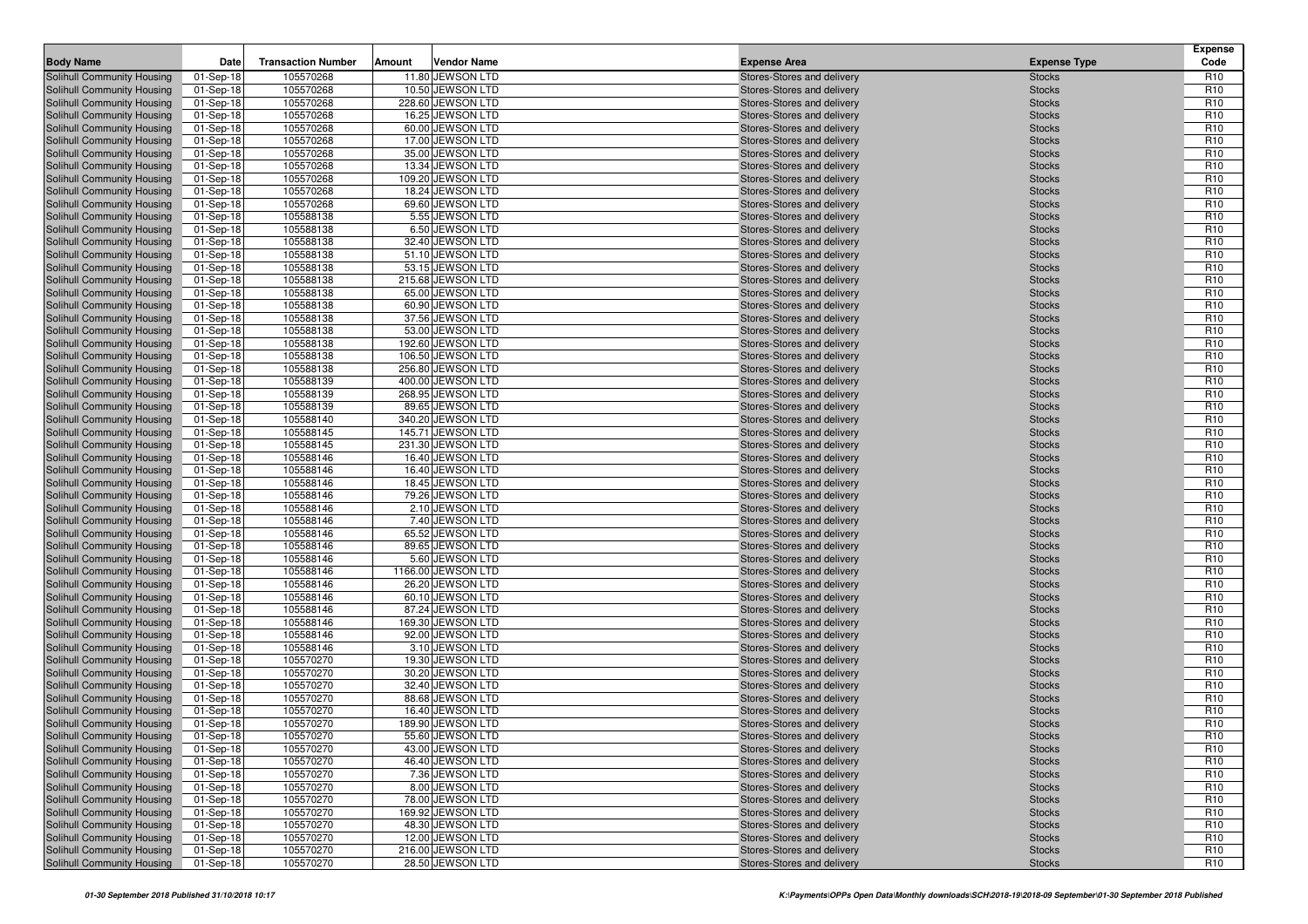|                                                          |                        | <b>Transaction Number</b> |        | <b>Vendor Name</b>                    |                                                          |                                | <b>Expense</b><br>Code             |
|----------------------------------------------------------|------------------------|---------------------------|--------|---------------------------------------|----------------------------------------------------------|--------------------------------|------------------------------------|
| <b>Body Name</b>                                         | Date                   |                           | Amount |                                       | <b>Expense Area</b>                                      | <b>Expense Type</b>            |                                    |
| Solihull Community Housing                               | 01-Sep-18              | 105570270                 |        | 23.55 JEWSON LTD<br>390.00 JEWSON LTD | Stores-Stores and delivery                               | <b>Stocks</b>                  | R <sub>10</sub>                    |
| Solihull Community Housing<br>Solihull Community Housing | 01-Sep-18<br>01-Sep-18 | 105570270<br>105570270    |        | 74.15 JEWSON LTD                      | Stores-Stores and delivery<br>Stores-Stores and delivery | <b>Stocks</b><br><b>Stocks</b> | R <sub>10</sub><br>R <sub>10</sub> |
| Solihull Community Housing                               | 01-Sep-18              | 105570270                 |        | 75.00 JEWSON LTD                      | Stores-Stores and delivery                               | <b>Stocks</b>                  | R <sub>10</sub>                    |
| Solihull Community Housing                               | 01-Sep-18              | 105570270                 |        | 38.20 JEWSON LTD                      | Stores-Stores and delivery                               | <b>Stocks</b>                  | R <sub>10</sub>                    |
| Solihull Community Housing                               | 01-Sep-18              | 105570270                 |        | 54.00 JEWSON LTD                      | Stores-Stores and delivery                               | <b>Stocks</b>                  | R <sub>10</sub>                    |
| Solihull Community Housing                               | 01-Sep-18              | 105570270                 |        | 46.95 JEWSON LTD                      | Stores-Stores and delivery                               | <b>Stocks</b>                  | R <sub>10</sub>                    |
| Solihull Community Housing                               | 01-Sep-18              | 105570270                 |        | 9.00 JEWSON LTD                       | Stores-Stores and delivery                               | <b>Stocks</b>                  | R <sub>10</sub>                    |
| Solihull Community Housing                               | 01-Sep-18              | 105570270                 |        | 425.00 JEWSON LTD                     | Stores-Stores and delivery                               | <b>Stocks</b>                  | R <sub>10</sub>                    |
| Solihull Community Housing                               | 01-Sep-18              | 105570271                 |        | 525.40 JEWSON LTD                     | Stores-Stores and delivery                               | <b>Stocks</b>                  | R <sub>10</sub>                    |
| Solihull Community Housing                               | 01-Sep-18              | 105588147                 |        | 58.40 JEWSON LTD                      | Stores-Stores and delivery                               | <b>Stocks</b>                  | R <sub>10</sub>                    |
| Solihull Community Housing                               | 01-Sep-18              | 105588147                 |        | 131.10 JEWSON LTD                     | Stores-Stores and delivery                               | <b>Stocks</b>                  | R <sub>10</sub>                    |
| Solihull Community Housing                               | 01-Sep-18              | 105588147                 |        | 3.30 JEWSON LTD                       | Stores-Stores and delivery                               | <b>Stocks</b>                  | R <sub>10</sub>                    |
| Solihull Community Housing                               | 01-Sep-18              | 105588147                 |        | 8.15 JEWSON LTD                       | Stores-Stores and delivery                               | <b>Stocks</b>                  | R <sub>10</sub>                    |
| Solihull Community Housing                               | 01-Sep-18              | 105588147                 |        | 3.60 JEWSON LTD                       | Stores-Stores and delivery                               | <b>Stocks</b>                  | R <sub>10</sub>                    |
| Solihull Community Housing                               | 01-Sep-18              | 105588147                 |        | 9.20 JEWSON LTD                       | Stores-Stores and delivery                               | <b>Stocks</b>                  | R <sub>10</sub>                    |
| Solihull Community Housing                               | 01-Sep-18              | 105588147                 |        | 198.40 JEWSON LTD                     | Stores-Stores and delivery                               | <b>Stocks</b>                  | R <sub>10</sub>                    |
| Solihull Community Housing                               | 01-Sep-18              | 105588147                 |        | 65.00 JEWSON LTD                      | Stores-Stores and delivery                               | <b>Stocks</b>                  | R <sub>10</sub>                    |
| Solihull Community Housing                               | 01-Sep-18              | 105588147                 |        | 111.20 JEWSON LTD                     | Stores-Stores and delivery                               | <b>Stocks</b>                  | R <sub>10</sub>                    |
| Solihull Community Housing<br>Solihull Community Housing | 01-Sep-18              | 105588147<br>105588147    |        | 97.00 JEWSON LTD<br>126.00 JEWSON LTD | Stores-Stores and delivery<br>Stores-Stores and delivery | <b>Stocks</b><br><b>Stocks</b> | R <sub>10</sub><br>R <sub>10</sub> |
| Solihull Community Housing                               | 01-Sep-18<br>01-Sep-18 | 105588147                 |        | 6.78 JEWSON LTD                       | Stores-Stores and delivery                               | <b>Stocks</b>                  | R <sub>10</sub>                    |
| Solihull Community Housing                               | 01-Sep-18              | 105588147                 |        | 4.40 JEWSON LTD                       | Stores-Stores and delivery                               | <b>Stocks</b>                  | R <sub>10</sub>                    |
| Solihull Community Housing                               | 01-Sep-18              | 105588147                 |        | 38.36 JEWSON LTD                      | Stores-Stores and delivery                               | <b>Stocks</b>                  | R <sub>10</sub>                    |
| Solihull Community Housing                               | 01-Sep-18              | 105588147                 |        | 23.48 JEWSON LTD                      | Stores-Stores and delivery                               | <b>Stocks</b>                  | R <sub>10</sub>                    |
| Solihull Community Housing                               | 01-Sep-18              | 105588147                 |        | 69.00 JEWSON LTD                      | Stores-Stores and delivery                               | <b>Stocks</b>                  | R <sub>10</sub>                    |
| Solihull Community Housing                               | 01-Sep-18              | 105588150                 |        | 28.00 JEWSON LTD                      | Stores-Stores and delivery                               | <b>Stocks</b>                  | R <sub>10</sub>                    |
| Solihull Community Housing                               | 01-Sep-18              | 105588150                 |        | 8.20 JEWSON LTD                       | Stores-Stores and delivery                               | <b>Stocks</b>                  | R <sub>10</sub>                    |
| Solihull Community Housing                               | 01-Sep-18              | 105588150                 |        | 14.00 JEWSON LTD                      | Stores-Stores and delivery                               | <b>Stocks</b>                  | R <sub>10</sub>                    |
| Solihull Community Housing                               | 01-Sep-18              | 105588150                 |        | 32.00 JEWSON LTD                      | Stores-Stores and delivery                               | <b>Stocks</b>                  | R <sub>10</sub>                    |
| Solihull Community Housing                               | 01-Sep-18              | 105588150                 |        | 90.00 JEWSON LTD                      | Stores-Stores and delivery                               | <b>Stocks</b>                  | R <sub>10</sub>                    |
| Solihull Community Housing                               | 01-Sep-18              | 105588150                 |        | 141.70 JEWSON LTD                     | Stores-Stores and delivery                               | <b>Stocks</b>                  | R <sub>10</sub>                    |
| Solihull Community Housing                               | 01-Sep-18              | 105588150                 |        | 5.80 JEWSON LTD                       | Stores-Stores and delivery                               | <b>Stocks</b>                  | R <sub>10</sub>                    |
| Solihull Community Housing                               | 01-Sep-18              | 105588150                 |        | 55.60 JEWSON LTD                      | Stores-Stores and delivery                               | <b>Stocks</b>                  | R <sub>10</sub>                    |
| Solihull Community Housing                               | 01-Sep-18              | 105588150                 |        | 10.32 JEWSON LTD                      | Stores-Stores and delivery                               | <b>Stocks</b>                  | R <sub>10</sub>                    |
| Solihull Community Housing                               | 01-Sep-18              | 105588150<br>105588150    |        | 50.00 JEWSON LTD<br>97.00 JEWSON LTD  | Stores-Stores and delivery                               | <b>Stocks</b>                  | R <sub>10</sub><br>R <sub>10</sub> |
| Solihull Community Housing<br>Solihull Community Housing | 01-Sep-18<br>01-Sep-18 | 105588150                 |        | 35.00 JEWSON LTD                      | Stores-Stores and delivery<br>Stores-Stores and delivery | <b>Stocks</b><br><b>Stocks</b> | R <sub>10</sub>                    |
| Solihull Community Housing                               | 01-Sep-18              | 105588150                 |        | 193.90 JEWSON LTD                     | Stores-Stores and delivery                               | <b>Stocks</b>                  | R <sub>10</sub>                    |
| Solihull Community Housing                               | 01-Sep-18              | 105588150                 |        | 38.67 JEWSON LTD                      | Stores-Stores and delivery                               | <b>Stocks</b>                  | R <sub>10</sub>                    |
| Solihull Community Housing                               | 01-Sep-18              | 105588150                 |        | 61.40 JEWSON LTD                      | Stores-Stores and delivery                               | <b>Stocks</b>                  | R <sub>10</sub>                    |
| Solihull Community Housing                               | 01-Sep-18              | 105588150                 |        | 94.32 JEWSON LTD                      | Stores-Stores and delivery                               | <b>Stocks</b>                  | R <sub>10</sub>                    |
| Solihull Community Housing                               | 01-Sep-18              | 105588150                 |        | 27.90 JEWSON LTD                      | Stores-Stores and delivery                               | <b>Stocks</b>                  | R <sub>10</sub>                    |
| Solihull Community Housing                               | 01-Sep-18              | 105588150                 |        | 192.40 JEWSON LTD                     | Stores-Stores and delivery                               | <b>Stocks</b>                  | R <sub>10</sub>                    |
| Solihull Community Housing                               | 03-Sep-18              | 105588154                 |        | 15.10 JEWSON LTD                      | Stores-Stores and delivery                               | <b>Stocks</b>                  | R <sub>10</sub>                    |
| Solihull Community Housing                               | 03-Sep-18              | 105588154                 |        | 9.00 JEWSON LTD                       | Stores-Stores and delivery                               | <b>Stocks</b>                  | R <sub>10</sub>                    |
| Solihull Community Housing                               | 03-Sep-18              | 105588154                 |        | 2.50 JEWSON LTD                       | Stores-Stores and delivery                               | <b>Stocks</b>                  | R <sub>10</sub>                    |
| Solihull Community Housing                               | 03-Sep-18              | 105588154                 |        | 251.02 JEWSON LTD                     | Stores-Stores and delivery                               | <b>Stocks</b>                  | R <sub>10</sub>                    |
| Solihull Community Housing                               | 03-Sep-18              | 105588154                 |        | 123.00 JEWSON LTD                     | Stores-Stores and delivery                               | <b>Stocks</b>                  | R <sub>10</sub>                    |
| Solihull Community Housing                               | 03-Sep-18              | 105588154                 |        | 93.90 JEWSON LTD                      | Stores-Stores and delivery                               | <b>Stocks</b>                  | R <sub>10</sub>                    |
| Solihull Community Housing                               | 03-Sep-18              | 105588154                 |        | 104.00 JEWSON LTD                     | Stores-Stores and delivery                               | <b>Stocks</b>                  | R <sub>10</sub>                    |
| Solihull Community Housing<br>Solihull Community Housing | 03-Sep-18<br>03-Sep-18 | 105588154<br>105588154    |        | 264.40 JEWSON LTD<br>56.50 JEWSON LTD | Stores-Stores and delivery<br>Stores-Stores and delivery | <b>Stocks</b>                  | R <sub>10</sub><br>R <sub>10</sub> |
| Solihull Community Housing                               | 03-Sep-18              | 105588154                 |        | 56.00 JEWSON LTD                      |                                                          | <b>Stocks</b><br><b>Stocks</b> | R <sub>10</sub>                    |
| Solihull Community Housing                               | 03-Sep-18              | 105588154                 |        | 487.50 JEWSON LTD                     | Stores-Stores and delivery<br>Stores-Stores and delivery | <b>Stocks</b>                  | R <sub>10</sub>                    |
| Solihull Community Housing                               | 03-Sep-18              | 105588154                 |        | 69.10 JEWSON LTD                      | Stores-Stores and delivery                               | <b>Stocks</b>                  | R <sub>10</sub>                    |
| Solihull Community Housing                               | 03-Sep-18              | 105588154                 |        | 1.80 JEWSON LTD                       | Stores-Stores and delivery                               | <b>Stocks</b>                  | R <sub>10</sub>                    |
| Solihull Community Housing                               | 03-Sep-18              | 105588154                 |        | 143.10 JEWSON LTD                     | Stores-Stores and delivery                               | <b>Stocks</b>                  | R <sub>10</sub>                    |
| Solihull Community Housing                               | 03-Sep-18              | 105588154                 |        | 15.00 JEWSON LTD                      | Stores-Stores and delivery                               | <b>Stocks</b>                  | R <sub>10</sub>                    |
| Solihull Community Housing                               | 05-Sep-18              | 105588156                 |        | 388.35 JEWSON LTD                     | Stores-Stores and delivery                               | <b>Stocks</b>                  | R <sub>10</sub>                    |
| Solihull Community Housing                               | 05-Sep-18              | 105588157                 |        | 487.50 JEWSON LTD                     | Stores-Stores and delivery                               | <b>Stocks</b>                  | R <sub>10</sub>                    |
| Solihull Community Housing                               | 05-Sep-18              | 105588158                 |        | 219.79 JEWSON LTD                     | Stores-Stores and delivery                               | <b>Stocks</b>                  | R <sub>10</sub>                    |
| Solihull Community Housing                               | 05-Sep-18              | 105588158                 |        | 179.43 JEWSON LTD                     | Stores-Stores and delivery                               | <b>Stocks</b>                  | R <sub>10</sub>                    |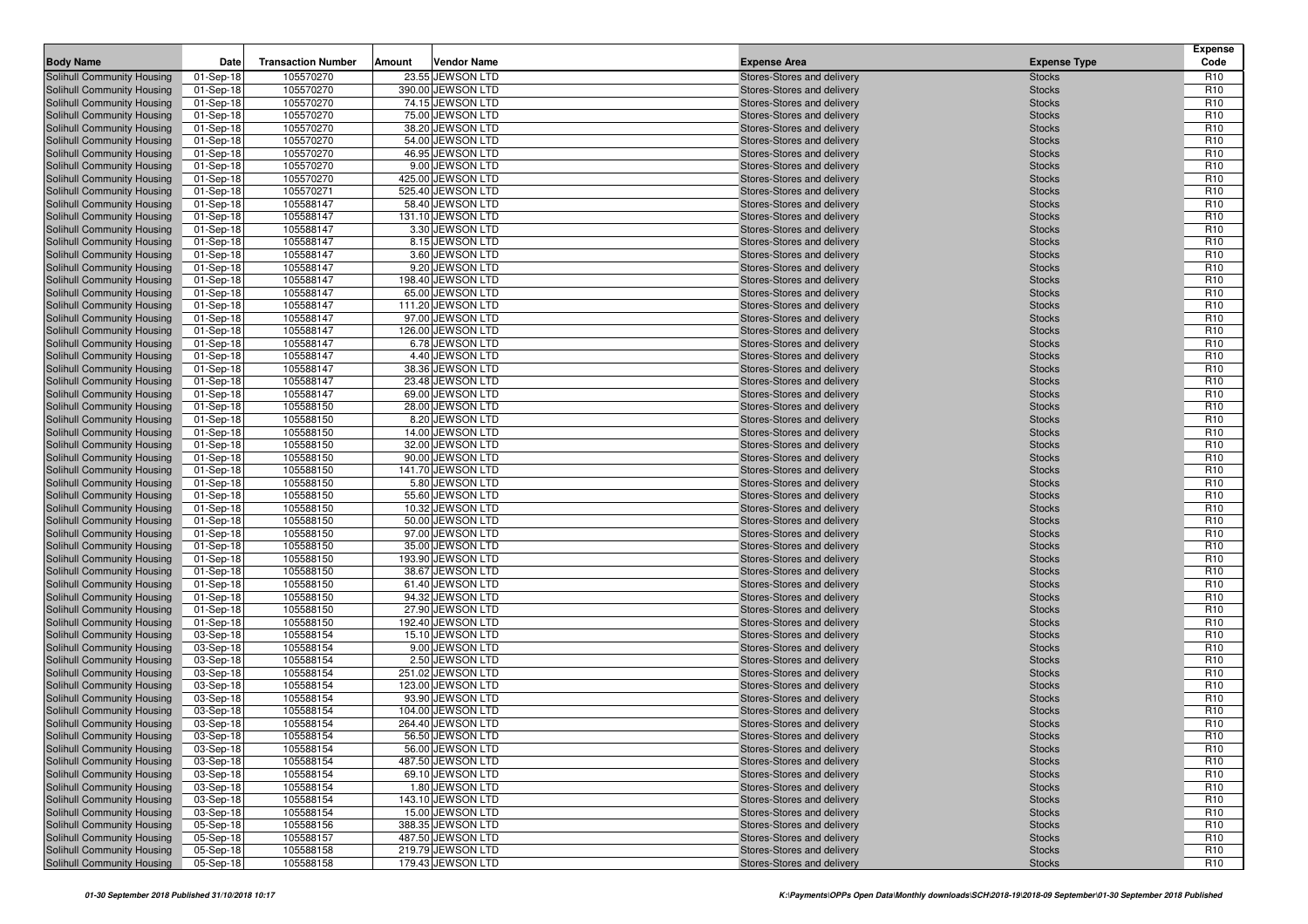|                                                          |                        |                           |        |                                                    |                                                          |                                | <b>Expense</b>                     |
|----------------------------------------------------------|------------------------|---------------------------|--------|----------------------------------------------------|----------------------------------------------------------|--------------------------------|------------------------------------|
| <b>Body Name</b>                                         | Date                   | <b>Transaction Number</b> | Amount | <b>Vendor Name</b>                                 | <b>Expense Area</b>                                      | <b>Expense Type</b>            | Code                               |
| Solihull Community Housing                               | 05-Sep-18              | 105588158                 |        | 13.28 JEWSON LTD                                   | Stores-Stores and delivery                               | <b>Stocks</b>                  | R <sub>10</sub>                    |
| Solihull Community Housing<br>Solihull Community Housing | 06-Sep-18<br>06-Sep-18 | 105588162<br>105588162    |        | 26.20 JEWSON LTD<br>20.01 JEWSON LTD               | Stores-Stores and delivery<br>Stores-Stores and delivery | <b>Stocks</b><br><b>Stocks</b> | R <sub>10</sub><br>R <sub>10</sub> |
| Solihull Community Housing                               | 06-Sep-18              | 105588162                 |        | 96.85 JEWSON LTD                                   | Stores-Stores and delivery                               | <b>Stocks</b>                  | R <sub>10</sub>                    |
| Solihull Community Housing                               | 06-Sep-18              | 105588162                 |        | 260.36 JEWSON LTD                                  | Stores-Stores and delivery                               | <b>Stocks</b>                  | R <sub>10</sub>                    |
| Solihull Community Housing                               | 06-Sep-18              | 105588162                 |        | 31.00 JEWSON LTD                                   | Stores-Stores and delivery                               | <b>Stocks</b>                  | R <sub>10</sub>                    |
| Solihull Community Housing                               | 06-Sep-18              | 105588162                 |        | 13.83 JEWSON LTD                                   | Stores-Stores and delivery                               | <b>Stocks</b>                  | R <sub>10</sub>                    |
| Solihull Community Housing                               | 06-Sep-18              | 105588162                 |        | 495.60 JEWSON LTD                                  | Stores-Stores and delivery                               | <b>Stocks</b>                  | R <sub>10</sub>                    |
| Solihull Community Housing                               | 06-Sep-18              | 105588162                 |        | 30.40 JEWSON LTD                                   | Stores-Stores and delivery                               | <b>Stocks</b>                  | R <sub>10</sub>                    |
| Solihull Community Housing                               | 06-Sep-18              | 105588162                 |        | 16.00 JEWSON LTD                                   | Stores-Stores and delivery                               | <b>Stocks</b>                  | R <sub>10</sub>                    |
| Solihull Community Housing                               | 06-Sep-18              | 105588162                 |        | 45.60 JEWSON LTD                                   | Stores-Stores and delivery                               | <b>Stocks</b>                  | R <sub>10</sub>                    |
| Solihull Community Housing                               | 06-Sep-18              | 105588163                 |        | 146.40 JEWSON LTD                                  | Stores-Stores and delivery                               | <b>Stocks</b>                  | R <sub>10</sub>                    |
| Solihull Community Housing                               | 06-Sep-18              | 105588163                 |        | 337.50 JEWSON LTD                                  | Stores-Stores and delivery                               | <b>Stocks</b>                  | R <sub>10</sub>                    |
| Solihull Community Housing                               | 11-Sep-18              | 105591604                 |        | 475.00 JEWSON LTD                                  | Stores-Stores and delivery                               | <b>Stocks</b>                  | R <sub>10</sub>                    |
| Solihull Community Housing                               | 11-Sep-18              | 105591605                 |        | 609.96 JEWSON LTD                                  | Stores-Stores and delivery                               | <b>Stocks</b>                  | R <sub>10</sub>                    |
| Solihull Community Housing                               | 11-Sep-18              | 105591607                 |        | 561.93 JEWSON LTD                                  | Stores-Stores and delivery                               | <b>Stocks</b>                  | R <sub>10</sub>                    |
| Solihull Community Housing<br>Solihull Community Housing | 14-Sep-18<br>14-Sep-18 | 105591608<br>105591608    |        | 136.84 JEWSON LTD<br>684.20 JEWSON LTD             | Stores-Stores and delivery<br>Stores-Stores and delivery | <b>Stocks</b><br><b>Stocks</b> | R <sub>10</sub><br>R <sub>10</sub> |
| Solihull Community Housing                               | 14-Sep-18              | 105591609                 |        | 16.40 JEWSON LTD                                   | Stores-Stores and delivery                               | <b>Stocks</b>                  | R <sub>10</sub>                    |
| Solihull Community Housing                               | 14-Sep-18              | 105591609                 |        | 3.60 JEWSON LTD                                    | Stores-Stores and delivery                               | <b>Stocks</b>                  | R <sub>10</sub>                    |
| Solihull Community Housing                               | 14-Sep-18              | 105591609                 |        | 39.30 JEWSON LTD                                   | Stores-Stores and delivery                               | <b>Stocks</b>                  | R <sub>10</sub>                    |
| Solihull Community Housing                               | 14-Sep-18              | 105591609                 |        | 81.12 JEWSON LTD                                   | Stores-Stores and delivery                               | <b>Stocks</b>                  | R <sub>10</sub>                    |
| Solihull Community Housing                               | 14-Sep-18              | 105591609                 |        | 6.10 JEWSON LTD                                    | Stores-Stores and delivery                               | <b>Stocks</b>                  | R <sub>10</sub>                    |
| Solihull Community Housing                               | 14-Sep-18              | 105591609                 |        | 87.30 JEWSON LTD                                   | Stores-Stores and delivery                               | <b>Stocks</b>                  | R <sub>10</sub>                    |
| Solihull Community Housing                               | 14-Sep-18              | 105591609                 |        | 4.10 JEWSON LTD                                    | Stores-Stores and delivery                               | <b>Stocks</b>                  | R <sub>10</sub>                    |
| Solihull Community Housing                               | 14-Sep-18              | 105591609                 |        | 15.80 JEWSON LTD                                   | Stores-Stores and delivery                               | <b>Stocks</b>                  | R <sub>10</sub>                    |
| Solihull Community Housing                               | 14-Sep-18              | 105591609                 |        | 27.24 JEWSON LTD                                   | Stores-Stores and delivery                               | <b>Stocks</b>                  | R <sub>10</sub>                    |
| Solihull Community Housing                               | 14-Sep-18              | 105591609                 |        | 103.35 JEWSON LTD                                  | Stores-Stores and delivery                               | <b>Stocks</b>                  | R <sub>10</sub>                    |
| Solihull Community Housing                               | 14-Sep-18              | 105591609                 |        | 183.30 JEWSON LTD                                  | Stores-Stores and delivery                               | <b>Stocks</b>                  | R <sub>10</sub>                    |
| Solihull Community Housing                               | 14-Sep-18              | 105591609                 |        | 113.80 JEWSON LTD                                  | Stores-Stores and delivery                               | <b>Stocks</b>                  | R <sub>10</sub>                    |
| Solihull Community Housing                               | 14-Sep-18              | 105591609                 |        | 53.00 JEWSON LTD                                   | Stores-Stores and delivery                               | <b>Stocks</b>                  | R <sub>10</sub>                    |
| Solihull Community Housing                               | 14-Sep-18              | 105591609                 |        | 2.75 JEWSON LTD                                    | Stores-Stores and delivery                               | <b>Stocks</b>                  | R <sub>10</sub>                    |
| Solihull Community Housing<br>Solihull Community Housing | 14-Sep-18<br>14-Sep-18 | 105591609<br>105591609    |        | 222.80 JEWSON LTD<br>169.30 JEWSON LTD             | Stores-Stores and delivery<br>Stores-Stores and delivery | <b>Stocks</b><br><b>Stocks</b> | R <sub>10</sub><br>R <sub>10</sub> |
| Solihull Community Housing                               | 14-Sep-18              | 105591609                 |        | 39.81 JEWSON LTD                                   | Stores-Stores and delivery                               | <b>Stocks</b>                  | R <sub>10</sub>                    |
| Solihull Community Housing                               | 14-Sep-18              | 105591609                 |        | 80.20 JEWSON LTD                                   | Stores-Stores and delivery                               | <b>Stocks</b>                  | R <sub>10</sub>                    |
| Solihull Community Housing                               | 14-Sep-18              | 105591609                 |        | 53.40 JEWSON LTD                                   | Stores-Stores and delivery                               | <b>Stocks</b>                  | R <sub>10</sub>                    |
| Solihull Community Housing                               | 14-Sep-18              | 105591610                 |        | 10.40 JEWSON LTD                                   | Stores-Stores and delivery                               | <b>Stocks</b>                  | R <sub>10</sub>                    |
| Solihull Community Housing                               | 14-Sep-18              | 105591610                 |        | 15.00 JEWSON LTD                                   | Stores-Stores and delivery                               | <b>Stocks</b>                  | R <sub>10</sub>                    |
| Solihull Community Housing                               | 14-Sep-18              | 105591610                 |        | 55.60 JEWSON LTD                                   | Stores-Stores and delivery                               | <b>Stocks</b>                  | R <sub>10</sub>                    |
| Solihull Community Housing                               | 14-Sep-18              | 105591610                 |        | 65.00 JEWSON LTD                                   | Stores-Stores and delivery                               | <b>Stocks</b>                  | R <sub>10</sub>                    |
| Solihull Community Housing                               | 14-Sep-18              | 105591610                 |        | 104.40 JEWSON LTD                                  | Stores-Stores and delivery                               | <b>Stocks</b>                  | R <sub>10</sub>                    |
| Solihull Community Housing                               | 14-Sep-18              | 105591610                 |        | 26.32 JEWSON LTD                                   | Stores-Stores and delivery                               | <b>Stocks</b>                  | R <sub>10</sub>                    |
| Solihull Community Housing                               | 14-Sep-18              | 105591610                 |        | 104.00 JEWSON LTD                                  | Stores-Stores and delivery                               | <b>Stocks</b>                  | R <sub>10</sub>                    |
| Solihull Community Housing                               | 14-Sep-18              | 105591610                 |        | 227.04 JEWSON LTD                                  | Stores-Stores and delivery                               | <b>Stocks</b>                  | R <sub>10</sub>                    |
| Solihull Community Housing<br>Solihull Community Housing | 14-Sep-18              | 105591610<br>105591610    |        | 10.50 JEWSON LTD<br>67.65 JEWSON LTD               | Stores-Stores and delivery<br>Stores-Stores and delivery | <b>Stocks</b><br><b>Stocks</b> | R <sub>10</sub><br>R <sub>10</sub> |
| Solihull Community Housing                               | 14-Sep-18<br>14-Sep-18 | 105591610                 |        | 69.00 JEWSON LTD                                   | Stores-Stores and delivery                               | <b>Stocks</b>                  | R <sub>10</sub>                    |
| Solihull Community Housing                               | 14-Sep-18              | 105591610                 |        | 97.00 JEWSON LTD                                   | Stores-Stores and delivery                               | <b>Stocks</b>                  | R <sub>10</sub>                    |
| <b>Solihull Community Housing</b>                        | 14-Sep-18              | 105591610                 |        | 205.20 JEWSON LTD                                  | Stores-Stores and delivery                               | <b>Stocks</b>                  | R <sub>10</sub>                    |
| Solihull Community Housing                               | 14-Sep-18              | 105591610                 |        | 193.90 JEWSON LTD                                  | Stores-Stores and delivery                               | <b>Stocks</b>                  | R <sub>10</sub>                    |
| Solihull Community Housing                               | 14-Sep-18              | 105591610                 |        | 92.00 JEWSON LTD                                   | Stores-Stores and delivery                               | <b>Stocks</b>                  | R <sub>10</sub>                    |
| Solihull Community Housing                               | $14-Sep-18$            | 105591610                 |        | 94.80 JEWSON LTD                                   | Stores-Stores and delivery                               | <b>Stocks</b>                  | R <sub>10</sub>                    |
| Solihull Community Housing                               | 14-Sep-18              | 105591610                 |        | 31.20 JEWSON LTD                                   | Stores-Stores and delivery                               | <b>Stocks</b>                  | R <sub>10</sub>                    |
| Solihull Community Housing                               | 14-Sep-18              | 105591610                 |        | 129.50 JEWSON LTD                                  | Stores-Stores and delivery                               | <b>Stocks</b>                  | R <sub>10</sub>                    |
| Solihull Community Housing                               | 11-Sep-18              | 105591611                 |        | 166.32 JEWSON LTD                                  | Stores-Stores and delivery                               | <b>Stocks</b>                  | R <sub>10</sub>                    |
| Solihull Community Housing                               | 11-Sep-18              | 105591611                 |        | 320.76 JEWSON LTD                                  | Stores-Stores and delivery                               | <b>Stocks</b>                  | R <sub>10</sub>                    |
| Solihull Community Housing                               | 11-Sep-18              | 105591611                 |        | 215.60 JEWSON LTD                                  | Stores-Stores and delivery                               | <b>Stocks</b>                  | R <sub>10</sub>                    |
| Solihull Community Housing                               | 11-Sep-18              | 105591611                 |        | 240.57 JEWSON LTD                                  | Stores-Stores and delivery                               | <b>Stocks</b>                  | R <sub>10</sub>                    |
| Solihull Community Housing<br>Solihull Community Housing | 01-Sep-18              | 105570275<br>105587737    |        | 479.00 JEWSON LTD<br>213.39 KILLGERM CHEMICALS LTD | Stores-Stores and delivery<br>Anti Graffiti Team         | <b>Stocks</b><br>Materials     | R <sub>10</sub><br>D <sub>13</sub> |
| Solihull Community Housing                               | 17-Sep-18<br>03-Sep-18 | 105568668                 |        | 23865.33 LEX AUTOLEASE LIMITED                     | Client - Fleet Management                                | Vehicle Hire                   | C30                                |
| Solihull Community Housing                               | 25-Sep-18              | 105598722                 |        | 23865.33 LEX AUTOLEASE LIMITED                     | Client - Fleet Management                                | Vehicle Hire                   | C <sub>30</sub>                    |
|                                                          |                        |                           |        |                                                    |                                                          |                                |                                    |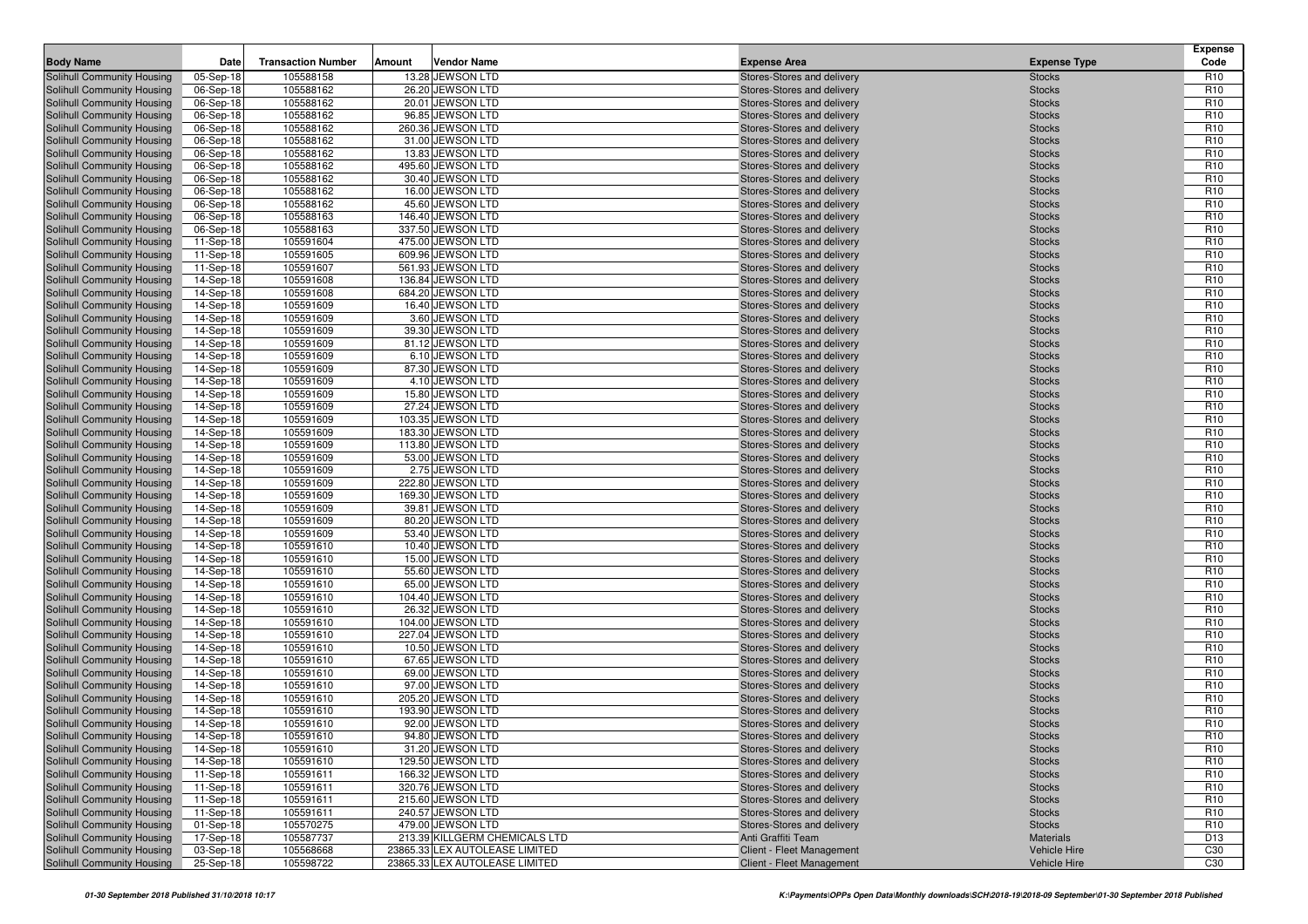| <b>Body Name</b>                                         | Date                   | <b>Transaction Number</b> | Amount | Vendor Name                                                                          | <b>Expense Area</b>                                                | <b>Expense Type</b>                                      | Expense<br>Code          |
|----------------------------------------------------------|------------------------|---------------------------|--------|--------------------------------------------------------------------------------------|--------------------------------------------------------------------|----------------------------------------------------------|--------------------------|
| Solihull Community Housing                               | 21-Sep-18              | 105595793                 |        | -299.50 LEX AUTOLEASE LIMITED                                                        | Client - Fleet Management                                          | <b>Vehicle Hire</b>                                      | C <sub>30</sub>          |
| Solihull Community Housing                               | 21-Sep-18              | 105595793                 |        | -550.00 LEX AUTOLEASE LIMITED                                                        | Client - Fleet Management                                          | <b>Vehicle Hire</b>                                      | C <sub>30</sub>          |
| Solihull Community Housing                               | 21-Sep-18              | 105595791                 |        | 700.00 LEX AUTOLEASE LIMITED                                                         | Client - Fleet Management                                          | <b>Vehicle Hire</b>                                      | C <sub>30</sub>          |
| Solihull Community Housing                               | 21-Sep-18              | 105595792                 |        | 550.00 LEX AUTOLEASE LIMITED                                                         | Client - Fleet Management                                          | <b>Vehicle Hire</b>                                      | C <sub>30</sub>          |
| Solihull Community Housing                               | 17-Sep-18              | 105588014                 |        | 219.36 LEX AUTOLEASE LIMITED                                                         | Client - Fleet Management                                          | Vehicle service and repairs                              | C60                      |
| Solihull Community Housing                               | 14-Sep-18              | 105598534                 |        | 167.51 LIFT & ENGINEERING SERVICES                                                   | <b>Mechanical &amp; Electrical</b>                                 | <b>Utility Related Works</b>                             | <b>B34</b>               |
| Solihull Community Housing                               | 14-Sep-18              | 105598534                 |        | 93.78 LIFT & ENGINEERING SERVICES                                                    | <b>Mechanical &amp; Electrical</b>                                 | <b>Utility Related Works</b>                             | <b>B34</b>               |
| Solihull Community Housing                               | 14-Sep-18              | 105598544                 |        | 216.33 LIFT & ENGINEERING SERVICES                                                   | <b>Mechanical &amp; Electrical</b>                                 | <b>Utility Related Works</b>                             | <b>B34</b>               |
| Solihull Community Housing                               | 14-Sep-18              | 105598549                 |        | 615.03 LIFT & ENGINEERING SERVICES                                                   | Direct-Standby                                                     | <b>Other Building Costs</b>                              | <b>B39</b>               |
| Solihull Community Housing                               | 14-Sep-18              | 105598551                 |        | 234.46 LIFT & ENGINEERING SERVICES                                                   | <b>Mechanical &amp; Electrical</b>                                 | <b>Utility Related Works</b>                             | <b>B34</b>               |
| Solihull Community Housing                               | 14-Sep-18              | 105598556                 |        | 1588.74 LIFT & ENGINEERING SERVICES                                                  | <b>Mechanical &amp; Electrical</b>                                 | <b>Utility Related Works</b>                             | <b>B34</b>               |
| Solihull Community Housing                               | 18-Sep-18              | 105594455                 |        | 211.02 LIFT & ENGINEERING SERVICES                                                   | <b>Mechanical &amp; Electrical</b>                                 | <b>Utility Related Works</b>                             | <b>B34</b>               |
| Solihull Community Housing                               | 18-Sep-18              | 105598557                 |        | 907.80 LIFT & ENGINEERING SERVICES                                                   | <b>Mechanical &amp; Electrical</b>                                 | <b>Utility Related Works</b>                             | <b>B34</b>               |
| Solihull Community Housing                               | 20-Sep-18              | 105604428                 |        | 20753.64 LIFT & ENGINEERING SERVICES                                                 | Lift Refurbishment                                                 | <b>Contractor Payments</b>                               | <b>B70</b>               |
| Solihull Community Housing                               | 17-Sep-18              | 105588009                 |        | 735.00 M3 HOUSING                                                                    | Business Support - MST Back Office Support                         | <b>Professional Fees</b>                                 | D <sub>50</sub>          |
| Solihull Community Housing                               | 05-Sep-18              | 105570463                 |        | 19369.21 MAN COMMERCIAL PROTECTION LTD                                               | <b>CCTV</b>                                                        | Security                                                 | <b>B43</b>               |
| Solihull Community Housing                               | 05-Sep-18              | 105570451                 |        | 435.50 MAN COMMERCIAL PROTECTION LTD                                                 | Housing Aid & Homelessness                                         | <b>Agency Staff</b>                                      | A60                      |
| Solihull Community Housing                               | 05-Sep-18              | 105570461                 |        | 533.00 MAN COMMERCIAL PROTECTION LTD                                                 | Housing Aid & Homelessness                                         | <b>Agency Staff</b>                                      | A60                      |
| Solihull Community Housing                               | 25-Sep-18              | 105598393                 |        | 312.00 MAN COMMERCIAL PROTECTION LTD                                                 | Housing Aid & Homelessness                                         | <b>Agency Staff</b>                                      | A60                      |
| Solihull Community Housing                               | 06-Sep-18              | 105586562                 |        | 1874.02 MITIE PROPERTY SERVICES (UK) LTD                                             | High Rise - Communal Decorating                                    | <b>Contractor Payments</b>                               | <b>B70</b>               |
| Solihull Community Housing<br>Solihull Community Housing | 20-Sep-18<br>20-Sep-18 | 105592777<br>105592772    |        | 1643.74 MITIE PROPERTY SERVICES (UK) LTD<br>1643.74 MITIE PROPERTY SERVICES (UK) LTD | High Rise - Communal Decorating<br>High Rise - Communal Decorating | <b>Contractor Payments</b><br><b>Contractor Payments</b> | <b>B70</b><br><b>B70</b> |
| Solihull Community Housing                               | 20-Sep-18              | 105592778                 |        | -1643.74 MITIE PROPERTY SERVICES (UK) LTD                                            | High Rise - Communal Decorating                                    | <b>Contractor Payments</b>                               | <b>B70</b>               |
| Solihull Community Housing                               | 20-Sep-18              | 105592776                 |        | -1643.74 MITIE PROPERTY SERVICES (UK) LTD                                            | High Rise - Communal Decorating                                    | <b>Contractor Payments</b>                               | <b>B70</b>               |
| Solihull Community Housing                               | 01-Sep-18              | 105588132                 |        | 15.00 MOBILITY WORLD LTD                                                             | Stores-Stores and delivery                                         | <b>Stocks</b>                                            | R <sub>10</sub>          |
| Solihull Community Housing                               | 01-Sep-18              | 105588132                 |        | 196.80 MOBILITY WORLD LTD                                                            | Stores-Stores and delivery                                         | <b>Stocks</b>                                            | R <sub>10</sub>          |
| Solihull Community Housing                               | 01-Sep-18              | 105588132                 |        | 112.80 MOBILITY WORLD LTD                                                            | Stores-Stores and delivery                                         | <b>Stocks</b>                                            | R <sub>10</sub>          |
| Solihull Community Housing                               | 01-Sep-18              | 105588133                 |        | 15.00 MOBILITY WORLD LTD                                                             | Stores-Stores and delivery                                         | <b>Stocks</b>                                            | R <sub>10</sub>          |
| Solihull Community Housing                               | 01-Sep-18              | 105588133                 |        | 338.40 MOBILITY WORLD LTD                                                            | Stores-Stores and delivery                                         | <b>Stocks</b>                                            | R <sub>10</sub>          |
| Solihull Community Housing                               | 01-Sep-18              | 105588135                 |        | 15.00 MOBILITY WORLD LTD                                                             | Stores-Stores and delivery                                         | <b>Stocks</b>                                            | R <sub>10</sub>          |
| Solihull Community Housing                               | 01-Sep-18              | 105588135                 |        | 64.95 MOBILITY WORLD LTD                                                             | Stores-Stores and delivery                                         | <b>Stocks</b>                                            | R <sub>10</sub>          |
| Solihull Community Housing                               | 01-Sep-18              | 105588135                 |        | 154.95 MOBILITY WORLD LTD                                                            | Stores-Stores and delivery                                         | <b>Stocks</b>                                            | R <sub>10</sub>          |
| Solihull Community Housing                               | 03-Sep-18              | 105568411                 |        | 416.52 MORGAN HUNT UK LTD                                                            | Saxon Court                                                        | <b>Agency Staff</b>                                      | A60                      |
| Solihull Community Housing                               | 03-Sep-18              | 105568408                 |        | 601.64 MORGAN HUNT UK LTD                                                            | <b>Saxon Court</b>                                                 | <b>Agency Staff</b>                                      | A60                      |
| Solihull Community Housing                               | 24-Sep-18              | 105598011                 |        | 509.08 MORGAN HUNT UK LTD                                                            | Saxon Court                                                        | <b>Agency Staff</b>                                      | A60                      |
| Solihull Community Housing                               | 03-Sep-18              | 105568642                 |        | 494.00 MORGAN HUNT UK LTD                                                            | <b>Central Administration</b>                                      | <b>Agency Staff</b>                                      | A60                      |
| Solihull Community Housing                               | 03-Sep-18              | 105568413                 |        | 509.08 MORGAN HUNT UK LTD                                                            | Saxon Court                                                        | <b>Agency Staff</b>                                      | A60                      |
| Solihull Community Housing                               | 03-Sep-18              | 105568646                 |        | 532.00 MORGAN HUNT UK LTD                                                            | <b>Central Administration</b>                                      | <b>Agency Staff</b>                                      | A60                      |
| Solihull Community Housing                               | 27-Sep-18              | 105604192                 |        | 234.56 MORGAN HUNT UK LTD                                                            | <b>Call Centre</b>                                                 | <b>Agency Staff</b>                                      | A60                      |
| Solihull Community Housing                               | 03-Sep-18              | 105568416                 |        | 555.36 MORGAN HUNT UK LTD                                                            | <b>Saxon Court</b>                                                 | <b>Agency Staff</b>                                      | A60                      |
| Solihull Community Housing                               | 03-Sep-18              | 105568648                 |        | 562.40 MORGAN HUNT UK LTD                                                            | <b>Central Administration</b>                                      | <b>Agency Staff</b>                                      | A60                      |
| Solihull Community Housing                               | 05-Sep-18              | 105571666                 |        | 509.08 MORGAN HUNT UK LTD                                                            | <b>Saxon Court</b>                                                 | <b>Agency Staff</b>                                      | A60                      |
| Solihull Community Housing                               | 05-Sep-18              | 105571665<br>105571878    |        | 294.45 MORGAN HUNT UK LTD<br>519.00 MORGAN HUNT UK LTD                               | <b>Call Centre</b>                                                 | <b>Agency Staff</b>                                      | A60<br>A60               |
| Solihull Community Housing<br>Solihull Community Housing | 05-Sep-18<br>05-Sep-18 | 105571664                 |        | 924.68 MORGAN HUNT UK LTD                                                            | North Property Repairs-Day to day<br><b>Central Administration</b> | <b>Agency Staff</b>                                      | A60                      |
| Solihull Community Housing                               | 05-Sep-18              | 105571664                 |        | -462.30 MORGAN HUNT UK LTD                                                           | <b>Central Administration</b>                                      | <b>Agency Staff</b><br><b>Agency Staff</b>               | A60                      |
| Solihull Community Housing                               | 13-Sep-18              | 105586832                 |        | 230.28 MORGAN HUNT UK LTD                                                            | <b>Call Centre</b>                                                 | <b>Agency Staff</b>                                      | A60                      |
| Solihull Community Housing                               | 13-Sep-18              | 105586830                 |        | 439.80 MORGAN HUNT UK LTD                                                            | <b>Call Centre</b>                                                 | <b>Agency Staff</b>                                      | A60                      |
| Solihull Community Housing                               | 12-Sep-18              | 105585906                 |        | 509.08 MORGAN HUNT UK LTD                                                            | Saxon Court                                                        | <b>Agency Staff</b>                                      | A60                      |
| <b>Solihull Community Housing</b>                        | 12-Sep-18              | 105585929                 |        | 334.40 MORGAN HUNT UK LTD                                                            | <b>Executive Team Support</b>                                      | <b>Agency Staff</b>                                      | A60                      |
| Solihull Community Housing                               | 20-Sep-18              | 105593528                 |        | 241.60 MORGAN HUNT UK LTD                                                            | <b>Call Centre</b>                                                 | <b>Agency Staff</b>                                      | A60                      |
| Solihull Community Housing                               | 20-Sep-18              | 105593534                 |        | 500.93 MORGAN HUNT UK LTD                                                            | <b>Call Centre</b>                                                 | <b>Agency Staff</b>                                      | A60                      |
| Solihull Community Housing                               | 20-Sep-18              | 105593530                 |        | 278.54 MORGAN HUNT UK LTD                                                            | <b>Call Centre</b>                                                 | <b>Agency Staff</b>                                      | A60                      |
| Solihull Community Housing                               | 19-Sep-18              | 105591565                 |        | 509.08 MORGAN HUNT UK LTD                                                            | <b>Saxon Court</b>                                                 | <b>Agency Staff</b>                                      | A60                      |
| Solihull Community Housing                               | 20-Sep-18              | 105594983                 |        | 648.75 MORGAN HUNT UK LTD                                                            | North Property Repairs-Day to day                                  | <b>Agency Staff</b>                                      | A60                      |
| Solihull Community Housing                               | 20-Sep-18              | 105593529                 |        | 354.85 MORGAN HUNT UK LTD                                                            | <b>Call Centre</b>                                                 | <b>Agency Staff</b>                                      | A60                      |
| Solihull Community Housing                               | 01-Sep-18              | 105592738                 |        | 1207.05 MOSSVALE MAINTENANCE & SEALING SERVICES LTD                                  | <b>Mechanical &amp; Electrical</b>                                 | <b>Utility Related Works</b>                             | <b>B34</b>               |
| Solihull Community Housing                               | 20-Sep-18              | 105592615                 |        | 1044.00 MULTICARE MEDICAL LTD                                                        | Private Sector - Disabled Facilities Grants                        | <b>Contractor Payments</b>                               | <b>B70</b>               |
| Solihull Community Housing                               | 03-Sep-18              | 105588130                 |        | 95.70 NATIONAL PLASTICS                                                              | Stores-Stores and delivery                                         | <b>Stocks</b>                                            | R <sub>10</sub>          |
| Solihull Community Housing                               | 03-Sep-18              | 105588130                 |        | 338.00 NATIONAL PLASTICS                                                             | Stores-Stores and delivery                                         | <b>Stocks</b>                                            | R <sub>10</sub>          |
| Solihull Community Housing                               | 03-Sep-18              | 105588130                 |        | 20.36 NATIONAL PLASTICS                                                              | Stores-Stores and delivery                                         | <b>Stocks</b>                                            | R <sub>10</sub>          |
| Solihull Community Housing                               | 01-Sep-18              | 105570277                 |        | 45.80 NATIONAL SAFETY SUPPLIES                                                       | Stores-Stores and delivery                                         | <b>Stocks</b>                                            | R <sub>10</sub>          |
| Solihull Community Housing                               | 01-Sep-18              | 105570277                 |        | 7.80 NATIONAL SAFETY SUPPLIES                                                        | Stores-Stores and delivery                                         | <b>Stocks</b>                                            | R <sub>10</sub>          |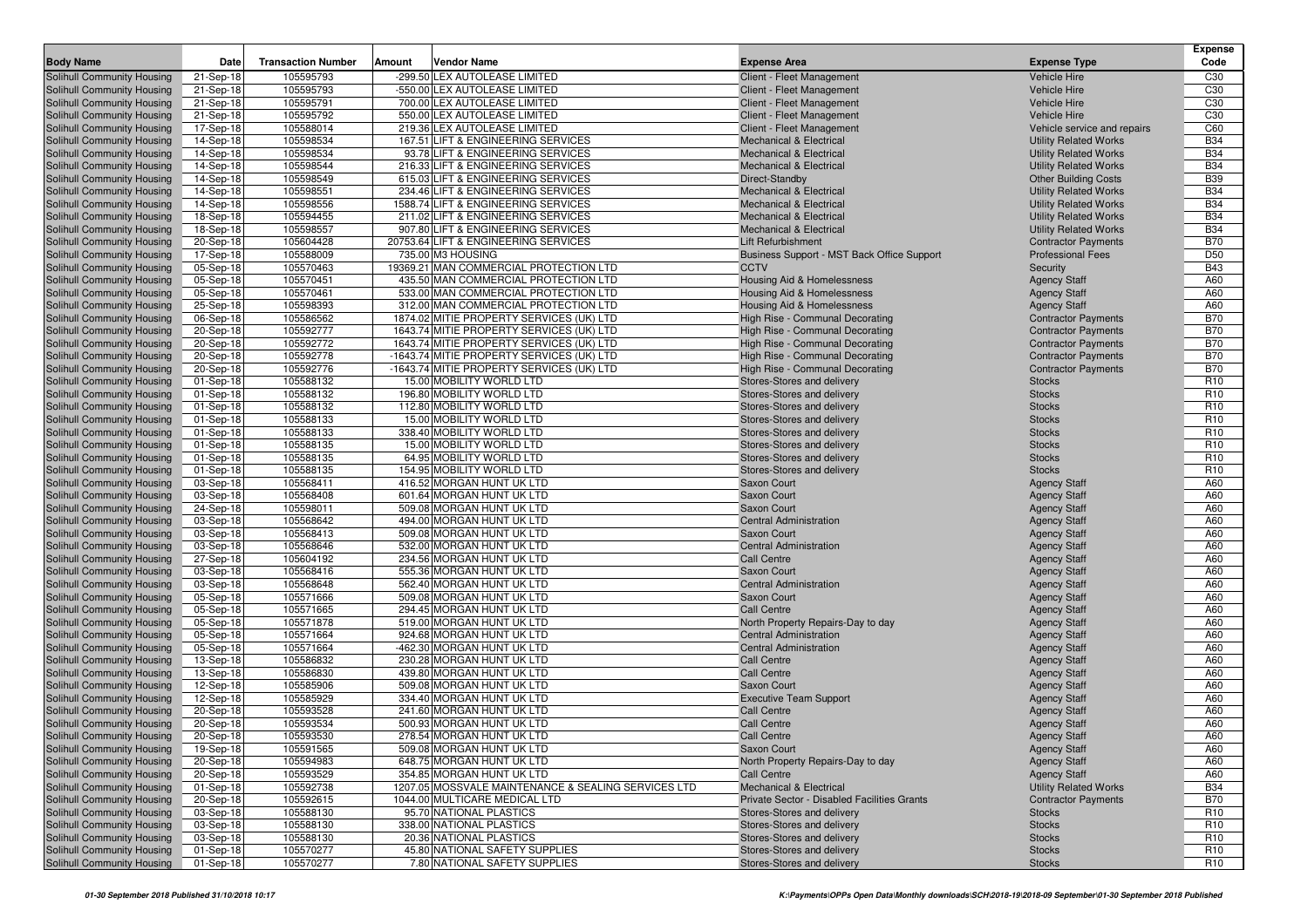| <b>Body Name</b>                                         | <b>Date</b>            | <b>Transaction Number</b> | Vendor Name<br>Amount                      | <b>Expense Area</b>                                              | <b>Expense Type</b>                        | <b>Expense</b><br>Code |
|----------------------------------------------------------|------------------------|---------------------------|--------------------------------------------|------------------------------------------------------------------|--------------------------------------------|------------------------|
| Solihull Community Housing                               | 01-Sep-18              | 105570277                 | 21.60 NATIONAL SAFETY SUPPLIES             | Stores-Stores and delivery                                       | <b>Stocks</b>                              | R <sub>10</sub>        |
| Solihull Community Housing                               | 01-Sep-18              | 105570277                 | 25.08 NATIONAL SAFETY SUPPLIES             | Stores-Stores and delivery                                       | <b>Stocks</b>                              | R <sub>10</sub>        |
| Solihull Community Housing                               | 01-Sep-18              | 105570277                 | 63.00 NATIONAL SAFETY SUPPLIES             | Stores-Stores and delivery                                       | <b>Stocks</b>                              | R <sub>10</sub>        |
| Solihull Community Housing                               | 01-Sep-18              | 105570277                 | 3.45 NATIONAL SAFETY SUPPLIES              | Stores-Stores and delivery                                       | <b>Stocks</b>                              | R <sub>10</sub>        |
| Solihull Community Housing                               | 01-Sep-18              | 105570277                 | 68.76 NATIONAL SAFETY SUPPLIES             | Stores-Stores and delivery                                       | <b>Stocks</b>                              | R <sub>10</sub>        |
| Solihull Community Housing                               | 01-Sep-18              | 105570277                 | 6.40 NATIONAL SAFETY SUPPLIES              | Stores-Stores and delivery                                       | <b>Stocks</b>                              | R <sub>10</sub>        |
| Solihull Community Housing                               | 01-Sep-18              | 105570277                 | 5.30 NATIONAL SAFETY SUPPLIES              | Stores-Stores and delivery                                       | <b>Stocks</b>                              | R <sub>10</sub>        |
| Solihull Community Housing                               | 05-Sep-18              | 105571874                 | 27.50 NIYAA PEOPLE                         | North Property Repairs-Day to day                                | <b>Agency Staff</b>                        | A60                    |
| Solihull Community Housing                               | 05-Sep-18              | 105571874                 | 535.00 NIYAA PEOPLE                        | North Property Repairs-Day to day                                | <b>Agency Staff</b>                        | A60                    |
| Solihull Community Housing                               | 04-Sep-18              | 105569548                 | 413.00 NIYAA PEOPLE                        | North Property Repairs-Day to day                                | <b>Agency Staff</b>                        | A60                    |
| Solihull Community Housing                               | 04-Sep-18              | 105569547                 | 390.00 NIYAA PEOPLE                        | Anti Graffiti Team                                               | <b>Agency Staff</b>                        | A60                    |
| Solihull Community Housing                               | 05-Sep-18              | 105571872                 | 450.00 NIYAA PEOPLE                        | North Property Repairs-Day to day                                | <b>Agency Staff</b>                        | A60                    |
| Solihull Community Housing                               | 04-Sep-18              | 105569550                 | 501.50 NIYAA PEOPLE                        | North Property Repairs-Day to day                                | <b>Agency Staff</b>                        | A60                    |
| Solihull Community Housing                               | 04-Sep-18              | 105569549                 | 501.50 NIYAA PEOPLE                        | North Property Repairs-Day to day                                | <b>Agency Staff</b>                        | A60                    |
| Solihull Community Housing                               | 04-Sep-18              | 105569546                 | 548.63 NIYAA PEOPLE                        | Business Support - MST Back Office Support                       | <b>Agency Staff</b>                        | A60                    |
| Solihull Community Housing                               | 04-Sep-18              | 105569613                 | 960.00 NIYAA PEOPLE                        | <b>Capital Programmes</b>                                        | <b>Agency Staff</b>                        | A60                    |
| Solihull Community Housing                               | 11-Sep-18              | 105576498                 | 518.00 NIYAA PEOPLE                        | North Property Repairs-Day to day                                | <b>Agency Staff</b>                        | A60                    |
| Solihull Community Housing                               | 11-Sep-18              | 105576496                 | 481.00 NIYAA PEOPLE                        | Anti Graffiti Team                                               | <b>Agency Staff</b>                        | A60                    |
| Solihull Community Housing                               | 11-Sep-18              | 105576474                 | 481.00 NIYAA PEOPLE                        | Anti Graffiti Team                                               | <b>Agency Staff</b>                        | A60                    |
| Solihull Community Housing                               | 11-Sep-18              | 105576502                 | 1020.00 NIYAA PEOPLE                       | <b>Capital Programmes</b>                                        | <b>Agency Staff</b>                        | A60                    |
| Solihull Community Housing                               | 11-Sep-18              | 105576472                 | 562.50 NIYAA PEOPLE                        | North Property Repairs-Day to day                                | <b>Agency Staff</b>                        | A60                    |
| Solihull Community Housing                               | 11-Sep-18              | 105576501                 | 629.00 NIYAA PEOPLE                        | North Property Repairs-Day to day                                | <b>Agency Staff</b>                        | A60                    |
| Solihull Community Housing                               | 11-Sep-18              | 105576503                 | 629.00 NIYAA PEOPLE                        | North Property Repairs-Day to day                                | <b>Agency Staff</b>                        | A60                    |
| Solihull Community Housing                               | 11-Sep-18              | 105576499                 | 610.50 NIYAA PEOPLE                        | Business Support - MST Back Office Support                       | <b>Agency Staff</b>                        | A60                    |
| Solihull Community Housing                               | 26-Sep-18              | 105602916                 | 610.50 NIYAA PEOPLE                        | <b>MST Management</b>                                            | <b>Agency Staff</b>                        | A60                    |
| Solihull Community Housing                               | 26-Sep-18              | 105603332                 | 518.00 NIYAA PEOPLE                        | North Property Repairs-Day to day                                | <b>Agency Staff</b>                        | A60                    |
| Solihull Community Housing                               | 18-Sep-18              | 105588357                 | 403.00 NIYAA PEOPLE                        | Anti Graffiti Team                                               | <b>Agency Staff</b>                        | A60                    |
| Solihull Community Housing                               | 18-Sep-18              | 105588356                 | 937.50 NIYAA PEOPLE                        | <b>Capital Programmes</b>                                        | <b>Agency Staff</b>                        | A60                    |
| Solihull Community Housing                               | 18-Sep-18              | 105588354                 | 629.00 NIYAA PEOPLE<br>629.00 NIYAA PEOPLE | North Property Repairs-Day to day                                | <b>Agency Staff</b>                        | A60<br>A60             |
| Solihull Community Housing                               | 26-Sep-18<br>18-Sep-18 | 105603336                 | 614.63 NIYAA PEOPLE                        | North Property Repairs-Day to day                                | <b>Agency Staff</b>                        | A60                    |
| Solihull Community Housing<br>Solihull Community Housing |                        | 105588361<br>105588366    | 390.00 NIYAA PEOPLE                        | Business Support - MST Back Office Support<br>Anti Graffiti Team | <b>Agency Staff</b><br><b>Agency Staff</b> | A60                    |
| Solihull Community Housing                               | 18-Sep-18<br>26-Sep-18 | 105602914                 | 495.00 NIYAA PEOPLE                        | <b>MST Management</b>                                            | <b>Agency Staff</b>                        | A60                    |
| Solihull Community Housing                               | 25-Sep-18              | 105598398                 | 481.00 NIYAA PEOPLE                        | Anti Graffiti Team                                               | <b>Agency Staff</b>                        | A60                    |
| Solihull Community Housing                               | 25-Sep-18              | 105598397                 | 448.50 NIYAA PEOPLE                        | Anti Graffiti Team                                               | <b>Agency Staff</b>                        | A60                    |
| Solihull Community Housing                               | 25-Sep-18              | 105598396                 | 1222.50 NIYAA PEOPLE                       | <b>Capital Programmes</b>                                        | <b>Agency Staff</b>                        | A60                    |
| Solihull Community Housing                               | 26-Sep-18              | 105603333                 | 629.00 NIYAA PEOPLE                        | North Property Repairs-Day to day                                | <b>Agency Staff</b>                        | A60                    |
| Solihull Community Housing                               | 26-Sep-18              | 105603334                 | 629.00 NIYAA PEOPLE                        | North Property Repairs-Day to day                                | <b>Agency Staff</b>                        | A60                    |
| Solihull Community Housing                               | 01-Sep-18              | 105595269                 | 4112.47 NOVUS PROPERTY SOLUTIONS           | <b>Cyclical Maintenance</b>                                      | <b>Contractor Payments</b>                 | <b>B70</b>             |
| Solihull Community Housing                               | 01-Sep-18              | 105595269                 | 7079.41 NOVUS PROPERTY SOLUTIONS           | <b>Cyclical Maintenance</b>                                      | <b>Contractor Payments</b>                 | <b>B70</b>             |
| Solihull Community Housing                               | 01-Sep-18              | 105595269                 | 5381.10 NOVUS PROPERTY SOLUTIONS           | <b>Cyclical Maintenance</b>                                      | <b>Contractor Payments</b>                 | <b>B70</b>             |
| Solihull Community Housing                               | 01-Sep-18              | 105595269                 | 3491.03 NOVUS PROPERTY SOLUTIONS           | <b>Cyclical Maintenance</b>                                      | <b>Contractor Payments</b>                 | <b>B70</b>             |
| Solihull Community Housing                               | 01-Sep-18              | 105595269                 | 4160.56 NOVUS PROPERTY SOLUTIONS           | <b>Cyclical Maintenance</b>                                      | <b>Contractor Payments</b>                 | <b>B70</b>             |
| Solihull Community Housing                               | 01-Sep-18              | 105595269                 | 5312.19 NOVUS PROPERTY SOLUTIONS           | <b>Cyclical Maintenance</b>                                      | <b>Contractor Payments</b>                 | <b>B70</b>             |
| Solihull Community Housing                               | 01-Sep-18              | 105595269                 | 2975.45 NOVUS PROPERTY SOLUTIONS           | <b>Cyclical Maintenance</b>                                      | <b>Contractor Payments</b>                 | <b>B70</b>             |
| Solihull Community Housing                               | 01-Sep-18              | 105595269                 | 2371.04 NOVUS PROPERTY SOLUTIONS           | <b>Cyclical Maintenance</b>                                      | <b>Contractor Payments</b>                 | <b>B70</b>             |
| Solihull Community Housing                               | 01-Sep-18              | 105595269                 | 6089.24 NOVUS PROPERTY SOLUTIONS           | <b>Cyclical Maintenance</b>                                      | <b>Contractor Payments</b>                 | <b>B70</b>             |
| Solihull Community Housing                               | 01-Sep-18              | 105595269                 | 4980.70 NOVUS PROPERTY SOLUTIONS           | <b>Cyclical Maintenance</b>                                      | <b>Contractor Payments</b>                 | <b>B70</b>             |
| Solihull Community Housing                               | 01-Sep-18              | 105595269                 | 3777.00 NOVUS PROPERTY SOLUTIONS           | <b>Cyclical Maintenance</b>                                      | <b>Contractor Payments</b>                 | <b>B70</b>             |
| Solihull Community Housing                               | 01-Sep-18              | 105595269                 | 4025.49 NOVUS PROPERTY SOLUTIONS           | <b>Cyclical Maintenance</b>                                      | <b>Contractor Payments</b>                 | <b>B70</b>             |
| Solihull Community Housing                               | 01-Sep-18              | 105595269                 | 4004.24 NOVUS PROPERTY SOLUTIONS           | <b>Cyclical Maintenance</b>                                      | <b>Contractor Payments</b>                 | <b>B70</b>             |
| Solihull Community Housing                               | 01-Sep-18              | 105595269                 | 3909.02 NOVUS PROPERTY SOLUTIONS           | <b>Cyclical Maintenance</b>                                      | <b>Contractor Payments</b>                 | <b>B70</b>             |
| Solihull Community Housing                               | 01-Sep-18              | 105595269                 | 2958.03 NOVUS PROPERTY SOLUTIONS           | <b>Cyclical Maintenance</b>                                      | <b>Contractor Payments</b>                 | <b>B70</b>             |
| Solihull Community Housing                               | 26-Sep-18              | 105603622                 | 503.99 NPOWER                              | <b>Private Sector Leasing</b>                                    | Gas                                        | <b>B10</b>             |
| Solihull Community Housing                               | 01-Sep-18              | 105592741                 | 291.24 OAKLEAF COMMERCIAL SERVICES LTD     | North Property Repairs-Day to day                                | <b>Internal Works</b>                      | <b>B31</b>             |
| Solihull Community Housing                               | 01-Sep-18              | 105592742                 | 365.37 OAKLEAF COMMERCIAL SERVICES LTD     | North Property Repairs-Day to day                                | <b>Internal Works</b>                      | <b>B31</b>             |
| Solihull Community Housing                               | 01-Sep-18              | 105592751                 | 268.50 OAKLEAF COMMERCIAL SERVICES LTD     | North Property Repairs-Day to day                                | <b>External Structures</b>                 | <b>B33</b>             |
| Solihull Community Housing                               | 01-Sep-18              | 105592753                 | 562.25 OAKLEAF COMMERCIAL SERVICES LTD     | North Property Repairs-Day to day                                | <b>Internal Works</b>                      | <b>B31</b>             |
| Solihull Community Housing                               | 01-Sep-18              | 105570347                 | 2768.74 OAKLEAF COMMERCIAL SERVICES LTD    | Low Rise window Replacement                                      | <b>Contractor Payments</b>                 | <b>B70</b>             |
| Solihull Community Housing                               | 01-Sep-18              | 105570347                 | 3049.69 OAKLEAF COMMERCIAL SERVICES LTD    | Low Rise window Replacement                                      | <b>Contractor Payments</b>                 | <b>B70</b>             |
| Solihull Community Housing                               | 01-Sep-18              | 105570347                 | 2560.41 OAKLEAF COMMERCIAL SERVICES LTD    | Low Rise window Replacement                                      | <b>Contractor Payments</b>                 | <b>B70</b>             |
| Solihull Community Housing                               | 01-Sep-18              | 105570347                 | 2560.41 OAKLEAF COMMERCIAL SERVICES LTD    | Low Rise window Replacement                                      | <b>Contractor Payments</b>                 | <b>B70</b>             |
| Solihull Community Housing                               | 01-Sep-18              | 105570347                 | 2560.41 OAKLEAF COMMERCIAL SERVICES LTD    | Low Rise window Replacement                                      | <b>Contractor Payments</b>                 | <b>B70</b>             |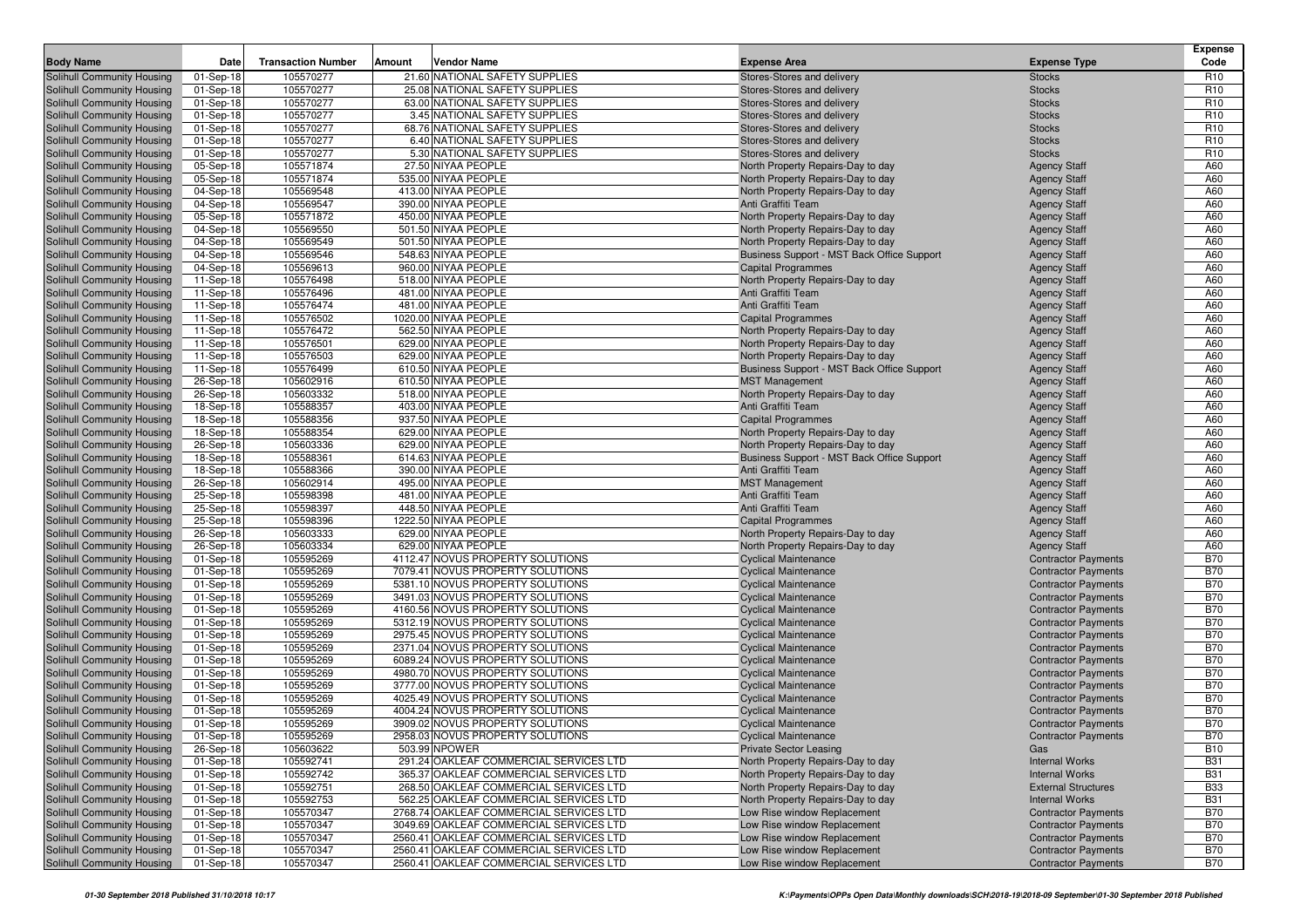|                                                          |                        |                           |        |                                                                                                  |                                                            |                                                          | <b>Expense</b>           |
|----------------------------------------------------------|------------------------|---------------------------|--------|--------------------------------------------------------------------------------------------------|------------------------------------------------------------|----------------------------------------------------------|--------------------------|
| <b>Body Name</b>                                         | Date                   | <b>Transaction Number</b> | Amount | <b>Vendor Name</b>                                                                               | <b>Expense Area</b>                                        | <b>Expense Type</b>                                      | Code                     |
| Solihull Community Housing                               | 01-Sep-18              | 105570347                 |        | 2560.41 OAKLEAF COMMERCIAL SERVICES LTD                                                          | Low Rise window Replacement                                | <b>Contractor Payments</b>                               | <b>B70</b>               |
| Solihull Community Housing                               | 01-Sep-18              | 105570347                 |        | 1442.52 OAKLEAF COMMERCIAL SERVICES LTD                                                          | Low Rise window Replacement                                | <b>Contractor Payments</b>                               | <b>B70</b>               |
| Solihull Community Housing                               | 01-Sep-18              | 105570347                 |        | 1826.84 OAKLEAF COMMERCIAL SERVICES LTD                                                          | Low Rise window Replacement                                | <b>Contractor Payments</b>                               | <b>B70</b>               |
| Solihull Community Housing                               | 01-Sep-18              | 105570347                 |        | 3629.82 OAKLEAF COMMERCIAL SERVICES LTD                                                          | Low Rise window Replacement                                | <b>Contractor Payments</b>                               | <b>B70</b>               |
| Solihull Community Housing                               | 01-Sep-18              | 105570347                 |        | 2277.40 OAKLEAF COMMERCIAL SERVICES LTD                                                          | Low Rise window Replacement                                | <b>Contractor Payments</b>                               | <b>B70</b>               |
| Solihull Community Housing                               | 01-Sep-18              | 105570347                 |        | 2277.40 OAKLEAF COMMERCIAL SERVICES LTD                                                          | Low Rise window Replacement                                | <b>Contractor Payments</b>                               | <b>B70</b>               |
| Solihull Community Housing                               | 01-Sep-18              | 105570347                 |        | 1906.93 OAKLEAF COMMERCIAL SERVICES LTD                                                          | Low Rise window Replacement                                | <b>Contractor Payments</b>                               | <b>B70</b>               |
| Solihull Community Housing                               | 01-Sep-18              | 105570347                 |        | 1962.30 OAKLEAF COMMERCIAL SERVICES LTD                                                          | Low Rise window Replacement                                | <b>Contractor Payments</b>                               | <b>B70</b>               |
| Solihull Community Housing                               | 01-Sep-18              | 105570347                 |        | 5111.38 OAKLEAF COMMERCIAL SERVICES LTD                                                          | Low Rise window Replacement                                | <b>Contractor Payments</b>                               | <b>B70</b>               |
| Solihull Community Housing                               | 01-Sep-18              | 105570348                 |        | 1978.99 OAKLEAF COMMERCIAL SERVICES LTD                                                          | Low Rise window Replacement                                | <b>Contractor Payments</b>                               | <b>B70</b>               |
| Solihull Community Housing                               | 01-Sep-18              | 105570348                 |        | 2277.40 OAKLEAF COMMERCIAL SERVICES LTD<br>351.81 OAKLEAF COMMERCIAL SERVICES LTD                | Low Rise window Replacement                                | <b>Contractor Payments</b>                               | <b>B70</b>               |
| Solihull Community Housing                               | 01-Sep-18<br>01-Sep-18 | 105570348<br>105570348    |        | 351.81 OAKLEAF COMMERCIAL SERVICES LTD                                                           | Low Rise window Replacement<br>Low Rise window Replacement | <b>Contractor Payments</b><br><b>Contractor Payments</b> | <b>B70</b><br><b>B70</b> |
| Solihull Community Housing<br>Solihull Community Housing | 01-Sep-18              | 105570348                 |        | 351.81 OAKLEAF COMMERCIAL SERVICES LTD                                                           | Low Rise window Replacement                                | <b>Contractor Payments</b>                               | <b>B70</b>               |
| Solihull Community Housing                               | 01-Sep-18              | 105570348                 |        | 351.81 OAKLEAF COMMERCIAL SERVICES LTD                                                           | Low Rise window Replacement                                | <b>Contractor Payments</b>                               | <b>B70</b>               |
| Solihull Community Housing                               | 01-Sep-18              | 105570348                 |        | 2333.40 OAKLEAF COMMERCIAL SERVICES LTD                                                          | Low Rise window Replacement                                | <b>Contractor Payments</b>                               | <b>B70</b>               |
| Solihull Community Housing                               | 01-Sep-18              | 105570348                 |        | 2277.40 OAKLEAF COMMERCIAL SERVICES LTD                                                          | Low Rise window Replacement                                | <b>Contractor Payments</b>                               | <b>B70</b>               |
| Solihull Community Housing                               | 01-Sep-18              | 105570348                 |        | 2656.74 OAKLEAF COMMERCIAL SERVICES LTD                                                          | Low Rise window Replacement                                | <b>Contractor Payments</b>                               | <b>B70</b>               |
| Solihull Community Housing                               | 01-Sep-18              | 105570348                 |        | 2656.74 OAKLEAF COMMERCIAL SERVICES LTD                                                          | Low Rise window Replacement                                | <b>Contractor Payments</b>                               | <b>B70</b>               |
| Solihull Community Housing                               | 01-Sep-18              | 105570348                 |        | 2656.74 OAKLEAF COMMERCIAL SERVICES LTD                                                          | Low Rise window Replacement                                | <b>Contractor Payments</b>                               | <b>B70</b>               |
| Solihull Community Housing                               | 01-Sep-18              | 105570348                 |        | 1442.52 OAKLEAF COMMERCIAL SERVICES LTD                                                          | Low Rise window Replacement                                | <b>Contractor Payments</b>                               | <b>B70</b>               |
| Solihull Community Housing                               | 01-Sep-18              | 105570348                 |        | 1238.46 OAKLEAF COMMERCIAL SERVICES LTD                                                          | Low Rise window Replacement                                | <b>Contractor Payments</b>                               | <b>B70</b>               |
| Solihull Community Housing                               | 01-Sep-18              | 105570348                 |        | 2280.90 OAKLEAF COMMERCIAL SERVICES LTD                                                          | Low Rise window Replacement                                | <b>Contractor Payments</b>                               | <b>B70</b>               |
| Solihull Community Housing                               | 06-Sep-18              | 105572864                 |        | 2491.62 OCEAN LIGHTING                                                                           | New Build - Coleshill Heath School Extra Care              | Furniture                                                | D <sub>11</sub>          |
| Solihull Community Housing                               | 24-Sep-18              | 105597643                 |        | 259.37 OFFICE DEPOT UK LTD                                                                       | <b>Endeavour House</b>                                     | Stationery                                               | D <sub>25</sub>          |
| Solihull Community Housing                               | 24-Sep-18              | 105597652                 |        | 242.00 OLIVE BRANCH KITCHEN                                                                      | <b>Endeavour House</b>                                     | <b>Catering Provisions</b>                               | D75                      |
| Solihull Community Housing                               | 25-Sep-18              | 105599523                 |        | 4500.00 OMFAX SYSTEMS LTD                                                                        | <b>IT Strategy</b>                                         | <b>ICT General</b>                                       | D <sub>30</sub>          |
| Solihull Community Housing                               | 01-Sep-18              | 105586540                 |        | 448.77 OPENVIEW SECURITY SOLUTIONS LTD                                                           | <b>Mechanical &amp; Electrical</b>                         | <b>Utility Related Works</b>                             | <b>B34</b>               |
| Solihull Community Housing                               | 01-Sep-18              | 105592671                 |        | 872.00 OPENVIEW SECURITY SOLUTIONS LTD                                                           | <b>Mechanical &amp; Electrical</b>                         | <b>Utility Related Works</b>                             | <b>B34</b>               |
| Solihull Community Housing                               | 01-Sep-18              | 105592675                 |        | 1249.14 OPENVIEW SECURITY SOLUTIONS LTD                                                          | <b>Mechanical &amp; Electrical</b>                         | <b>Utility Related Works</b>                             | <b>B34</b>               |
| Solihull Community Housing                               | 07-Sep-18              | 105573455                 |        | 2695.00 ORBIS PROPERTY PROTECTION LTD                                                            | Area Caretakers                                            | Materials                                                | D <sub>13</sub>          |
| Solihull Community Housing                               | 10-Sep-18              | 105576008                 |        | 777.40 ORBIS PROPERTY PROTECTION LTD                                                             | Ipswich House                                              | Cleaning                                                 | <b>B50</b>               |
| Solihull Community Housing                               | 01-Sep-18              | 105585955                 |        | 304.42 ORBIS PROTECT LIMITED                                                                     | North Property Repairs-Voids                               | Voids                                                    | <b>B38</b>               |
| Solihull Community Housing                               | 01-Sep-18              | 105572605                 |        | 275.88 ORBIS PROTECT LIMITED                                                                     | North Property Repairs-Voids                               | Voids                                                    | <b>B38</b>               |
| Solihull Community Housing                               | 01-Sep-18              | 105572606                 |        | 425.50 ORBIS PROTECT LIMITED                                                                     | North Property Repairs-Voids                               | Voids                                                    | <b>B38</b>               |
| Solihull Community Housing                               | 01-Sep-18              | 105585961                 |        | 294.60 ORBIS PROTECT LIMITED                                                                     | North Property Repairs-Voids                               | Voids                                                    | <b>B38</b>               |
| Solihull Community Housing                               | 01-Sep-18              | 105604429                 |        | 318.94 ORBIS PROTECT LIMITED                                                                     | North Property Repairs-Voids                               | Voids                                                    | <b>B38</b>               |
| Solihull Community Housing                               | 01-Sep-18              | 105604430                 |        | 234.00 ORBIS PROTECT LIMITED                                                                     | North Property Repairs-Voids                               | Voids                                                    | <b>B38</b>               |
| Solihull Community Housing                               | 01-Sep-18              | 105604432                 |        | 351.53 ORBIS PROTECT LIMITED                                                                     | North Property Repairs-Voids                               | Voids                                                    | <b>B38</b>               |
| Solihull Community Housing                               | 01-Sep-18              | 105604433                 |        | 356.82 ORBIS PROTECT LIMITED                                                                     | North Property Repairs-Voids                               | Voids                                                    | <b>B38</b>               |
| Solihull Community Housing                               | 01-Sep-18              | 105604435                 |        | 242.73 ORBIS PROTECT LIMITED                                                                     | North Property Repairs-Voids                               | Voids                                                    | <b>B38</b>               |
| Solihull Community Housing                               | 01-Sep-18              | 105604437                 |        | 740.06 ORBIS PROTECT LIMITED                                                                     | North Property Repairs-Voids                               | Voids                                                    | <b>B38</b>               |
| Solihull Community Housing                               | 03-Sep-18              | 105568672                 |        | 3366.51 ORBIS PROTECT LIMITED                                                                    | <b>Call Centre</b>                                         | Other Fees & Charges                                     | D <sub>59</sub>          |
| Solihull Community Housing                               | 01-Sep-18              | 105588173                 |        | 7309.04 PACE PETROLEUM LTD                                                                       | Stores-Stores and delivery                                 | <b>Stocks</b>                                            | R <sub>10</sub>          |
| Solihull Community Housing                               | 11-Sep-18              | 105576436                 |        | 850.00 PARTRIDGE HOMES                                                                           | <b>Syrian Family Properties</b>                            | Rents                                                    | <b>B22</b>               |
| Solihull Community Housing                               | 25-Sep-18              | 105599524                 |        | 810.00 PUBLIC CONCERN AT WORK                                                                    | <b>Completion of Star Survey</b>                           | <b>Grants &amp; Subscriptions</b>                        | D92                      |
| Solihull Community Housing                               | 11-Sep-18              | 105576601                 |        | 236.00 PUBLIC POLICY EXCHANGE LTD                                                                | <b>Central Administration</b>                              | <b>Conference Costs</b>                                  | D <sub>56</sub>          |
| Solihull Community Housing                               | 03-Sep-18              | 105568520                 |        | 2547.90 QUALITY GAS AUDIT SERVICES LTD                                                           | <b>Mechanical &amp; Electrical</b>                         | <b>Utility Related Works</b>                             | <b>B34</b>               |
| Solihull Community Housing                               | 03-Sep-18              | 105568520                 |        | 61.38 QUALITY GAS AUDIT SERVICES LTD                                                             | <b>Mechanical &amp; Electrical</b>                         | <b>Utility Related Works</b>                             | <b>B34</b>               |
| Solihull Community Housing                               | 25-Sep-18              | 105599530                 |        | 3546.99 QUALITY GAS AUDIT SERVICES LTD                                                           | <b>Mechanical &amp; Electrical</b>                         | <b>Utility Related Works</b>                             | <b>B34</b>               |
| Solihull Community Housing                               | 01-Sep-18              | 105570349                 |        | 5155.00 R S MILLER ROOFING (WOLVERHAMPTON) LTD                                                   | Pitched Re-roofing                                         | <b>Contractor Payments</b>                               | <b>B70</b>               |
| Solihull Community Housing                               | 01-Sep-18              | 105570349                 |        | 5155.00 R S MILLER ROOFING (WOLVERHAMPTON) LTD                                                   | Pitched Re-roofing                                         | <b>Contractor Payments</b>                               | <b>B70</b>               |
| Solihull Community Housing                               | $\boxed{01}$ -Sep-18   | 105570349                 |        | 5299.00 R S MILLER ROOFING(WOLVERHAMPTON) LTD                                                    | Pitched Re-roofing                                         | <b>Contractor Payments</b>                               | <b>B70</b>               |
| Solihull Community Housing<br>Solihull Community Housing | 01-Sep-18              | 105570349                 |        | 5155.00 R S MILLER ROOFING (WOLVERHAMPTON) LTD<br>5155.00 R S MILLER ROOFING (WOLVERHAMPTON) LTD | Pitched Re-roofing                                         | <b>Contractor Payments</b>                               | <b>B70</b><br><b>B70</b> |
| Solihull Community Housing                               | 01-Sep-18<br>01-Sep-18 | 105570349<br>105570349    |        | 5155.00 R S MILLER ROOFING (WOLVERHAMPTON) LTD                                                   | Pitched Re-roofing<br>Pitched Re-roofing                   | <b>Contractor Payments</b><br><b>Contractor Payments</b> | <b>B70</b>               |
| Solihull Community Housing                               | 01-Sep-18              | 105570349                 |        | 5155.00 R S MILLER ROOFING (WOLVERHAMPTON) LTD                                                   | Pitched Re-roofing                                         | <b>Contractor Payments</b>                               | <b>B70</b>               |
| Solihull Community Housing                               | 27-Sep-18              | 105604127                 |        | 250.00 RAPIDE COMMUNICATION LIMITED                                                              | North Property Repairs-Day to day                          | Materials                                                | D <sub>13</sub>          |
| Solihull Community Housing                               | 17-Sep-18              | 105587808                 |        | 650.00 REDACTED PERSONAL INFORMATION                                                             | <b>Private Sector Leasing</b>                              | Rents                                                    | <b>B22</b>               |
| Solihull Community Housing                               | 17-Sep-18              | 105588084                 |        | 2550.00 REDACTED PERSONAL INFORMATION                                                            | <b>Syrian Family Properties</b>                            | Rents                                                    | <b>B22</b>               |
| Solihull Community Housing                               | 10-Sep-18              | 105575407                 |        | 3136.14 REDACTED PERSONAL INFORMATION                                                            | <b>Private Sector Leasing</b>                              | Rents                                                    | <b>B22</b>               |
| Solihull Community Housing                               | 27-Sep-18              | 105603773                 |        | 2000.00 REDACTED PERSONAL INFORMATION                                                            | Movement Incentive Scheme                                  | <b>Other Building Costs</b>                              | <b>B39</b>               |
| Solihull Community Housing                               | 03-Sep-18              | 105568399                 |        | 10000.00 REDACTED PERSONAL INFORMATION                                                           | Private Sector - Disabled Facilities Grants                | <b>Contractor Payments</b>                               | <b>B70</b>               |
|                                                          |                        |                           |        |                                                                                                  |                                                            |                                                          |                          |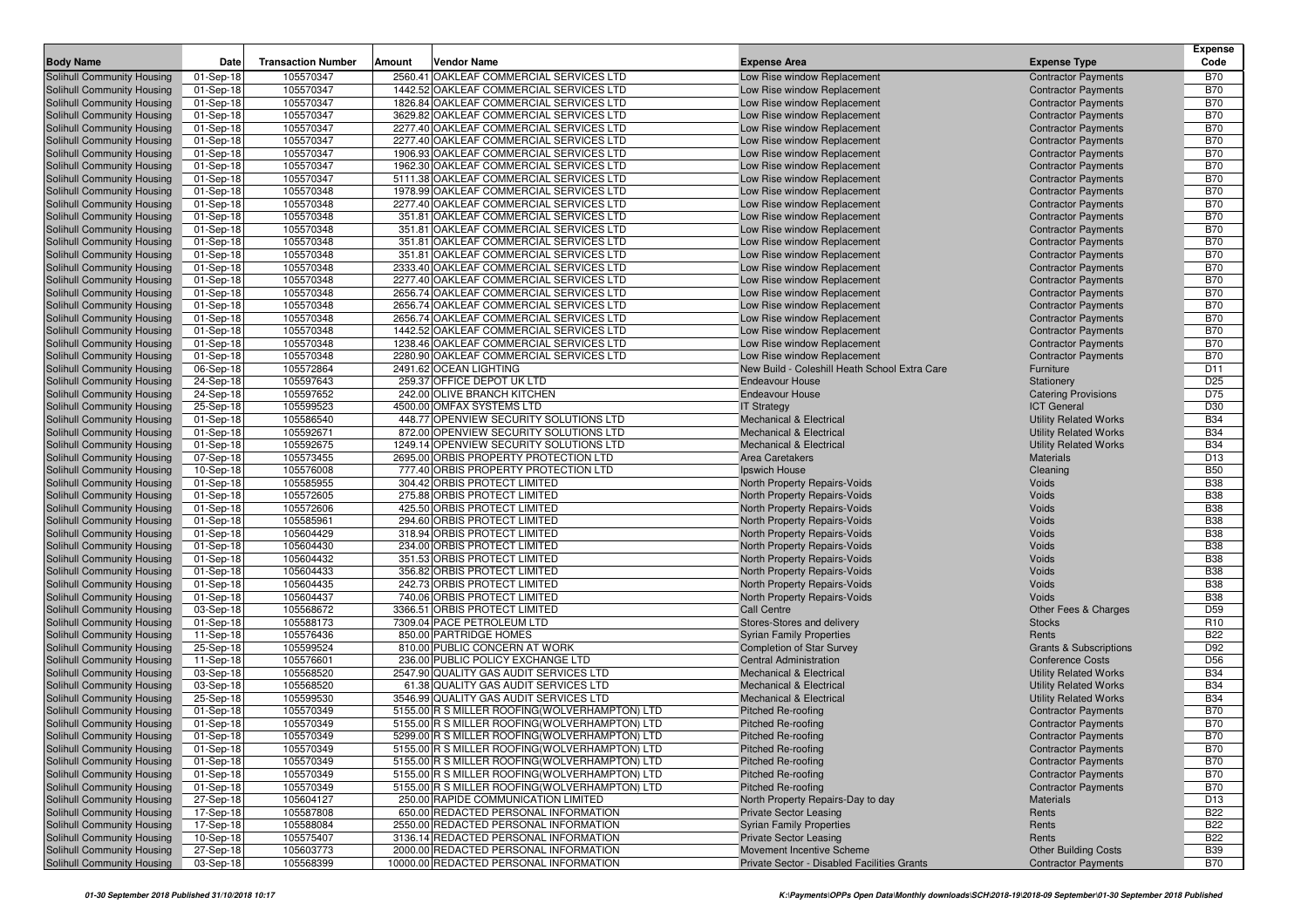| <b>Body Name</b>                                         | Date                   | <b>Transaction Number</b> | Amount | Vendor Name                                                    | <b>Expense Area</b>                                   | <b>Expense Type</b>                        | <b>Expense</b><br>Code        |
|----------------------------------------------------------|------------------------|---------------------------|--------|----------------------------------------------------------------|-------------------------------------------------------|--------------------------------------------|-------------------------------|
| Solihull Community Housing                               | 14-Sep-18              | 105587232                 |        | 10000.00 REDACTED PERSONAL INFORMATION                         | Private Sector - Disabled Facilities Grants           | <b>Contractor Payments</b>                 | <b>B70</b>                    |
| Solihull Community Housing                               | 25-Sep-18              | 105598716                 |        | 12000.00 REDACTED PERSONAL INFORMATION                         | Private Sector - Disabled Facilities Grants           | <b>Contractor Payments</b>                 | <b>B70</b>                    |
| Solihull Community Housing                               | 17-Sep-18              | 105587793                 |        | 2846.10 REDACTED PERSONAL INFORMATION                          | <b>Private Sector Leasing</b>                         | Rents                                      | <b>B22</b>                    |
| Solihull Community Housing                               | 13-Sep-18              | 105586595                 |        | 3441.42 REDACTED PERSONAL INFORMATION                          | <b>Private Sector Leasing</b>                         | Rents                                      | <b>B22</b>                    |
| Solihull Community Housing                               | 05-Sep-18              | 105571662                 |        | 257.43 REED                                                    | <b>Call Centre</b>                                    | <b>Agency Staff</b>                        | A60                           |
| Solihull Community Housing                               | 24-Sep-18              | 105597653                 |        | 316.27 REED                                                    | <b>Call Centre</b>                                    | <b>Agency Staff</b>                        | A60                           |
| Solihull Community Housing                               | 24-Sep-18              | 105598015                 |        | 465.00 RESOURCE PRINT SOLUTIONS                                | Saxon Court                                           | Marketing                                  | D83                           |
| Solihull Community Housing                               | 11-Sep-18              | 105576508                 |        | 350.00 RESOURCE PRINT SOLUTIONS                                | Saxon Court                                           | Marketing                                  | D83                           |
| Solihull Community Housing                               | 28-Sep-18              | 105604663                 |        | 6204.00 RESOURCE PRINT SOLUTIONS                               | <b>Customer, Communication &amp; Information Team</b> | Printing                                   | D80                           |
| Solihull Community Housing                               | 05-Sep-18              | 105571668                 |        | 1140.00 RESOURCING GROUP                                       | <b>MST Management</b>                                 | <b>Agency Staff</b>                        | A60                           |
| Solihull Community Housing                               | 13-Sep-18              | 105587045                 |        | 1725.00 RESOURCING GROUP                                       | <b>MST Management</b>                                 | <b>Agency Staff</b>                        | A60                           |
| Solihull Community Housing                               | 20-Sep-18              | 105593539                 |        | 1035.00 RESOURCING GROUP                                       | <b>MST Management</b>                                 | <b>Agency Staff</b>                        | A60                           |
| Solihull Community Housing                               | 27-Sep-18              | 105603776                 |        | 1725.00 RESOURCING GROUP                                       | <b>MST Management</b>                                 | <b>Agency Staff</b>                        | A60                           |
| Solihull Community Housing                               | 04-Sep-18              | 105569541                 |        | 639.00 SELLICK PARTNERSHIP LTD                                 | Money Advice Team                                     | <b>Agency Staff</b>                        | A60                           |
| Solihull Community Housing                               | 25-Sep-18              | 105598720                 |        | 409.50 SELLICK PARTNERSHIP LTD                                 | <b>Estate Mgmt Team</b>                               | <b>Agency Staff</b>                        | A60                           |
| Solihull Community Housing                               | 10-Sep-18              | 105576025                 |        | 565.38 SELLICK PARTNERSHIP LTD                                 | Money Advice Team                                     | <b>Agency Staff</b>                        | A60                           |
| Solihull Community Housing                               | 25-Sep-18              | 105598721                 |        | 682.38 SELLICK PARTNERSHIP LTD                                 | <b>Estate Mgmt Team</b>                               | <b>Agency Staff</b>                        | A60                           |
| Solihull Community Housing                               | 28-Sep-18              | 105604658                 |        | 694.98 SELLICK PARTNERSHIP LTD                                 | <b>Estate Mgmt Team</b>                               | <b>Agency Staff</b>                        | A60                           |
| Solihull Community Housing                               | 05-Sep-18              | 105570429                 |        | 725.00 SERVICE CARE SOLUTIONS                                  | Housing Aid & Homelessness                            | <b>Agency Staff</b>                        | A60                           |
| Solihull Community Housing                               | 05-Sep-18              | 105570430                 |        | 937.50 SERVICE CARE SOLUTIONS                                  | Housing Aid & Homelessness                            | <b>Agency Staff</b>                        | A60                           |
| Solihull Community Housing                               | 05-Sep-18              | 105570436                 |        | 925.00 SERVICE CARE SOLUTIONS                                  | Housing Aid & Homelessness                            | <b>Agency Staff</b>                        | A60                           |
| Solihull Community Housing                               | 05-Sep-18              | 105570439                 |        | 925.00 SERVICE CARE SOLUTIONS                                  | <b>Housing Aid &amp; Homelessness</b>                 | <b>Agency Staff</b>                        | A60                           |
| Solihull Community Housing                               | 05-Sep-18              | 105570442                 |        | 837.50 SERVICE CARE SOLUTIONS                                  | Housing Aid & Homelessness                            | <b>Agency Staff</b>                        | A60                           |
| Solihull Community Housing                               | 27-Sep-18              | 105604221                 |        | 324.50 SERVICE CARE SOLUTIONS                                  | Anti Graffiti Team                                    | <b>Agency Staff</b>                        | A60                           |
| Solihull Community Housing                               |                        | 105586154                 |        | 937.50 SERVICE CARE SOLUTIONS                                  | Housing Aid & Homelessness                            | <b>Agency Staff</b>                        | A60                           |
| Solihull Community Housing                               | 13-Sep-18<br>14-Sep-18 | 105587251                 |        | 504.00 SERVICE CARE SOLUTIONS                                  | <b>Estate Mgmt Team</b>                               | <b>Agency Staff</b>                        | A60                           |
| Solihull Community Housing                               | 13-Sep-18              | 105586155                 |        | 737.50 SERVICE CARE SOLUTIONS                                  | Housing Aid & Homelessness                            | <b>Agency Staff</b>                        | A60                           |
| Solihull Community Housing                               | 14-Sep-18              | 105587254                 |        | 640.50 SERVICE CARE SOLUTIONS                                  | <b>Estate Mgmt Team</b>                               |                                            | A60                           |
|                                                          | 17-Sep-18              | 105588011                 |        | 925.00 SERVICE CARE SOLUTIONS                                  | Housing Aid & Homelessness                            | <b>Agency Staff</b><br><b>Agency Staff</b> | A60                           |
| Solihull Community Housing<br>Solihull Community Housing |                        | 105587743                 |        | 735.00 SERVICE CARE SOLUTIONS                                  | <b>Estate Mgmt Team</b>                               | <b>Agency Staff</b>                        | A60                           |
| Solihull Community Housing                               | 17-Sep-18              | 105597464                 |        | 582.75 SERVICE CARE SOLUTIONS                                  |                                                       |                                            | A60                           |
|                                                          | 24-Sep-18              |                           |        |                                                                | <b>Estate Mgmt Team</b><br>Anti Graffiti Team         | <b>Agency Staff</b>                        |                               |
| Solihull Community Housing<br>Solihull Community Housing | 27-Sep-18              | 105604168                 |        | 407.00 SERVICE CARE SOLUTIONS<br>258.21 SEVERN TRENT WATER LTD | <b>Private Sector Leasing</b>                         | <b>Agency Staff</b>                        | A60                           |
|                                                          | 24-Sep-18              | 105597359<br>105587060    |        | 3707.92 SOLIHULL MBC                                           |                                                       | Water<br><b>Creditor: Solihull MBC</b>     | <b>B12</b><br>S09             |
| Solihull Community Housing                               | 13-Sep-18              |                           |        | 3808.88 SOLIHULL MBC                                           | Payroll - Payable to SMBC                             |                                            | <b>S09</b>                    |
| Solihull Community Housing                               | 14-Sep-18              | 105587228                 |        |                                                                | Payroll - Payable to SMBC                             | <b>Creditor: Solihull MBC</b>              | <b>B22</b>                    |
| Solihull Community Housing                               | 06-Sep-18              | 105572860                 |        | 750.00 SOLIHULL UNITED REFORMED CHURCH                         | <b>Syrian Family Properties</b>                       | Rents                                      |                               |
| Solihull Community Housing                               | 04-Sep-18              | 105588171                 |        | 2517.60 SUPRA UK LTD<br>525.00 SURVEY SOLUTIONS                | Stores-Stores and delivery                            | <b>Stocks</b>                              | R <sub>10</sub><br><b>B70</b> |
| Solihull Community Housing                               | 13-Sep-18              | 105586584                 |        |                                                                | <b>Feasibility Works</b>                              | <b>Contractor Payments</b>                 | <b>B70</b>                    |
| Solihull Community Housing                               | 13-Sep-18              | 105587046                 |        | 525.00 SURVEY SOLUTIONS                                        | <b>Feasibility Works</b>                              | <b>Contractor Payments</b>                 | <b>B11</b>                    |
| Solihull Community Housing                               | 05-Sep-18              | 105570385                 |        | -1403.92 TOTAL GAS & POWER LTD                                 | <b>Endeavour House</b>                                | Electricity                                | <b>B11</b>                    |
| Solihull Community Housing                               | 05-Sep-18              | 105570385                 |        | -47.09 TOTAL GAS & POWER LTD                                   | 137-139 Warwick Rd (Social Rent)                      | Electricity                                |                               |
| Solihull Community Housing                               | 05-Sep-18              | 105570385<br>105570385    |        | -583.51 TOTAL GAS & POWER LTD<br>-409.39 TOTAL GAS & POWER LTD | <b>CCTV</b>                                           | Electricity                                | <b>B11</b><br><b>B11</b>      |
| Solihull Community Housing                               | 05-Sep-18              |                           |        | -620.66 TOTAL GAS & POWER LTD                                  | <b>Biomass System</b>                                 | Electricity                                |                               |
| Solihull Community Housing                               | 05-Sep-18              | 105570385                 |        |                                                                | Ipswich House                                         | Electricity                                | <b>B11</b>                    |
| Solihull Community Housing                               | 05-Sep-18              | 105570385                 |        | -25494.32 TOTAL GAS & POWER LTD                                | Low Rise (inc. Safe & Sound)                          | Electricity                                | <b>B11</b>                    |
| Solihull Community Housing                               | 05-Sep-18              | 105570385                 |        | -251.58 TOTAL GAS & POWER LTD<br>-96.68 TOTAL GAS & POWER LTD  | Lakeside                                              | Electricity                                | <b>B11</b><br><b>B11</b>      |
| Solihull Community Housing                               | 05-Sep-18              | 105570385                 |        |                                                                | <b>Auckland Hall</b>                                  | Electricity                                | <b>B11</b>                    |
| Solihull Community Housing                               | 05-Sep-18              | 105570385                 |        | -41.81 TOTAL GAS & POWER LTD                                   | <b>Crabtree Hall</b>                                  | Electricity                                |                               |
| Solihull Community Housing                               | 05-Sep-18              | 105570385                 |        | -42.84 TOTAL GAS & POWER LTD                                   | Whar Hall Farm Community Hall                         | Electricity                                | <b>B11</b>                    |
| Solihull Community Housing                               | 05-Sep-18              | 105570385                 |        | -839.20 TOTAL GAS & POWER LTD                                  | Homelessness                                          | Electricity                                | <b>B11</b>                    |
| Solihull Community Housing                               | 05-Sep-18              | 105570385                 |        | -861.58 TOTAL GAS & POWER LTD<br>-105.06 TOTAL GAS & POWER LTD | <b>Frontline Offices</b>                              | Electricity                                | <b>B11</b>                    |
| Solihull Community Housing                               | 05-Sep-18              | 105570385                 |        |                                                                | <b>Cesspool Emptying</b>                              | Electricity                                | <b>B11</b>                    |
| Solihull Community Housing                               | 05-Sep-18              | 105570385                 |        | -1152.68 TOTAL GAS & POWER LTD                                 | Business Support - MST Back Office Support            | Electricity                                | <b>B11</b>                    |
| Solihull Community Housing                               | 19-Sep-18              | 105590199                 |        | 1458.17 TOTAL GAS & POWER LTD                                  | <b>Endeavour House</b>                                | Electricity                                | <b>B11</b>                    |
| Solihull Community Housing                               | 19-Sep-18              | 105590199                 |        | 42.90 TOTAL GAS & POWER LTD                                    | 137-139 Warwick Rd (Social Rent)                      | Electricity                                | <b>B11</b>                    |
| Solihull Community Housing                               | 19-Sep-18              | 105590199                 |        | 818.10 TOTAL GAS & POWER LTD                                   | <b>CCTV</b>                                           | Electricity                                | <b>B11</b>                    |
| Solihull Community Housing                               | 19-Sep-18              | 105590199                 |        | 393.23 TOTAL GAS & POWER LTD                                   | <b>Biomass System</b>                                 | Electricity                                | <b>B11</b>                    |
| Solihull Community Housing                               | 19-Sep-18              | 105590199                 |        | 657.58 TOTAL GAS & POWER LTD                                   | Ipswich House                                         | Electricity                                | <b>B11</b>                    |
| Solihull Community Housing                               | 19-Sep-18              | 105590199                 |        | 25260.87 TOTAL GAS & POWER LTD                                 | Low Rise (inc. Safe & Sound)                          | Electricity                                | <b>B11</b>                    |
| Solihull Community Housing                               | 19-Sep-18              | 105590199                 |        | 51.16 TOTAL GAS & POWER LTD                                    | Lakeside                                              | Electricity                                | <b>B11</b>                    |
| Solihull Community Housing                               | 19-Sep-18              | 105590199                 |        | 49.16 TOTAL GAS & POWER LTD                                    | <b>Auckland Hall</b>                                  | Electricity                                | <b>B11</b>                    |
| Solihull Community Housing                               | 19-Sep-18              | 105590199                 |        | 43.64 TOTAL GAS & POWER LTD                                    | <b>Crabtree Hall</b>                                  | Electricity                                | <b>B11</b>                    |
| Solihull Community Housing                               | 19-Sep-18              | 105590199                 |        | 40.69 TOTAL GAS & POWER LTD                                    | Whar Hall Farm Community Hall                         | Electricity                                | <b>B11</b>                    |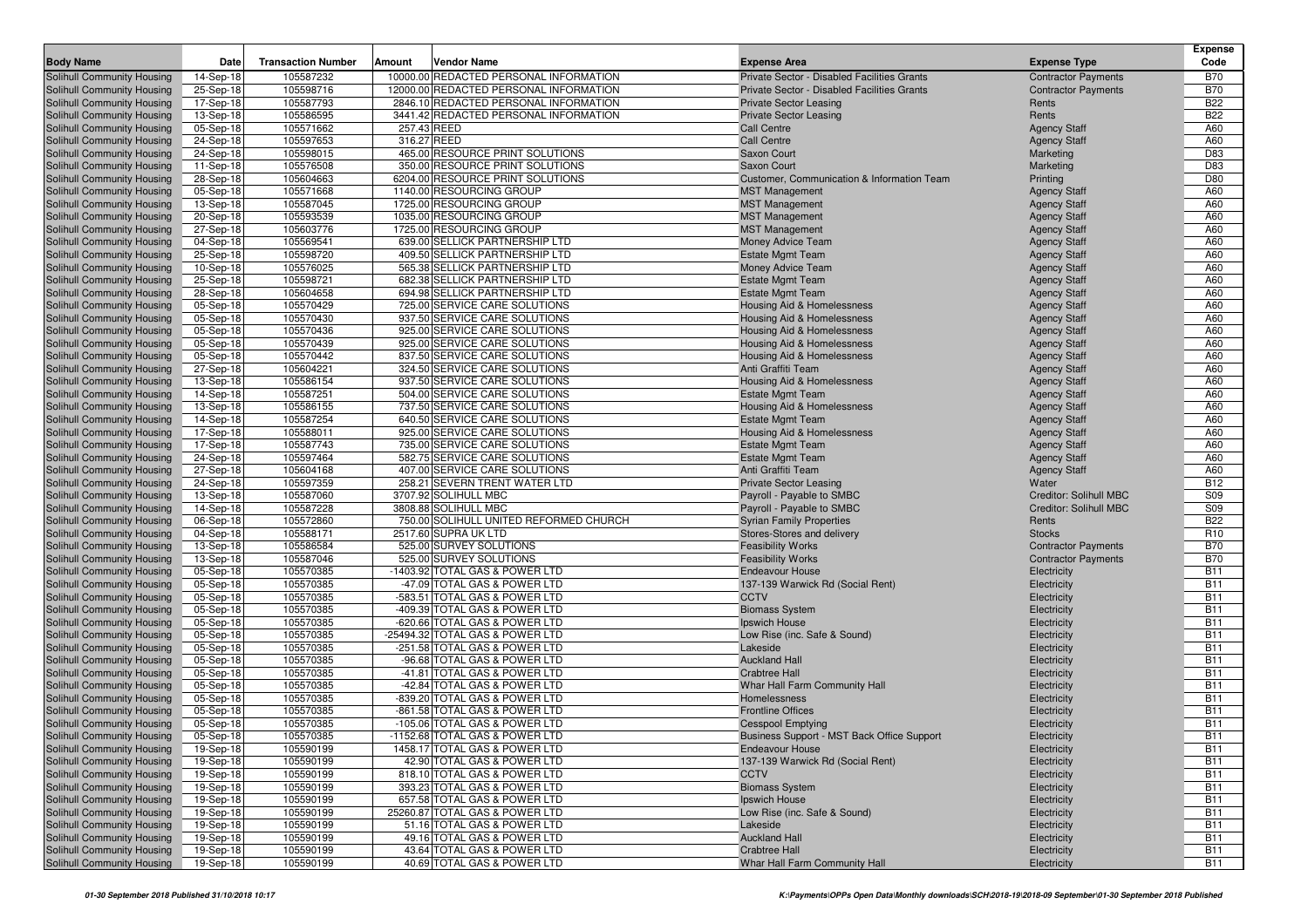| <b>Body Name</b>                                         | Date                   | <b>Transaction Number</b> | Amount | Vendor Name                                                  | <b>Expense Area</b>                                                    | <b>Expense Type</b>          | Expense<br>Code          |
|----------------------------------------------------------|------------------------|---------------------------|--------|--------------------------------------------------------------|------------------------------------------------------------------------|------------------------------|--------------------------|
| Solihull Community Housing                               | 19-Sep-18              | 105590199                 |        | 529.36 TOTAL GAS & POWER LTD                                 | Homelessness                                                           | Electricity                  | <b>B11</b>               |
| Solihull Community Housing                               | 19-Sep-18              | 105590199                 |        | 379.70 TOTAL GAS & POWER LTD                                 | <b>Frontline Offices</b>                                               | Electricity                  | <b>B11</b>               |
| Solihull Community Housing                               | 19-Sep-18              | 105590199                 |        | 88.70 TOTAL GAS & POWER LTD                                  | <b>Cesspool Emptying</b>                                               | Electricity                  | <b>B11</b>               |
| Solihull Community Housing                               | 19-Sep-18              | 105590199                 |        | 1067.43 TOTAL GAS & POWER LTD                                | Business Support - MST Back Office Support                             | Electricity                  | <b>B11</b>               |
| Solihull Community Housing                               | 05-Sep-18              | 105570448                 |        | 1563.46 TOTAL GAS & POWER LTD                                | <b>Endeavour House</b>                                                 | Electricity                  | <b>B11</b>               |
| Solihull Community Housing                               | 05-Sep-18              | 105570448                 |        | 42.12 TOTAL GAS & POWER LTD                                  | 137-139 Warwick Rd (Social Rent)                                       | Electricity                  | <b>B11</b>               |
| Solihull Community Housing                               | 05-Sep-18              | 105570448                 |        | 550.50 TOTAL GAS & POWER LTD                                 | <b>CCTV</b>                                                            | Electricity                  | <b>B11</b>               |
| Solihull Community Housing                               | 05-Sep-18              | 105570448                 |        | 374.74 TOTAL GAS & POWER LTD                                 | <b>Biomass System</b>                                                  | Electricity                  | <b>B11</b>               |
| Solihull Community Housing                               | 05-Sep-18              | 105570448                 |        | 579.89 TOTAL GAS & POWER LTD                                 | Ipswich House                                                          | Electricity                  | <b>B11</b>               |
| Solihull Community Housing                               | 05-Sep-18              | 105570448                 |        | 24282.28 TOTAL GAS & POWER LTD                               | Low Rise (inc. Safe & Sound)                                           | Electricity                  | <b>B11</b>               |
| Solihull Community Housing                               | 05-Sep-18              | 105570448                 |        | 220.95 TOTAL GAS & POWER LTD                                 | Lakeside                                                               | Electricity                  | <b>B11</b>               |
| Solihull Community Housing                               | 05-Sep-18              | 105570448                 |        | 91.88 TOTAL GAS & POWER LTD                                  | <b>Auckland Hall</b>                                                   | Electricity                  | <b>B11</b>               |
| Solihull Community Housing                               | 05-Sep-18              | 105570448                 |        | 46.15 TOTAL GAS & POWER LTD                                  | <b>Crabtree Hall</b>                                                   | Electricity                  | <b>B11</b>               |
| Solihull Community Housing                               | 05-Sep-18              | 105570448                 |        | 41.14 TOTAL GAS & POWER LTD                                  | Whar Hall Farm Community Hall                                          | Electricity                  | <b>B11</b>               |
| Solihull Community Housing                               | 05-Sep-18              | 105570448                 |        | 621.84 TOTAL GAS & POWER LTD                                 | Homelessness                                                           | Electricity                  | <b>B11</b>               |
| Solihull Community Housing                               | 05-Sep-18              | 105570448                 |        | 707.05 TOTAL GAS & POWER LTD                                 | <b>Frontline Offices</b>                                               | Electricity                  | <b>B11</b>               |
| Solihull Community Housing                               | 05-Sep-18              | 105570448                 |        | 88.44 TOTAL GAS & POWER LTD                                  | <b>Cesspool Emptying</b>                                               | Electricity                  | <b>B11</b>               |
| Solihull Community Housing                               | 05-Sep-18              | 105570448                 |        | 1106.18 TOTAL GAS & POWER LTD                                | Business Support - MST Back Office Support                             | Electricity                  | <b>B11</b>               |
| Solihull Community Housing                               | 05-Sep-18              | 105570433                 |        | 1462.79 TOTAL GAS & POWER LTD                                | <b>Endeavour House</b>                                                 | Electricity                  | <b>B11</b>               |
| Solihull Community Housing                               | 05-Sep-18              | 105570433                 |        | 44.52 TOTAL GAS & POWER LTD                                  | 137-139 Warwick Rd (Social Rent)                                       | Electricity                  | <b>B11</b>               |
| Solihull Community Housing                               | 05-Sep-18              | 105570433                 |        | 571.27 TOTAL GAS & POWER LTD                                 | <b>CCTV</b>                                                            | Electricity                  | <b>B11</b>               |
| Solihull Community Housing                               | 05-Sep-18              | 105570433                 |        | 397.49 TOTAL GAS & POWER LTD                                 | <b>Biomass System</b>                                                  | Electricity                  | <b>B11</b>               |
| Solihull Community Housing                               | 05-Sep-18              | 105570433                 |        | 574.83 TOTAL GAS & POWER LTD                                 | Ipswich House                                                          | Electricity                  | <b>B11</b>               |
| Solihull Community Housing                               | 05-Sep-18              | 105570433                 |        | 29333.47 TOTAL GAS & POWER LTD                               | Low Rise (inc. Safe & Sound)                                           | Electricity                  | <b>B11</b>               |
| Solihull Community Housing                               | 05-Sep-18              | 105570433                 |        | 499.31 TOTAL GAS & POWER LTD                                 | Lakeside                                                               | Electricity                  | <b>B11</b>               |
| Solihull Community Housing                               | 05-Sep-18              | 105570433                 |        | 95.05 TOTAL GAS & POWER LTD                                  | <b>Auckland Hall</b>                                                   | Electricity                  | <b>B11</b>               |
| Solihull Community Housing                               | 05-Sep-18              | 105570433                 |        | 48.00 TOTAL GAS & POWER LTD                                  | <b>Crabtree Hall</b>                                                   | Electricity                  | <b>B11</b>               |
| Solihull Community Housing                               | 05-Sep-18              | 105570433                 |        | 42.39 TOTAL GAS & POWER LTD                                  | Whar Hall Farm Community Hall                                          | Electricity                  | <b>B11</b>               |
| Solihull Community Housing                               | 05-Sep-18              | 105570433                 |        | 806.99 TOTAL GAS & POWER LTD                                 | <b>Homelessness</b>                                                    | Electricity                  | <b>B11</b>               |
| Solihull Community Housing                               | 05-Sep-18              | 105570433                 |        | 754.70 TOTAL GAS & POWER LTD                                 | <b>Frontline Offices</b>                                               | Electricity                  | <b>B11</b>               |
| Solihull Community Housing<br>Solihull Community Housing | 05-Sep-18              | 105570433                 |        | 95.56 TOTAL GAS & POWER LTD<br>1121.17 TOTAL GAS & POWER LTD | <b>Cesspool Emptying</b><br>Business Support - MST Back Office Support | Electricity                  | <b>B11</b><br><b>B11</b> |
| Solihull Community Housing                               | 05-Sep-18              | 105570433<br>105591563    |        | 180.16 TOTAL GAS & POWER LTD                                 | <b>Endeavour House</b>                                                 | Electricity                  | <b>B10</b>               |
| Solihull Community Housing                               | 19-Sep-18<br>19-Sep-18 | 105591563                 |        | 1451.16 TOTAL GAS & POWER LTD                                | Safe and Sound General                                                 | Gas<br>Gas                   | <b>B10</b>               |
| Solihull Community Housing                               | 19-Sep-18              | 105591563                 |        | 20.02 TOTAL GAS & POWER LTD                                  | <b>Crabtree Hall</b>                                                   | Gas                          | <b>B10</b>               |
| Solihull Community Housing                               | 19-Sep-18              | 105591563                 |        | 23.85 TOTAL GAS & POWER LTD                                  | Whar Hall Farm Community Hall                                          | Gas                          | <b>B10</b>               |
| Solihull Community Housing                               | 19-Sep-18              | 105591563                 |        | 65.58 TOTAL GAS & POWER LTD                                  | Homelessness                                                           | Gas                          | <b>B10</b>               |
| Solihull Community Housing                               | 19-Sep-18              | 105591563                 |        | 29.24 TOTAL GAS & POWER LTD                                  | <b>Frontline Offices</b>                                               | Gas                          | <b>B10</b>               |
| Solihull Community Housing                               | 19-Sep-18              | 105591563                 |        | 119.46 TOTAL GAS & POWER LTD                                 | Business Support - MST Back Office Support                             | Gas                          | <b>B10</b>               |
| Solihull Community Housing                               | 17-Sep-18              | 105588086                 |        | 825.00 TOUCHWOOD LETTINGS                                    | <b>Syrian Family Properties</b>                                        | Rents                        | <b>B22</b>               |
| Solihull Community Housing                               | 21-Sep-18              | 105595578                 |        | 3483.33 TRAVELODGE                                           | Housing Aid & Homelessness                                             | <b>B&amp;B Accommodation</b> | <b>B23</b>               |
| Solihull Community Housing                               | 01-Sep-18              | 105588170                 |        | 670.00 TRAVIS PERKINS TRADING CO LTD                         | Stores-Stores and delivery                                             | <b>Stocks</b>                | R <sub>10</sub>          |
| Solihull Community Housing                               | 26-Sep-18              | 105603414                 |        | 2000.00 TRUSTID                                              | <b>IT Services</b>                                                     | <b>ICT Software</b>          | D31                      |
| Solihull Community Housing                               | 10-Sep-18              | 105599432                 |        | 1563.91 TYRER BUILDING CONTRACTORS                           | <b>MST</b> -Structural Works                                           | <b>Contractor Payments</b>   | <b>B70</b>               |
| Solihull Community Housing                               | 10-Sep-18              | 105599433                 |        | 5524.88 TYRER BUILDING CONTRACTORS                           | <b>MST</b> -Structural Works                                           | <b>Contractor Payments</b>   | <b>B70</b>               |
| Solihull Community Housing                               | 10-Sep-18              | 105599434                 |        | 7907.35 TYRER BUILDING CONTRACTORS                           | <b>MST</b> -Structural Works                                           | <b>Contractor Payments</b>   | <b>B70</b>               |
| Solihull Community Housing                               | 10-Sep-18              | 105599435                 |        | 3613.06 TYRER BUILDING CONTRACTORS                           | <b>MST</b> -Structural Works                                           | <b>Contractor Payments</b>   | <b>B70</b>               |
| Solihull Community Housing                               | 10-Sep-18              | 105599436                 |        | 847.32 TYRER BUILDING CONTRACTORS                            | <b>MST</b> -Structural Works                                           | <b>Contractor Payments</b>   | <b>B70</b>               |
| Solihull Community Housing                               | 17-Sep-18              | 105599437                 |        | 548.42 TYRER BUILDING CONTRACTORS                            | <b>MST</b> -Structural Works                                           | <b>Contractor Payments</b>   | <b>B70</b>               |
| Solihull Community Housing                               | 13-Sep-18              | 105586589                 |        | 970.84 WALKER COTTER                                         | New Build - Green Hill Way                                             | <b>Contractor Payments</b>   | <b>B70</b>               |
| Solihull Community Housing                               | 13-Sep-18              | 105586590                 |        | 1658.33 WALKER COTTER                                        | New Build - Cambridge Drive                                            | <b>Contractor Payments</b>   | <b>B70</b>               |
| Solihull Community Housing                               | 01-Sep-18              | 105585954                 |        | 14386.85 WESSEX LIFT CO LTD                                  | Public Sector - Major Adaptations                                      | <b>Contractor Payments</b>   | <b>B70</b>               |
| Solihull Community Housing                               | 10-Sep-18              | 105576011                 |        | 240.84 WETTONS CLEANING SERVICES LTD                         | <b>Private Sector Leasing</b>                                          | Cleaning                     | <b>B50</b>               |
| Solihull Community Housing                               | 07-Sep-18              | 105573464                 |        | 57031.54 WETTONS CLEANING SERVICES LTD                       | Low Rise (inc. Safe & Sound)                                           | Cleaning                     | <b>B50</b>               |
| Solihull Community Housing                               | 12-Sep-18              | 105584854                 |        | 240.84 WETTONS CLEANING SERVICES LTD                         | <b>Private Sector Leasing</b>                                          | Cleaning                     | <b>B50</b>               |
| Solihull Community Housing                               | 20-Sep-18              | 105593535                 |        | 389.34 WIRELESS INNOVATION LTD                               | <b>Mechanical &amp; Electrical</b>                                     | <b>Utility Related Works</b> | <b>B34</b>               |
| Solihull Community Housing                               | 01-Sep-18              | 105586516                 |        | 732.20 WOODHULL ROOFING LTD                                  | North Property Repairs-Day to day                                      | <b>External Structures</b>   | <b>B33</b>               |
| Solihull Community Housing                               | 01-Sep-18              | 105586518                 |        | 1411.65 WOODHULL ROOFING LTD                                 | North Property Repairs-Day to day                                      | <b>External Structures</b>   | <b>B33</b>               |
| Solihull Community Housing                               | 01-Sep-18              | 105586519                 |        | 1266.99 WOODHULL ROOFING LTD                                 | North Property Repairs-Day to day                                      | <b>External Structures</b>   | <b>B33</b>               |
| Solihull Community Housing                               | 01-Sep-18              | 105586521                 |        | 685.71 WOODHULL ROOFING LTD                                  | North Property Repairs-Day to day                                      | <b>External Structures</b>   | <b>B33</b>               |
| Solihull Community Housing                               | 01-Sep-18              | 105586522                 |        | 705.16 WOODHULL ROOFING LTD                                  | North Property Repairs-Day to day                                      | <b>External Structures</b>   | <b>B33</b>               |
| Solihull Community Housing                               | 01-Sep-18              | 105604451                 |        | 1683.25 WOODHULL ROOFING LTD                                 | North Property Repairs-Day to day                                      | <b>External Structures</b>   | <b>B33</b>               |
| Solihull Community Housing                               | 01-Sep-18              | 105586523                 |        | 808.84 WOODHULL ROOFING LTD                                  | North Property Repairs-Day to day                                      | <b>Internal Works</b>        | <b>B31</b>               |